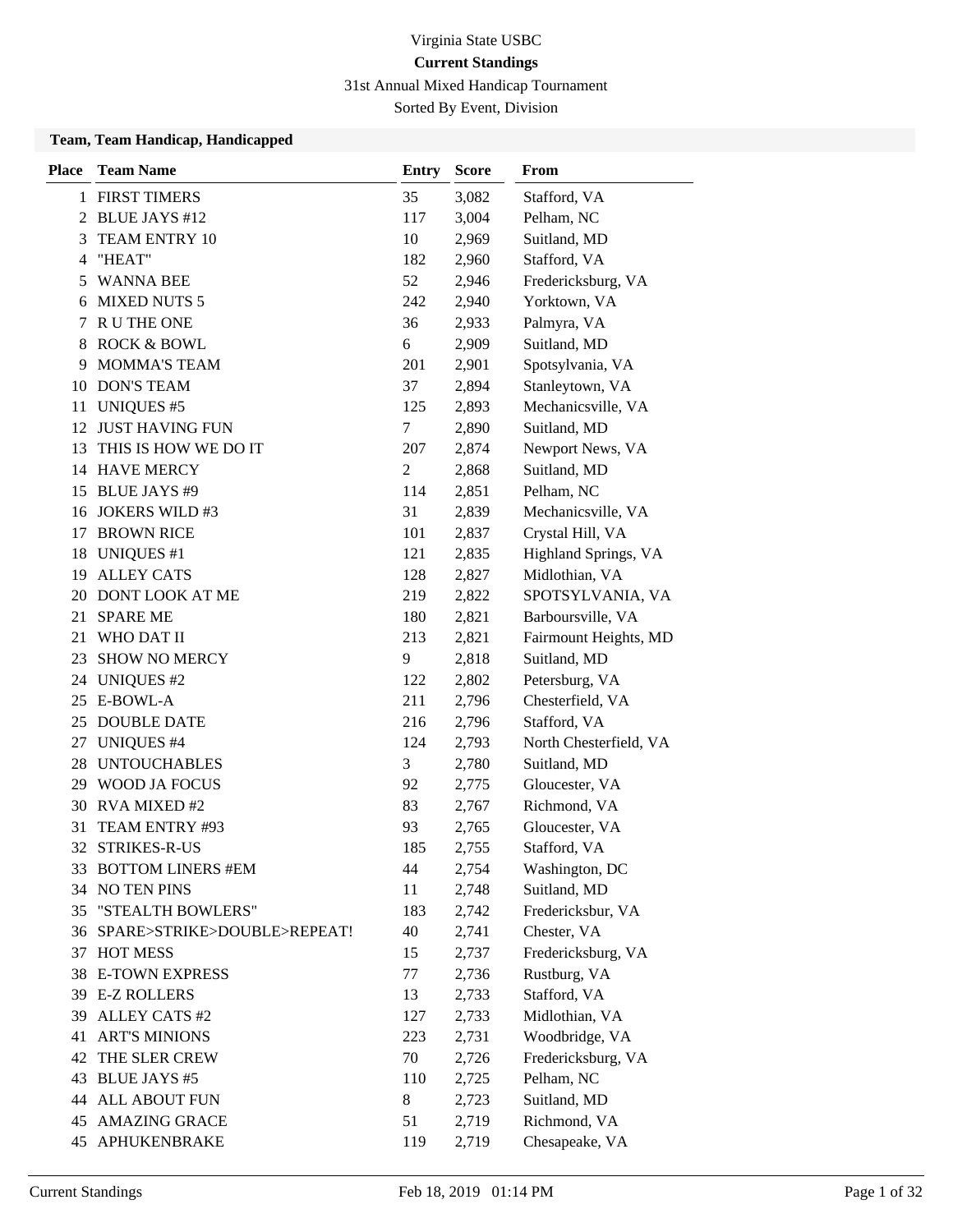31st Annual Mixed Handicap Tournament

Sorted By Event, Division

#### **Team, Team Handicap, Handicapped**

| <b>Place</b> | <b>Team Name</b>            | <b>Entry</b>   | <b>Score</b> | From               |
|--------------|-----------------------------|----------------|--------------|--------------------|
| 47           | TEAM ENTRY #220             | 220            | 2,718        | Woodbridge, VA     |
|              | <b>48 BOTTOM LINERS #LR</b> | 45             | 2,717        | Washington, DC     |
| 48           | <b>AT IT AGAIN</b>          | 184            | 2,717        | Fredericksburg, VA |
| 48           | TEAM ENTRY #224             | 224            | 2,717        | Woodbridge, VA     |
| 51           | <b>BLUE JAYS #11</b>        | 116            | 2,714        | Pelham, NC         |
| 52           | <b>DISABLED LIST</b>        | 78             | 2,708        | Rustburg, VA       |
|              | 52 BEAUTIES AND THE BEASTS  | 86             | 2,708        | Stafford, VA       |
|              | 54 CAPPERS WITH A SCRATCHER | 135            | 2,706        | Stafford, VA       |
|              | 55 BEAUTY AND THE BEAST     | 217            | 2,699        | Midlothian, VA     |
| 56           | <b>MIXED NUTS 4</b>         | 241            | 2,698        | Yorktown, VA       |
| 57           | "GET 10"                    | 181            | 2,697        | Stafford, VA       |
|              | 58 E-TOWN EXPRESS           | 177            | 2,692        | Evington, VA       |
|              | 59 WANNABE STRIKERS         | 120            | 2,687        | Mineral, VA        |
| 60           | DON'T COUNT US OUT          | 221            | 2,686        | Woodbridge, VA     |
| 61           | TEAM ENTRY #97              | 97             | 2,681        | Newport News, VA   |
| 61           | THE TWEEDLES                | 243            | 2,681        | Yorktown, VA       |
| 63           | <b>MOVIN' ON</b>            | 200            | 2,680        | Lynchburg, VA      |
|              | 64 FIRED UP                 | 12             | 2,679        | Suitland, MD       |
| 64           | <b>4 SEASONS SERVICES</b>   | 187            | 2,679        | Charles Town, WV   |
|              | 66 BLUE JAYS #10            | 115            | 2,675        | Pelham, NC         |
| 67           | WHATEVER                    | 5              | 2,668        | Suitland, MD       |
| 68           | "STRIKE FORCE"              | 234            | 2,665        | Stafford, VA       |
| 69           | TEAM ENTRY #96              | 96             | 2,661        | Gloucester, VA     |
| 70           | <b>GROUP THERAPY</b>        | 50             | 2,659        | Richmond, VA       |
| 71           | <b>JOKERS WILD #5</b>       | 33             | 2,656        | Mechanicsville, VA |
| 72           | <b>JOKERS WILD #1</b>       | 29             | 2,654        | Mechanicsville, VA |
| 72           | THE ROLLING STONES          | 218            | 2,654        | Sandston, VA       |
|              | 74 CLASS ACT                | $\overline{4}$ | 2,649        | Suitland, MD       |
| 75           | <b>BLUE JAYS #4</b>         | 109            | 2,639        | Pelham, NC         |
| 76           | <b>JOKERS WILD #2</b>       | 30             | 2,636        | Mechanicsville, VA |
| 77           | <b>BREW CREW</b>            | 38             | 2,631        | Fredericksburg, VA |
| 77           | <b>BOTTOM LINERS #WS</b>    | 49             | 2,631        | Washington, DC     |
|              | 79 RVA MIXED #4             | 85             | 2,624        | Richmond, VA       |
| 80           | <b>BLUE JAYS #1</b>         | 106            | 2,619        | Pelham, NC         |
| 80           | <b>BLUE JAYS #7</b>         | 112            | 2,619        | Pelham, NC         |
|              | 82 BOWLERS 4 LIFE           | 98             | 2,617        | Stafford, VA       |
| 83           | <b>BOTTOM LINERS #MM</b>    | 43             | 2,613        | Washington, DC     |
| 83           | <b>MIXED NUTS 2</b>         | 239            | 2,613        | Yorktown, VA       |
| 85           | TEAM ENTRY #95              | 95             | 2,608        | Kilmarnock, VA     |
| 86           | JOKERS WILD #4              | 32             | 2,606        | Mechanicsville, VA |
|              | <b>86 FRACTIONS OFF</b>     | 48             | 2,606        | Stafford, VA       |
|              | <b>88 OCEANA PALS</b>       | 75             | 2,604        | Virginia Beach, VA |
| 89           | TONY'S GANG                 | 25             | 2,601        | Virginia Beach, VA |
|              | 89 BLUE JAYS #2             | 107            | 2,601        | Pelham, NC         |
| 91           | <b>BOTTOM LINERS #BK</b>    | 41             | 2,600        | Washington, DC     |
| 92           | <b>JOKERS WILD #6</b>       | 34             | 2,588        | Mechanicsville, VA |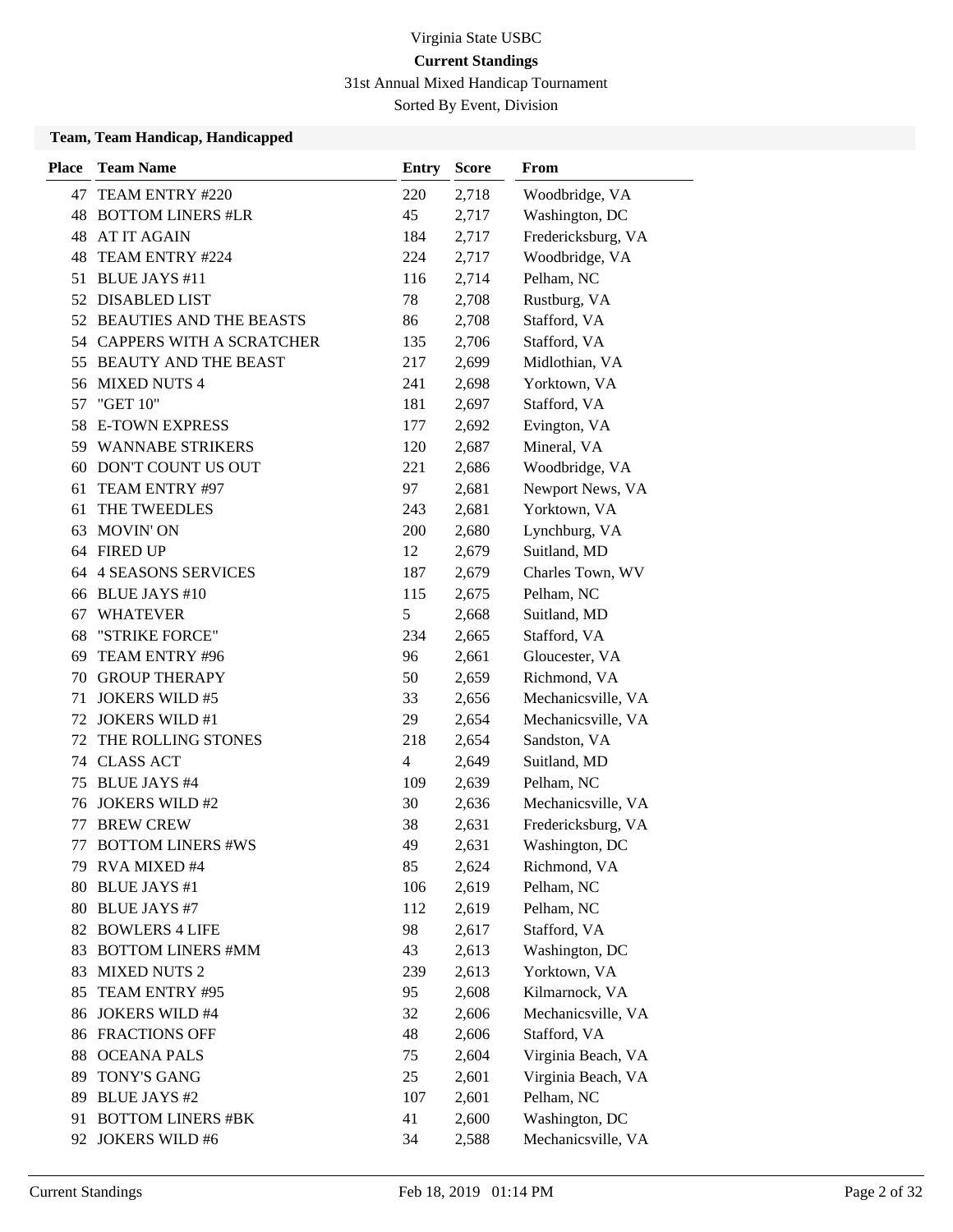31st Annual Mixed Handicap Tournament

Sorted By Event, Division

#### **Team, Team Handicap, Handicapped**

| <b>Place</b> | <b>Team Name</b>         | Entry | <b>Score</b> | From               |
|--------------|--------------------------|-------|--------------|--------------------|
| 93.          | <b>MIXED NUTS 3</b>      | 240   | 2,585        | Yorktown, VA       |
| 94           | <b>JEAN'S GANG</b>       | 26    | 2,580        | Norfolk, VA        |
| 95           | TEAM ENTRY #94           | 94    | 2,578        | Gloucester, VA     |
| 96           | <b>NO FEAR</b>           | 202   | 2,573        | Hampton, VA        |
| 97           | BLUE JAYS #3             | 108   | 2,571        | Pelham, NC         |
| 98.          | <b>BOTTOM LINERS #DF</b> | 42    | 2,550        | Washington, DC     |
| 99           | <b>UNIQUES #3</b>        | 123   | 2,544        | Richmond, VA       |
| 99           | TEAM ENTRY #222          | 222   | 2,544        | Woodbridge, VA     |
|              | 101 RVA MIXED #1         | 81    | 2,543        | Richmond, VA       |
|              | 102 ICY HOTS             | 80    | 2,527        | Virginia Beach, VA |
| 103          | <b>BLUE JAYS #6</b>      | 111   | 2,516        | Pelham, NC         |
| 104          | TEN IN THE PIT           | 1     | 2,484        | Cross Junction, VA |
| 105          | RVA MIXED#3              | 82    | 2,482        | Richmond, VA       |
| 106          | <b>MIXED NUTS 1</b>      | 238   | 2,475        | Yorktown, VA       |
| 107          | <b>TRUMP THIS</b>        | 179   | 2,472        | Winchester, VA     |
| 108          | <b>BLUE JAYS #8</b>      | 113   | 2,417        | Pelham, NC         |
|              |                          |       |              |                    |

## **Team, Team Scratch, Scratch**

| <b>Place</b> | <b>Team Name</b>                | Entry | <b>Score</b> | <b>From</b>       |
|--------------|---------------------------------|-------|--------------|-------------------|
|              | <b>BOTTOM LINERS #EM</b>        | 44    | 2,580        | Washington, DC    |
| 2            | "STEALTH BOWLERS"               | 183   | 2,511        | Fredericksbur, VA |
| 3            | <b>DONT LOOK AT ME</b>          | 219   | 2,492        | SPOTSYLVANIA, VA  |
| 4            | <b>CAPPERS WITH A SCRATCHER</b> | 135   | 2,478        | Stafford, VA      |
| 5.           | TEAM ENTRY #94                  | 94    | 2,440        | Gloucester, VA    |
| 6            | THE ROLLING STONES              | 218   | 2,423        | Sandston, VA      |
|              | <b>BEAUTY AND THE BEAST</b>     | 217   | 2,402        | Midlothian, VA    |
| 8            | TEAM ENTRY #97                  | 97    | 2,399        | Newport News, VA  |
| 9            | <b>MIXED NUTS 1</b>             | 238   | 2,385        | Yorktown, VA      |
| 10           | <b>BOTTOM LINERS #LR</b>        | 45    | 2,372        | Washington, DC    |
| 11           | TEAM ENTRY #224                 | 224   | 2,345        | Woodbridge, VA    |
| 12           | <b>BOTTOM LINERS #MM</b>        | 43    | 2,301        | Washington, DC    |
| 13           | <b>BOTTOM LINERS #WS</b>        | 49    | 2,151        | Washington, DC    |
| 14           | <b>SHOW NO MERCY</b>            | 9     | 2,122        | Suitland, MD      |
| 15           | <b>BOTTOM LINERS #DF</b>        | 42    | 2,079        | Washington, DC    |
| 16           | ALL ABOUT FUN                   | 8     | 2,027        | Suitland, MD      |
| 16           | <b>BOTTOM LINERS #BK</b>        | 41    | 2,027        | Washington, DC    |

| Place | <b>Team Name</b>                            | Entry | <b>Score</b> | From               |
|-------|---------------------------------------------|-------|--------------|--------------------|
|       | 1 Wilkerson Kimberly \ Robertson Ryron M.   | 117   | 1,566        | Pelham, NC         |
|       | 2 White Kathryn L. \ Foster Ronald          | 182   | 1,541        | Stafford, VA       |
|       | 3 Richardson Megan M. \Dye Cleve III        | 207   | 1,522        | Newport News, VA   |
|       | 4 Henningsen Deberia K. \ Cox Douglas R.    | 35    | 1,505        | Stafford, VA       |
|       | 5 Bayless Claudia R. \ Washington Wesley L. | 184   | 1,503        | Fredericksburg, VA |
|       | 6 Via Jennifer N. \ Antoszewski Michael     | 180   | 1,500        | Barboursville, VA  |
|       | 7 Agee Lisa C. $\forall$ Taylor Kevin B.    | 3     | 1,496        | Suitland, MD       |
|       | 8 Watkins Kevin L. \ Brown Reverne          | 70    | 1.493        | Fredericksburg, VA |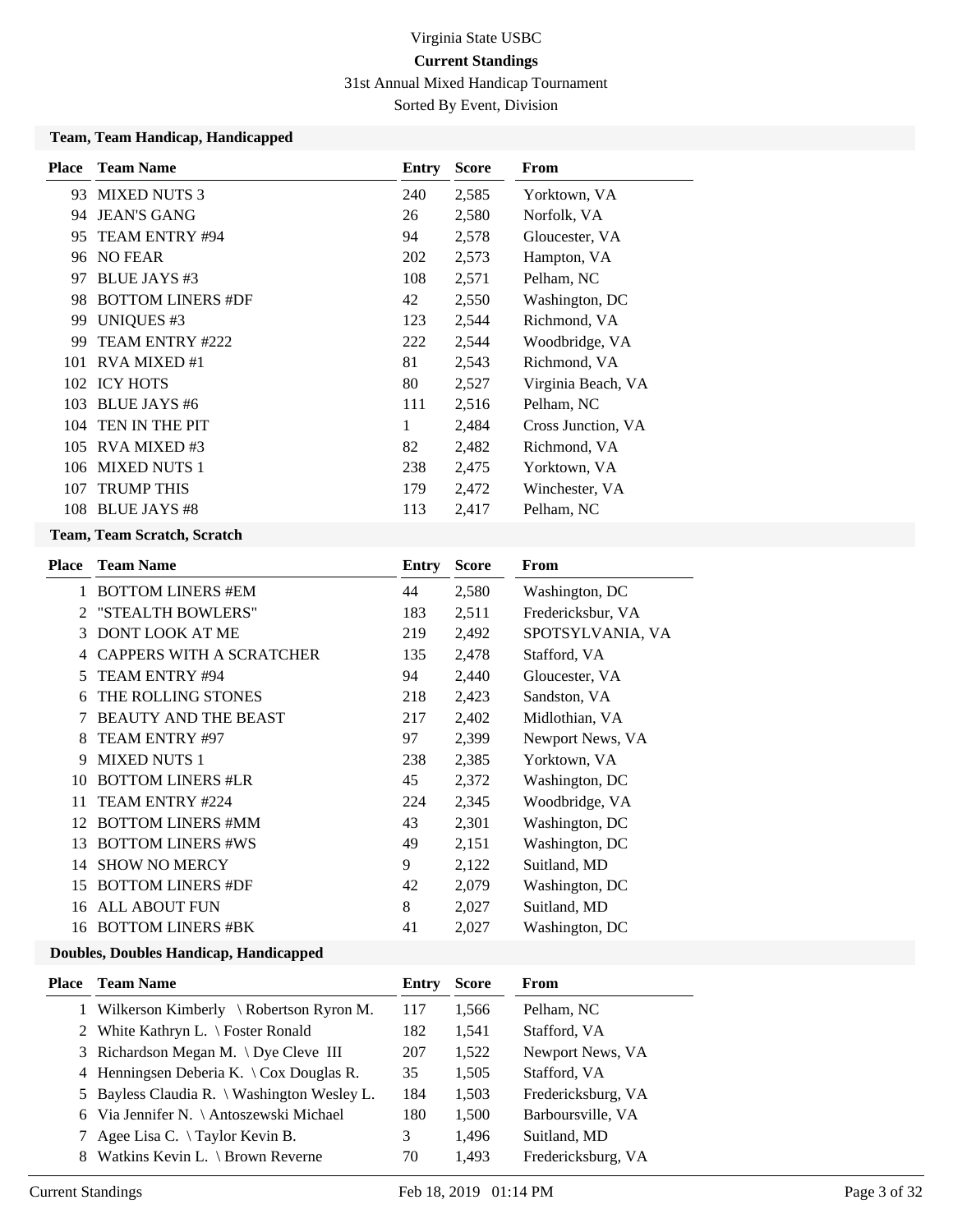31st Annual Mixed Handicap Tournament

Sorted By Event, Division

| Place | <b>Team Name</b>                                      | <b>Entry</b> | <b>Score</b> | From                   |
|-------|-------------------------------------------------------|--------------|--------------|------------------------|
|       | 9 Lightfoot Mia L. \ Lightfoot Jaimie S.              | 125          | 1,491        | Mechanicsville, VA     |
|       | 10 Robinson Gwen J. \ Hill Sentell D.                 | 124          | 1,487        | North Chesterfield, VA |
| 11    | Staton Lee A. \ Dailey Sarah H.                       | 180          | 1,483        | Barboursville, VA      |
|       | 12 Richerson Sheila S. \ Green Frank L. Sr            | 123          | 1,481        | Richmond, VA           |
|       | 13 Williams Maythis A. \ Williams Jerome H. Sr        | 7            | 1,475        | Suitland, MD           |
|       | 14 Grenell Kay R. \ Dempster Michael A.               | 127          | 1,474        | Midlothian, VA         |
| 14    | Sheetz Laurie A. \ Atkinson James A. Jr               | 241          | 1,474        | Yorktown, VA           |
|       | 16 Dorsey Sylvia E. \ Pittman Steven C.               | 185          | 1,470        | Stafford, VA           |
| 17    | Debus Susan N. \ Debus Howard J.                      | 216          | 1,469        | Stafford, VA           |
|       | 18 Brice Tina Y. \ Brice Leslie L.                    | 36           | 1,463        | Palmyra, VA            |
|       | 19 Mitchem Billie S. \ Daniels Ronald A.              | 120          | 1,461        | Mineral, VA            |
|       | 20 Cunningham Valerie L. \ Jordan Willie H.           | 32           | 1,460        | Mechanicsville, VA     |
|       | 21 Hollins Michelle R. \ Hollins James A.             | 7            | 1,454        | Suitland, MD           |
| 21.   | Glover Carl T. Sr \ Glover Diane M.                   | 51           | 1,454        | Richmond, VA           |
|       | 23 Foster Petra \ Foster Ronald                       | 234          | 1,453        | Stafford, VA           |
|       | 24 Levy Marian L. \Ampy Kendall R.                    | 123          | 1,452        | Richmond, VA           |
|       | 25 Pettaway Joanne M. \ Davis Warren L. Jr            | 12           | 1,450        | Suitland, MD           |
| 26    | Craig Rozinia E. \ Moore Troy M.                      | 3            | 1,449        | Suitland, MD           |
|       | 26 Wilson Christy L. \ Brownie Robert A.              | 211          | 1,449        | Chesterfield, VA       |
|       | 28 Walker Lindsey H. \ Bryant Jeremiah R.             | 37           | 1,447        | Stanleytown, VA        |
| 29.   | Bogucki Brenda K. \ Bogucki Richard M.                | 202          | 1,444        | Hampton, VA            |
|       | 30 Waller Joyce A. \ Carter Ivey L.                   | 110          | 1,443        | Pelham, NC             |
|       | 30 Fitzgerald Velma J. \ Stone Larry W.               | 115          | 1,443        | Pelham, NC             |
|       | 32 Murphy Wanda B. \ Thomas Chris A.                  | 116          | 1,441        | Pelham, NC             |
| 33    | Marshall Robert W. \ Jackson-Marshall Agatha 31<br>V. |              | 1,439        | Mechanicsville, VA     |
|       | 34 White Tabitha L. \ Guy Jonathan R.                 | 96           | 1,438        | Gloucester, VA         |
| 35    | Smith Linwood F. \ Moore Sharon Y.                    | 70           | 1,436        | Fredericksburg, VA     |
|       | 36 Brown Stephanie C. \ Brown Jonathan M.             | 101          | 1,435        | Crystal Hill, VA       |
| 37    | Campion Joan J. \ Whitley Kenneth W.                  | 13           | 1,434        | Stafford, VA           |
| 38    | Alford Yvonne M. \Alford Joseph S.                    | 2            | 1,433        | Suitland, MD           |
| 39    | Kitts Jeno D. \ Manuel Troy F.                        | 77           | 1,425        | Rustburg, VA           |
|       | 40 Nolte Jane H. \ Moore Lee                          | 34           | 1,421        | Mechanicsville, VA     |
| 41    | Key Lutricia B. \ Sweet Marlon                        | 4            | 1,419        | Suitland, MD           |
| 42    | Brown Carolyn A. \ Willis Charles C.                  | 12           | 1,418        | Suitland, MD           |
| 43    | Andrews Wanda C. \ Chaffin Thomas K.                  | 120          | 1,415        | Mineral, VA            |
|       | 44 Cobb Pong S. \ Matthews David H. Sr                | 38           | 1,413        | Fredericksburg, VA     |
|       | 44 Clark Angel S. \ Barnette Jerry K.                 | 41           | 1,413        | Washington, DC         |
|       | 44 Perrin Edith A. \ Garnett Leon D.                  | 82           | 1,413        | Richmond, VA           |
| 47    | Morton Ollie K. $\setminus$ Silver Bernard Sr         | 31           | 1,410        | Mechanicsville, VA     |
| 47    | Ray Anne S. \ Meyers Justin C.                        | 242          | 1,410        | Yorktown, VA           |
| 49    | Lomax Cynthia A. \ Lomax Robert J. Jr                 | 213          | 1,409        | Fairmount Heights, MD  |
| 50    | Maclin Doris G. \Trice Carlton L.                     | 122          | 1,408        | Petersburg, VA         |
| 50    | Poole Carolyn S. \ Wilkerson Antwan L.                | 122          | 1,408        | Petersburg, VA         |
|       | 52 Chichester-Lanier Adrienne \ Lanier Jeffery<br>A.  | 45           | 1,406        | Washington, DC         |
| 52    | Schlosser Christine Corrin N. \Papaleo                | 211          | 1,406        | Chesterfield, VA       |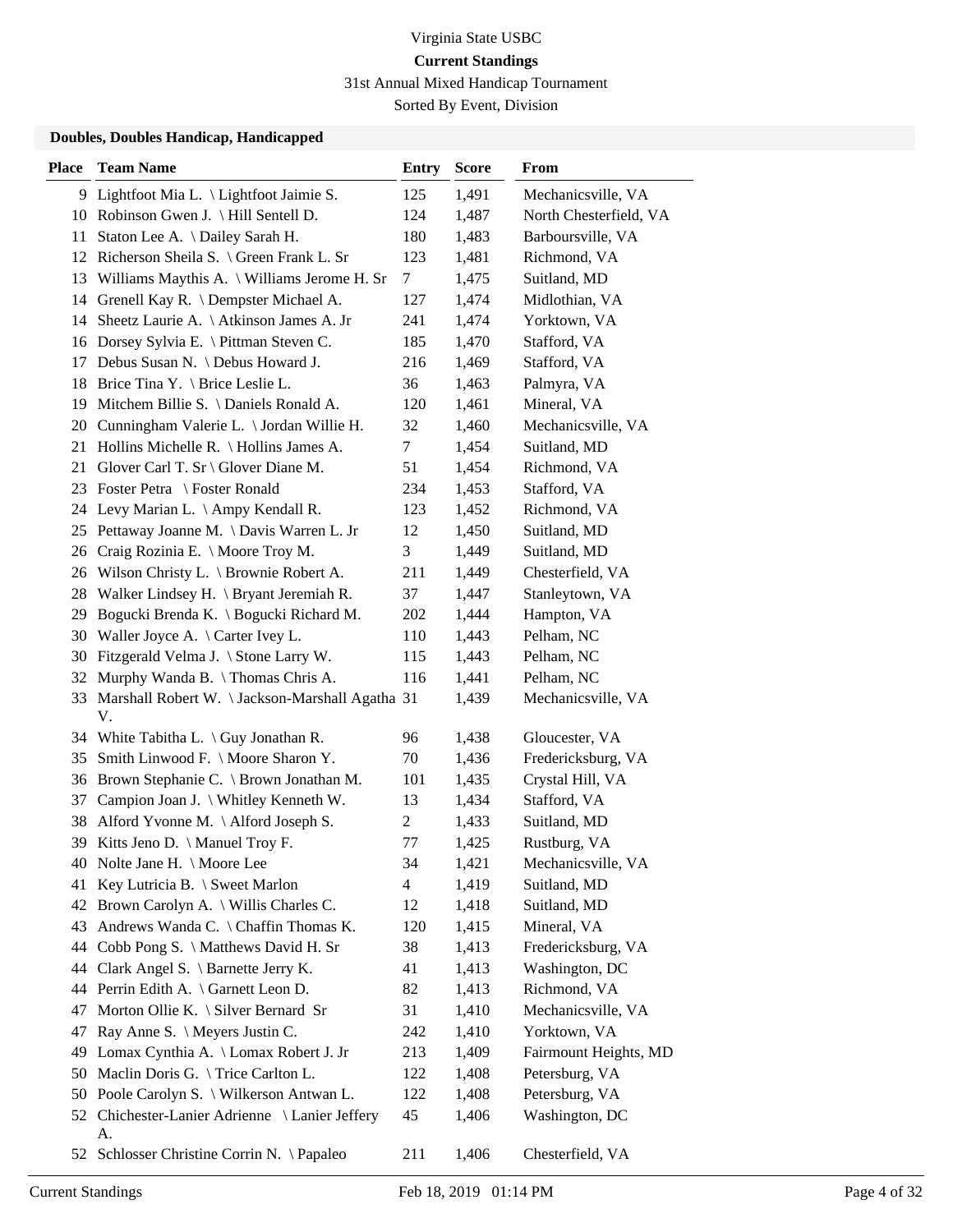31st Annual Mixed Handicap Tournament

Sorted By Event, Division

| <b>Place</b> | <b>Team Name</b>                                     | Entry | <b>Score</b> | From               |
|--------------|------------------------------------------------------|-------|--------------|--------------------|
|              | Anthony V                                            |       |              |                    |
|              | 54 Coulson Whitney B. \ Sheffler Tim P.              | 241   | 1,405        | Yorktown, VA       |
|              | 55 Carrington Adrienne F. \ Carrington William<br>C. | 194   | 1,404        | Fredericksburg, VA |
| 56           | Nelson Shirley A. \Taylor Damien                     | 2     | 1,403        | Suitland, MD       |
|              | 56 Porter Frank Jr \ Rowlett Kristin L.              | 83    | 1,403        | Richmond, VA       |
| 58           | Brede Thomas R. \ Masten Patricia B.                 | 51    | 1,402        | Richmond, VA       |
|              | 59 Carter Brenda \ James Clarence E.                 | 32    | 1,400        | Mechanicsville, VA |
| 60           | Stone Wandra E. \ Stone Michael                      | 6     | 1,399        | Suitland, MD       |
| 60           | Battle Captoria \ Walker Shawn M.                    | 8     | 1,399        | Suitland, MD       |
| 60           | Jordan Sara A. \ Nebe David A.                       | 50    | 1,399        | Richmond, VA       |
| 63           | Wynn Jane B. \ Wynn David L.                         | 29    | 1,398        | Mechanicsville, VA |
| 63           | Anderson Stephanie M. \ Anderson Douglas J.          | 117   | 1,398        | Pelham, NC         |
| 65           | Pezzella Anna M. \ Pezzella Tony J.                  | 25    | 1,396        | Virginia Beach, VA |
| 65           | Vaughters Alice F. \ Curtis Stafford J. Sr           | 113   | 1,396        | Pelham, NC         |
| 67           | Bolden Karl T. \Toney Charlotte A.                   | 36    | 1,395        | Palmyra, VA        |
| 68           | Poole Gladys A. \ Waller Harry J.                    | 114   | 1,394        | Pelham, NC         |
| 68           | Spivey Tammy L. \Ahlgrim Keith A.                    | 217   | 1,394        | Midlothian, VA     |
| 70           | Belew Jayson \ Cavicchi Kathy                        | 207   | 1,393        | Newport News, VA   |
| 70           | Dowell Ramona \ Dowell Clyde D. II                   | 214   | 1,393        | Richmond, VA       |
| 72           | Harrison Lorraine B. \ Shuler Paul E. Sr             | 11    | 1,392        | Suitland, MD       |
| 73           | Wallace Kimberly A. \ Rizzo Michael A.               | 98    | 1,391        | Stafford, VA       |
| 74           | Wolfe James M. \ Sullivan Lydia K.                   | 183   | 1,390        | Fredericksbur, VA  |
| 75           | Livingston La'Tonia M. \Thompson Frank A.            | 234   | 1,389        | Stafford, VA       |
| 76           | Skaggs L. Jean \ Skaggs Harry A.                     | 26    | 1,388        | Norfolk, VA        |
| 77           | Ballard Rosa M. \ Buskey Kevin J.                    | 40    | 1,387        | Chester, VA        |
| 78           | Holland Linda M. \ Holland O. Thomas                 | 35    | 1,386        | Stafford, VA       |
| 78           | Hackney Sandra M. \Hackney Frank W. Jr               | 177   | 1,386        | Evington, VA       |
| 78           | Eustace Jessica L. \ Eustace Robert C.               | 196   | 1,386        | Reva, VA           |
| 81           | Jones Barbara L. \ Brewer Maurice E.                 | 38    | 1,385        | Fredericksburg, VA |
| 81           | Lee Lana M. \Lee John B. Jr                          | 85    | 1,385        | Richmond, VA       |
| 83           | Dodson Toeke'Shea A. \ Sherman Charles E.            | 9     | 1,384        | Suitland, MD       |
| 84           | Shumaker Stephanie L. \ Shumaker David P.            | 50    | 1,383        | Richmond, VA       |
| 85           | Anderson Noni N. \ Patterson Nathaniel               | 221   | 1,382        | Woodbridge, VA     |
| 86           | Sirbaugh Rosie L. \ Sirbaugh Saunie D.               | 1     | 1,381        | Cross Junction, VA |
| 86           | Thomas Deborah H. \ Cash Rickey D.                   | 6     | 1,381        | Suitland, MD       |
| 88           | Henderson Helen M. \Jackson Roland M.                | 184   | 1,380        | Fredericksburg, VA |
| 89           | Spencer Gail H. \ Kendrick Donald W.                 | 37    | 1,378        | Stanleytown, VA    |
| 89           | Callen Angela T. \ Durant Samuel L. Jr               | 42    | 1,378        | Washington, DC     |
| 89           | Tomlinson Nancy L. \ Hazlewood Frank V. III          | 83    | 1,378        | Richmond, VA       |
| 92           | Adams Terry \ Long Lillie Ann C.                     | 200   | 1,377        | Lynchburg, VA      |
| 92           | Leffler E. Marie \ Garrison Wade E. Jr               | 201   | 1,377        | Spotsylvania, VA   |
| 94           | Stevens Collet G. \ Stevens Everton(Fab) E.          | 224   | 1,376        | Woodbridge, VA     |
| 95           | Vance Leti $\setminus$ Campbell Bryan K.             | 78    | 1,374        | Rustburg, VA       |
| 95           | Murphy Laurianne H. \ Murphy Richard W.              | 216   | 1,374        | Stafford, VA       |
| 97           | Nuss Laura A. \ Walker Arthur W.                     | 223   | 1,373        | Woodbridge, VA     |
| 97           | Tate Ira T. Sr \ Tate Anne C.                        | 239   | 1,373        | Yorktown, VA       |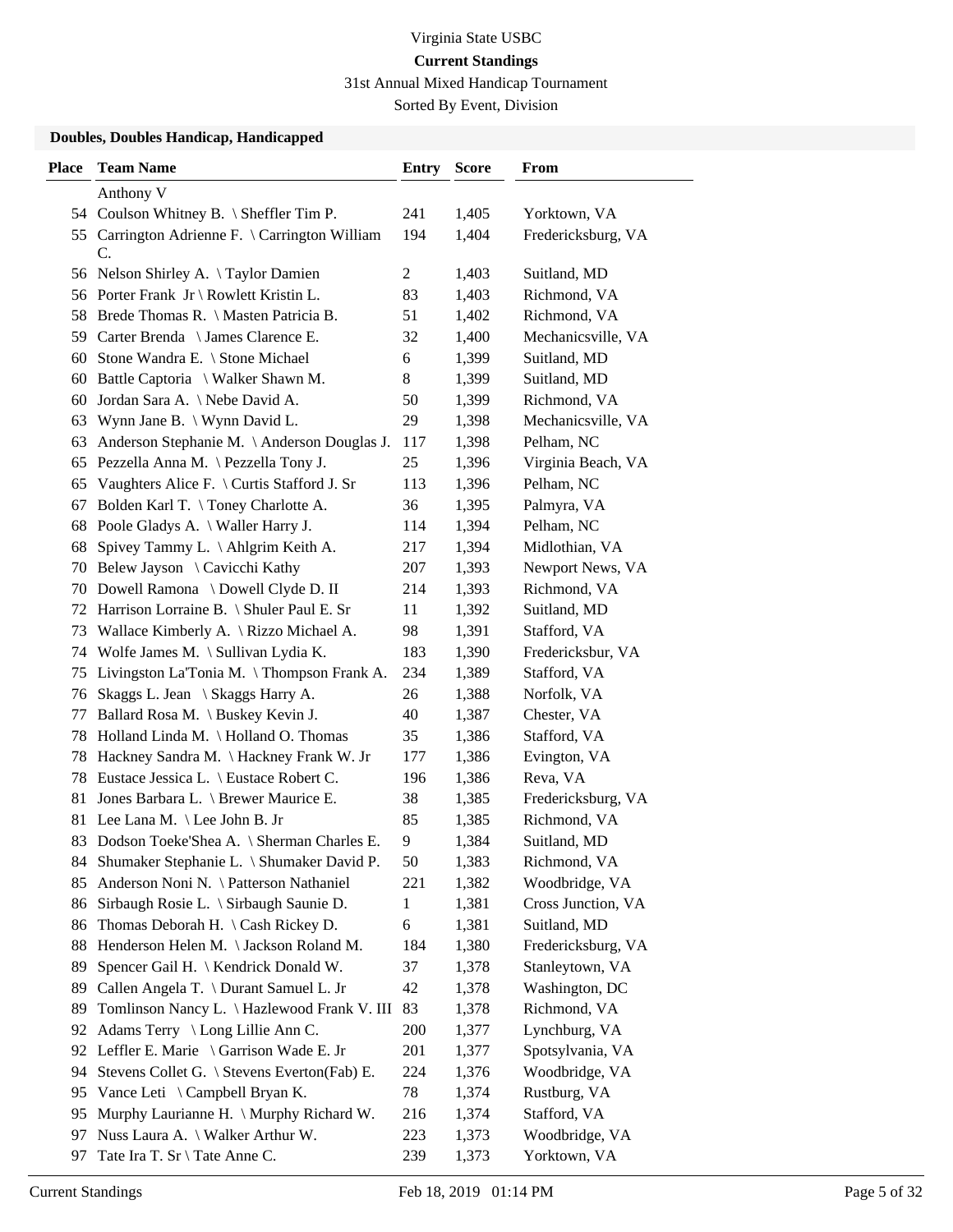31st Annual Mixed Handicap Tournament

Sorted By Event, Division

| <b>Place</b> | <b>Team Name</b>                                     | <b>Entry</b> | <b>Score</b> | From                  |
|--------------|------------------------------------------------------|--------------|--------------|-----------------------|
|              | 99 Grenell Rachel \Terry James                       | 114          | 1,372        | Pelham, NC            |
|              | 100 Rush Jacklyn P. \ Stubbs Warren                  | 221          | 1,371        | Woodbridge, VA        |
| 101          | Toliver Lucinda A. \ Robinson David D. Jr            | 11           | 1,370        | Suitland, MD          |
|              | 101 Corum Chunsim (Tina) C. \ Corum Douglas E.       | 86           | 1,370        | Stafford, VA          |
|              | 101 Rast Teresa A. \ Lee James D. Jr                 | 217          | 1,370        | Midlothian, VA        |
|              | 104 Fitzgerald Mary L. \ Glover Alfed L.             | 109          | 1,368        | Pelham, NC            |
|              | 105 Parker-Cunningham Wilhemenia \ Hill Ray E.<br>Jr | 33           | 1,366        | Mechanicsville, VA    |
|              | 106 Taylor-Jones Sandra E. \ Pitt Milton R.          | 10           | 1,365        | Suitland, MD          |
|              | 106 Wade Barbara M. \Tunstall William H.             | 30           | 1,365        | Mechanicsville, VA    |
|              | 108 Bryant-Dowdy Deborah \ Campbell Robert L.        | 77           | 1,364        | Rustburg, VA          |
|              | 109 Burns Maxine W. \ Burns Lawrence R.              | 106          | 1,363        | Pelham, NC            |
|              | 110 Douglas Juliet H. \Douglas Walt A.               | 9            | 1,362        | Suitland, MD          |
| 111          | Brock Lois D. $\setminus$ Jones Paul M.              | 107          | 1,361        | Pelham, NC            |
|              | 112 Watson Josie F. \ Watson Edgar L. Jr             | 15           | 1,360        | Fredericksburg, VA    |
|              | 113 Robinson Brenda M. \ Jones Robert A.             | 30           | 1,359        | Mechanicsville, VA    |
|              | 114 Drake Brigitte E. \ Anderson Abraham             | 95           | 1,357        | Kilmarnock, VA        |
|              | 115 Johnson Corlitta R. \ Johnson Robert T.          | 8            | 1,353        | Suitland, MD          |
|              | 116 Boyters A. Nikki \ Boyters Ricky L.              | 97           | 1,351        | Newport News, VA      |
|              | 116 Tate Amanda C. \ Broadney Robert L. III          | 242          | 1,351        | Yorktown, VA          |
|              | 118 Trimarchi Kathryn M. \Trimarchi Donald P.        | 202          | 1,350        | Hampton, VA           |
|              | 118 Barnes Sandy F. \ Owens James H.                 | 239          | 1,350        | Yorktown, VA          |
|              | 120 Landon Marilyn C. \ Clark Danny T.               | 5            | 1,349        | Suitland, MD          |
|              | 120 Coles Helen D. \ Stephens Russell                | 112          | 1,349        | Pelham, NC            |
|              | 120 Seawright Latonya J. \ Heard John D.             | 181          | 1,349        | Stafford, VA          |
|              | 123 Cutshaw Christa M. \ Cutshaw William R.          | 240          | 1,347        | Yorktown, VA          |
|              | 124 Edwards Denise Y. \ Emerson Robert W.            | 44           | 1,345        | Washington, DC        |
|              | 124 Watt Mary B. \ Blackwell Rex A.                  | 107          | 1,345        | Pelham, NC            |
|              | 124 Curtis Kellie D. \ Curtis Timothy                | 187          | 1,345        | Charles Town, WV      |
| 127          | Reid Arkeatha O. \ Keys Kevin J.                     | 10           | 1,343        | Suitland, MD          |
|              | 128 Glass Zennie \ Dodd Robert M. Jr                 | 111          | 1,342        | Pelham, NC            |
|              | 128 Gilbert Patricia E. \ Huie Christopher L.        | 127          | 1,342        | Midlothian, VA        |
|              | 130 Glazier Rebecca L. \ Anderson Russell A.         | 94           | 1,340        | Gloucester, VA        |
|              | 130 Wynn Ruth R. \ Robertson Jose O.                 | 98           | 1,340        | Stafford, VA          |
|              | 130 Moss Debbie V. \ Rivers Andris                   | 125          | 1,340        | Mechanicsville, VA    |
|              | 133 Lewellen Hannah H. \ Lewellen Joshua M.          | 96           | 1,339        | Gloucester, VA        |
|              | 133 Walters Natalie L. \ Chandler Bellfield          | 112          | 1,339        | Pelham, NC            |
| 133          | Cooper Windy \ Webb Mark A.                          | 240          | 1,339        | Yorktown, VA          |
| 136          | Webb Denise B. \ Isley Artie N.                      | 81           | 1,337        | Richmond, VA          |
| 137          | Curtis Janice E. \ Curtis William R.                 | 187          | 1,335        | Charles Town, WV      |
|              | 138 Lassiter Johnette L. \ Wilson Donald W.          | 34           | 1,334        | Mechanicsville, VA    |
| 138          | Taylor Doris S. \ Howerton Trevor D.                 | 121          | 1,334        | Highland Springs, VA  |
| 138          | Beck Margo L. \ Dalton Steven W.                     | 218          | 1,334        | Sandston, VA          |
| 141          | Jenkins Sharon \ Massie Brian D.                     | 213          | 1,333        | Fairmount Heights, MD |
|              | 142 Russell Shellene D. \ Russell Jeffrey M.         | 45           | 1,332        | Washington, DC        |
|              | 142 Garneski Eric L. \ Garneski Catherine A.         | 48           | 1,332        | Stafford, VA          |
|              | 142 Williams Lavangelene A. \Young Steven M. \       | 52           | 1,332        | Fredericksburg, VA    |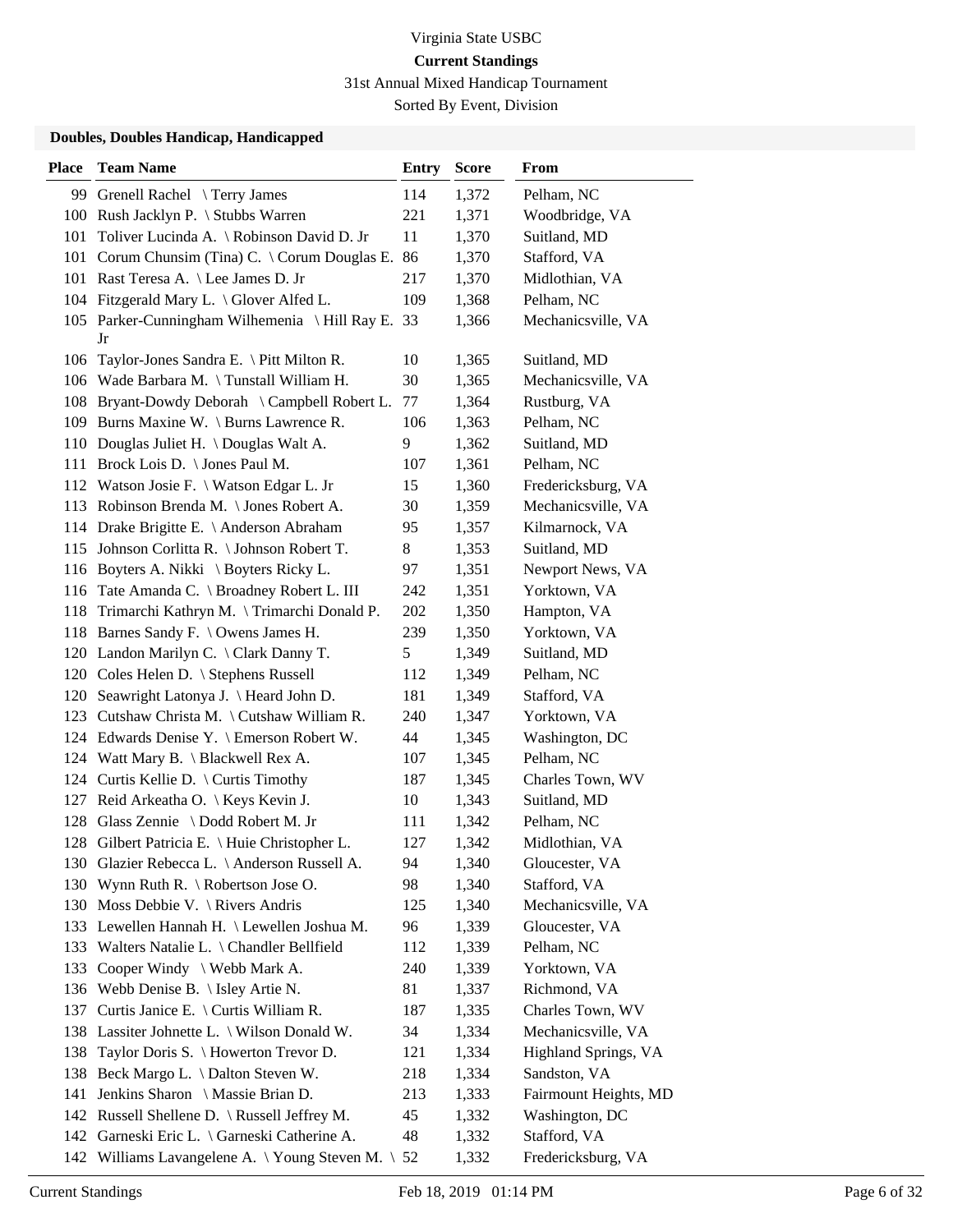31st Annual Mixed Handicap Tournament

Sorted By Event, Division

| <b>Place</b> | <b>Team Name</b>                                | Entry | <b>Score</b> | From                   |
|--------------|-------------------------------------------------|-------|--------------|------------------------|
|              | Hick                                            |       |              |                        |
|              | 145 Kidd Patricia B.   Kidd Scottie R.          | 78    | 1,330        | Rustburg, VA           |
|              | 146 Coleman Makeba A. \ Smith Alex C.           | 49    | 1,329        | Washington, DC         |
|              | 147 Brown Dawn E. \ Brown Nicholas R.           | 225   | 1,327        | Montross, VA           |
| 148          | White Larry R. $\setminus$ Foster Petra         | 182   | 1,325        | Stafford, VA           |
| 149          | Bynum William L. \ Schettler Rosemarie          | 80    | 1,324        | Virginia Beach, VA     |
|              | 149 Livingston La'Tonia M. \ Livingston Bernard | 181   | 1,324        | Stafford, VA           |
| 151          | Harden Ursula A.   Key Cedric I.                | 4     | 1,323        | Suitland, MD           |
|              | 151 Green Rebecca A. \ Chavis Tommy L.          | 33    | 1,323        | Mechanicsville, VA     |
| 151          | McNear Erica L. \ Smith Stanley                 | 109   | 1,323        | Pelham, NC             |
|              | 154 Yeatts Nancy S. \ Randich Robert J.         | 52    | 1,322        | Fredericksburg, VA     |
|              | 155 Baldwin Melody G. \ Baldwin Thomas A.       | 128   | 1,321        | Midlothian, VA         |
| 155          | Baptiste Tracy C. \ McKinnie LeVail R. II       | 220   | 1,321        | Woodbridge, VA         |
| 157          | Mayer Diane S. \ White Timothy L.               | 93    | 1,319        | Gloucester, VA         |
|              | 158 Hairston Rosa L. \ Williams Robert E.       | 110   | 1,317        | Pelham, NC             |
|              | 158 Williams Loraine D. \ Haley Randolph        | 111   | 1,317        | Pelham, NC             |
|              | 160 Malbrough Priscilla Y. \ Malbrough Ignatius | 26    | 1,316        | Norfolk, VA            |
| 161          | Brown Jimmy \ Rice Dana W.                      | 101   | 1,315        | Crystal Hill, VA       |
|              | 162 Russell Soledad U. \ Williams Glenn         | 13    | 1,314        | Stafford, VA           |
|              | 163 Ryan Terry M. \ Garrison Wade E.            | 201   | 1,311        | Spotsylvania, VA       |
|              | 164 Brown Lori A. \ Strowbridge Nathan H.       | 179   | 1,310        | Winchester, VA         |
| 164          | Wingers Wendy S. \Thomas Warren A.              | 220   | 1,310        | Woodbridge, VA         |
|              | 166 Grenell Krista A. \Adams Harry W. Jr        | 115   | 1,309        | Pelham, NC             |
| 167          | Jackson Angela N. \ Williams Willie J.          | 40    | 1,308        | Chester, VA            |
|              | 168 O'Shea Jeannie \ O'Shea John D. III         | 223   | 1,307        | Woodbridge, VA         |
|              | 169 Crawford Donna M. \ Crawford C. Brantley    | 25    | 1,303        | Virginia Beach, VA     |
|              | 170 Fierro Carmen M. \Hendrick John C. Jr       | 48    | 1,301        | Stafford, VA           |
|              | 170 Hester Tonya M. \ Orcutt Philip M.          | 82    | 1,301        | Richmond, VA           |
| 170          | Jackson Jacquline P. \ Jackson Andrew E.        | 224   | 1,301        | Woodbridge, VA         |
| 173          | Blackwell Chenise C. \ Blackwell Darryl F.      | 106   | 1,295        | Pelham, NC             |
|              | 174 Ketch Lana J. \ Pollard William A.          | 92    | 1,294        | Gloucester, VA         |
|              | 174 Lightfoot Paulette J. \ Kamara Abass        | 124   | 1,294        | North Chesterfield, VA |
|              | 176 Gorham Lottie C. \ Phillips Bobby K. Jr     | 15    | 1,293        | Fredericksburg, VA     |
| 177          | Ryhanych Gloria A. \ Garnett Robert J.          | 80    | 1,292        | Virginia Beach, VA     |
| 178          | McDonald Eugenia A. \ Williams Ricky T. Jr      | 49    | 1,288        | Washington, DC         |
| 178          | Vogt Elaine C. \ Valentin Leon                  | 119   | 1,288        | Chesapeake, VA         |
| 180          | Ahner Ashby F. \ Bass-Campbell Dawn N.          | 243   | 1,287        | Yorktown, VA           |
| 181          | Thornburg Dawn C. \ Eiland Michael A.           | 1     | 1,286        | Cross Junction, VA     |
| 181          | Daniel Melody A. \ Williams Charles M.          | 92    | 1,286        | Gloucester, VA         |
| 183          | Johnston Mike \ Johnston Tina A.                | 200   | 1,285        | Lynchburg, VA          |
| 184          | Hock Sara A.   Hock William R.                  | 128   | 1,283        | Midlothian, VA         |
| 185          | Blackshear Anjanette D. \ Furr Gregory J. Jr    | 42    | 1,281        | Washington, DC         |
|              | 186 Gaddis Colette G. \ Minnick John A. Jr      | 243   | 1,280        | Yorktown, VA           |
| 187          | Schoefield Patricia \ James Henry T.            | 116   | 1,279        | Pelham, NC             |
| 187          | Ferguson Kimberly A. \ Einhorn James D. Jr      | 183   | 1,279        | Fredericksbur, VA      |
| 189          | Farnor Christine J. \ Mcgee Kirk S.             | 85    | 1,274        | Richmond, VA           |
|              | 190 Hester Paris M. \Holland Bill W.            | 81    | 1,272        | Richmond, VA           |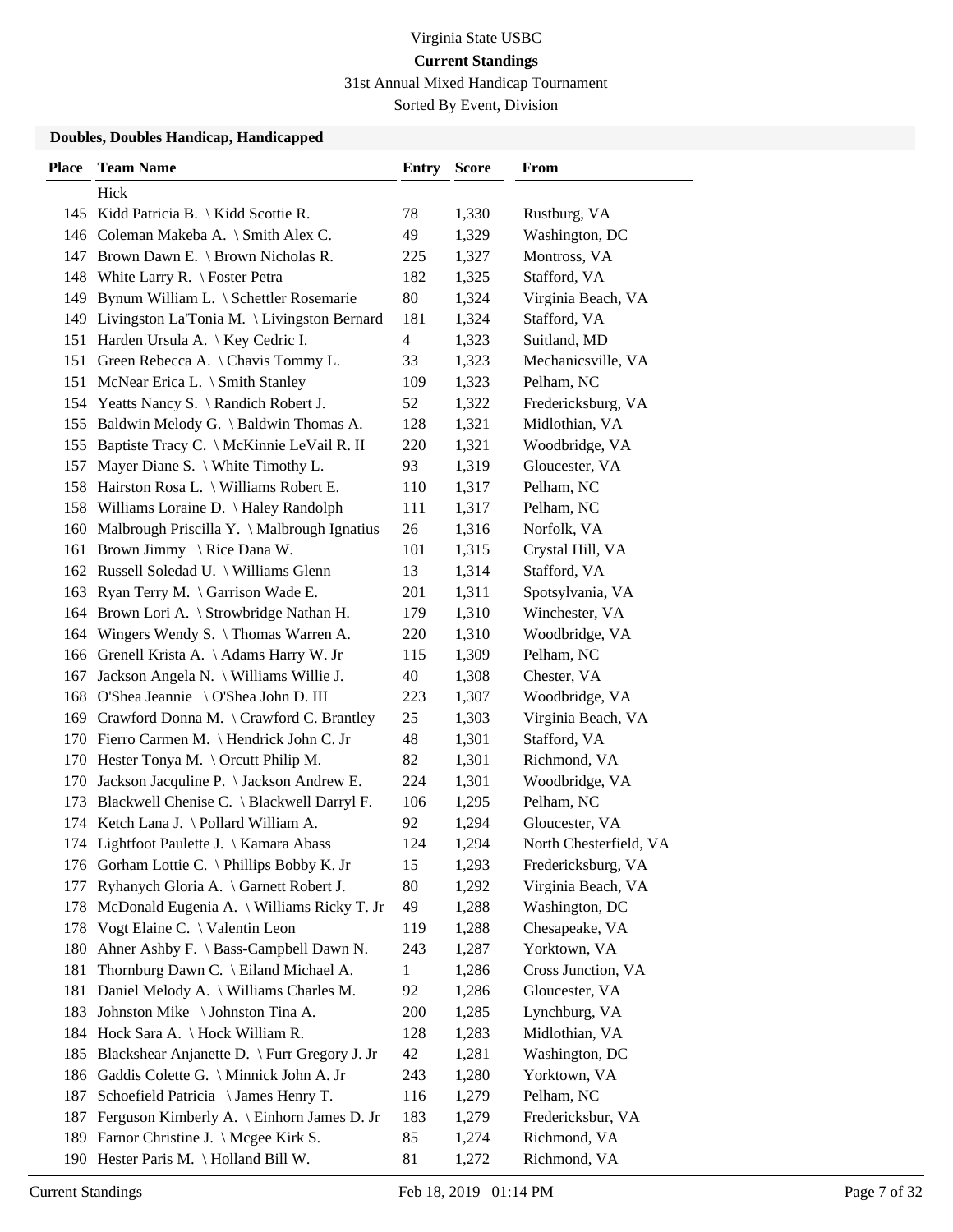31st Annual Mixed Handicap Tournament

Sorted By Event, Division

#### **Doubles, Doubles Handicap, Handicapped**

| <b>Place</b> | <b>Team Name</b>                               | <b>Entry</b> | <b>Score</b> | <b>From</b>          |
|--------------|------------------------------------------------|--------------|--------------|----------------------|
|              | 191 Gunn Rosemary R. \ Vaden Michael W.        | 113          | 1,268        | Pelham, NC           |
|              | 192 Ferrer Jessica L. \ Vogt Chuck W. II       | 119          | 1,266        | Chesapeake, VA       |
|              | 193 Holton Pamela G. \ Holton Rodney           | 5            | 1,265        | Suitland, MD         |
|              | 194 Jackson Cornell M. \ Starzec Robert J.     | 95           | 1,263        | Kilmarnock, VA       |
| 195          | Jones Marvis L. \ Jones Edward T. Sr           | 222          | 1,262        | Woodbridge, VA       |
|              | 196 Hilliard Brenda G. \ Maclin Larry D.       | 121          | 1,258        | Highland Springs, VA |
|              | 196 Howard Nancy \ Nash Mark D.                | 177          | 1,258        | Evington, VA         |
| 196          | Bellinger Vivian J. \ Bellinger Thomas J.      | 185          | 1,258        | Stafford, VA         |
| 199          | Garnett Chet A. \ Dugan Willa A.               | 75           | 1,255        | Virginia Beach, VA   |
| <b>200</b>   | Phillips Jerylyne N. \ Bolosan Chris L.        | 97           | 1,252        | Newport News, VA     |
| 201          | Cline Elisa P. $\setminus$ Rogers James Jr     | 75           | 1,241        | Virginia Beach, VA   |
| 202          | Danley Nikki \ Kilpatrick Douglas A.           | 41           | 1,231        | Washington, DC       |
| 203          | Walker Tanya B. \ Coley Edward L.              | 29           | 1,224        | Mechanicsville, VA   |
| 204          | Yourse Casandra \ Yourse Corey L.              | 108          | 1,216        | Pelham, NC           |
| 205          | Dean Brittany M. \ Matthews Larryl A.          | 44           | 1,211        | Washington, DC       |
|              | 206 Discioscia Sara R. \Tate Ira T. Jr         | 238          | 1,209        | Yorktown, VA         |
| 207          | Granderson Samantha D. \ Matthews Lowell       | 43           | 1,204        | Washington, DC       |
|              | А.                                             |              |              |                      |
| 208          | Jones Jillian M. $\setminus$ Myers James H.    | 108          | 1,197        | Pelham, NC           |
| 209          | Whitehead Karen J. \ Marshall Keith L.         | 43           | 1,184        | Washington, DC       |
| 210          | Strowbridge April E. \ Walter Brian K.         | 179          | 1,166        | Winchester, VA       |
| 211          | Culbreth-Franklin Candi P. \ Franklin Brian P. | 238          | 1,164        | Yorktown, VA         |
|              | 212 White Teresa L. \ Cash Benjamin L.         | 93           | 1,159        | Gloucester, VA       |
| 213          | Burress Jackie L. \ Burress Plaxico W.         | 222          | 1,130        | Woodbridge, VA       |
|              | 214 Rengers Vickie B. \ Woodruff Paul T.       | 218          | 1,128        | Sandston, VA         |
|              | 215 Cash Grace D. \ Cash Brandon S.            | 94           | 1,125        | Gloucester, VA       |
|              |                                                |              |              |                      |

### **Doubles, Doubles Scratch, Scratch**

| Place | <b>Team Name</b>                                      | Entry | <b>Score</b> | From              |
|-------|-------------------------------------------------------|-------|--------------|-------------------|
|       | 1 Glazier Rebecca L. \Anderson Russell A.             | 94    | 1,307        | Gloucester, VA    |
| 2     | Spivey Tammy L. \ Ahlgrim Keith A.                    | 217   | 1,292        | Midlothian, VA    |
| 3     | Edwards Denise Y. $\mathcal{F}$ Emerson Robert W.     | 44    | 1,291        | Washington, DC    |
| 4     | Wolfe James M. $\setminus$ Sullivan Lydia K.          | 183   | 1,255        | Fredericksbur, VA |
| 5     | Chichester-Lanier Adrienne \ Lanier Jeffery           | 45    | 1,253        | Washington, DC    |
|       | А.                                                    |       |              |                   |
| 6     | Key Lutricia B. $\setminus$ Sweet Marlon              | 4     | 1,242        | Suitland, MD      |
| 7     | Boyters A. Nikki \ Boyters Ricky L.                   | 97    | 1,198        | Newport News, VA  |
| 8     | Stevens Collet G. $\setminus$ Stevens Everton(Fab) E. | 224   | 1,193        | Woodbridge, VA    |
| 9     | Ferguson Kimberly A. \ Einhorn James D. Jr            | 183   | 1,183        | Fredericksbur, VA |
| 10    | Rast Teresa A. \ Lee James D. Jr                      | 217   | 1,175        | Midlothian, VA    |
| 11    | Beck Margo L. \ Dalton Steven W.                      | 218   | 1,160        | Sandston, VA      |
| 12    | Culbreth-Franklin Candi P. $\Gamma$ Franklin Brian P. | 238   | 1,152        | Yorktown, VA      |
| 13    | Clark Angel S. $\setminus$ Barnette Jerry K.          | 41    | 1,149        | Washington, DC    |
| 14    | Corum Chunsim (Tina) C. $\setminus$ Corum Douglas E.  | 86    | 1,148        | Stafford, VA      |
| 15    | Russell Shellene D. $\setminus$ Russell Jeffrey M.    | 45    | 1,140        | Washington, DC    |
| 16    | Discioscia Sara R. \ Tate Ira T. Jr                   | 238   | 1,131        | Yorktown, VA      |
| 17    | Phillips Jerylyne N. \ Bolosan Chris L.               | 97    | 1,123        | Newport News, VA  |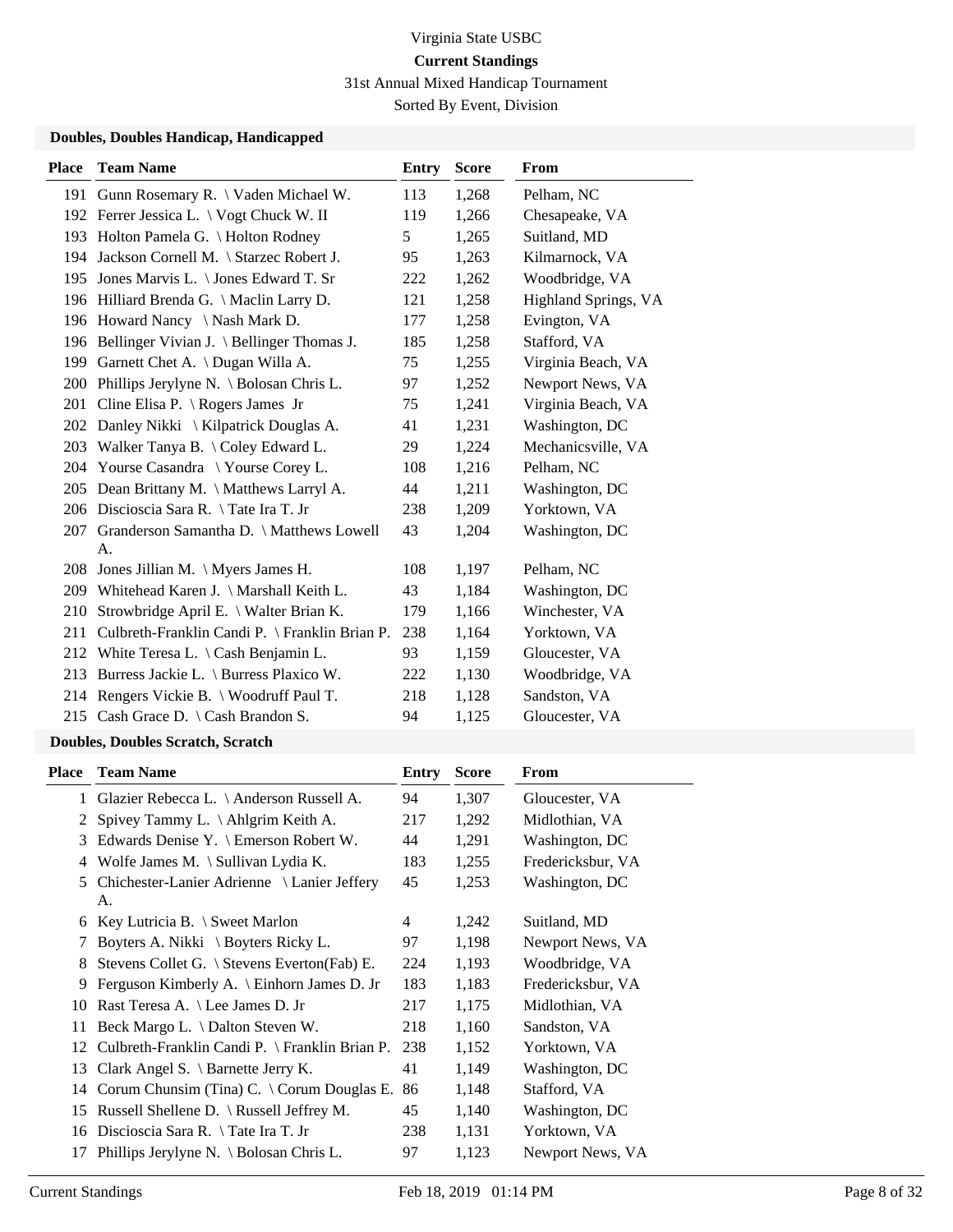31st Annual Mixed Handicap Tournament

Sorted By Event, Division

#### **Doubles, Doubles Scratch, Scratch**

| <b>Place</b> | <b>Team Name</b>                                   | Entry | <b>Score</b> | From           |
|--------------|----------------------------------------------------|-------|--------------|----------------|
|              | 18 Jackson Jacquine P. \ Jackson Andrew E.         | 224   | 1,112        | Woodbridge, VA |
| 19           | Callen Angela T. \ Durant Samuel L. Jr             | 42    | 1,105        | Washington, DC |
| 20           | Dean Brittany M. $\hat{\}$ Matthews Larryl A.      | 44    | 1,091        | Washington, DC |
| 21           | Coleman Makeba A. \ Smith Alex C.                  | 49    | 1,086        | Washington, DC |
| 22           | Blackshear Anjanette D. \ Furr Gregory J. Jr       | 42    | 1,083        | Washington, DC |
| 23           | Rengers Vickie B. \ Woodruff Paul T.               | 218   | 1,071        | Sandston, VA   |
| 24           | Douglas Juliet H. $\Omega$ Douglas Walt A.         | 9     | 1,053        | Suitland, MD   |
| 25           | Brown Lori A. \ Strowbridge Nathan H.              | 179   | 1,052        | Winchester, VA |
| 26           | McDonald Eugenia A. $\forall$ Williams Ricky T. Jr | 49    | 1,051        | Washington, DC |
| 27           | Battle Captoria \ Walker Shawn M.                  | 8     | 1,042        | Suitland, MD   |
| 28           | Whitehead Karen J. \ Marshall Keith L.             | 43    | 1,040        | Washington, DC |
| 29           | Strowbridge April E. \ Walter Brian K.             | 179   | 1,037        | Winchester, VA |
| 30           | Granderson Samantha D. \ Matthews Lowell<br>A.     | 43    | 1,036        | Washington, DC |
| 31           | Cash Grace D. $\setminus$ Cash Brandon S.          | 94    | 1,020        | Gloucester, VA |
| 32           | Johnson Corlitta R. \ Johnson Robert T.            | 8     | 1,014        | Suitland, MD   |
| 33           | Dodson Toeke'Shea A. \ Sherman Charles E.          | 9     | 997          | Suitland, MD   |
| 34           | Holton Pamela G. \ Holton Rodney                   | 5     | 965          | Suitland, MD   |
| 35           | Danley Nikki $\setminus$ Kilpatrick Douglas A.     | 41    | 922          | Washington, DC |

| Place | <b>Team Name</b>      | Entry        | <b>Score</b> | From               |
|-------|-----------------------|--------------|--------------|--------------------|
| 1     | Holland O. Thomas     | 35           | 891          | Stafford, VA       |
| 2     | Lightfoot Jaimie S.   | 125          | 889          | Mechanicsville, VA |
| 3     | Wilson Donald W.      | 34           | 857          | Mechanicsville, VA |
| 4     | Lee James D. Jr       | 217          | 842          | Midlothian, VA     |
| 5     | Pitt Milton R.        | 10           | 813          | Suitland, MD       |
| 6     | <b>Belew Jayson</b>   | 207          | 809          | Newport News, VA   |
| 7     | Strowbridge Nathan H. | 179          | 801          | Winchester, VA     |
| 8     | Dempster Michael A.   | 127          | 796          | Midlothian, VA     |
| 9     | Murphy Richard W.     | 216          | 789          | Stafford, VA       |
| 10    | Guy Jonathan R.       | 96           | 787          | Gloucester, VA     |
| 11    | Dye Cleve III         | 207          | 785          | Newport News, VA   |
| 12    | Thomas Chris A.       | 116          | 778          | Pelham, NC         |
| 13    | Lee John B. Jr        | 85           | 776          | Richmond, VA       |
| 14    | Bolden Karl T.        | 36           | 775          | Palmyra, VA        |
| 15    | Atkinson James A. Jr  | 241          | 773          | Yorktown, VA       |
| 16    | Silver Bernard Sr     | 31           | 765          | Mechanicsville, VA |
| 17    | Marshall Keith L.     | 43           | 763          | Washington, DC     |
| 18    | <b>Foster Ronald</b>  | 182          | 762          | Stafford, VA       |
| 19    | Vogt Chuck W. II      | 119          | 760          | Chesapeake, VA     |
| 19    | Garrison Wade E.      | 201          | 760          | Spotsylvania, VA   |
| 21    | Sirbaugh Saunie D.    | $\mathbf{1}$ | 757          | Cross Junction, VA |
| 21    | Phillips Bobby K. Jr  | 15           | 757          | Fredericksburg, VA |
| 21    | Trice Carlton L.      | 122          | 757          | Petersburg, VA     |
| 21    | Washington Wesley L.  | 184          | 757          | Fredericksburg, VA |
| 21    | Tate Ira T. Jr        | 238          | 757          | Yorktown, VA       |
|       |                       |              |              |                    |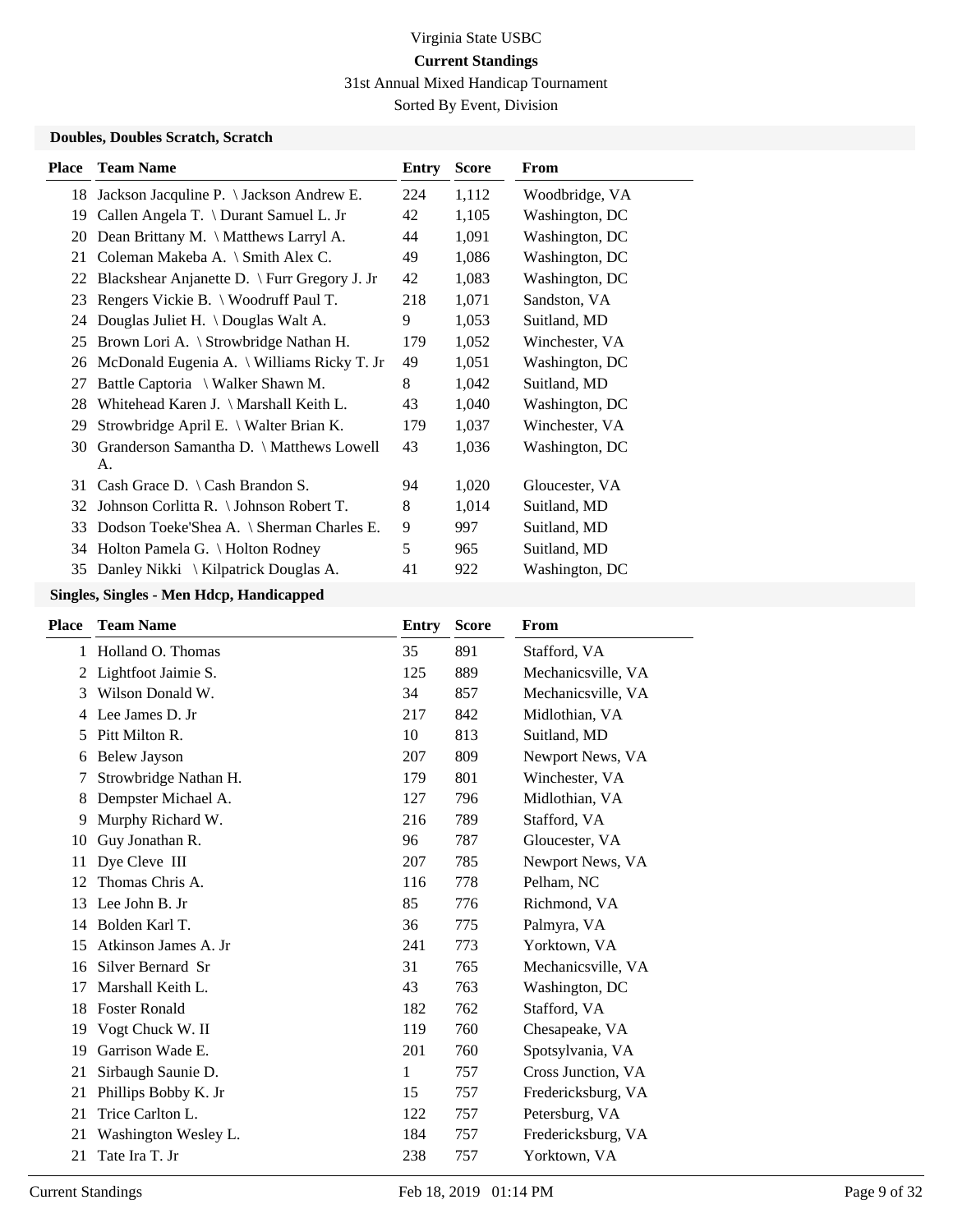31st Annual Mixed Handicap Tournament

Sorted By Event, Division

| <b>Place</b> | <b>Team Name</b>        | <b>Entry</b>   | <b>Score</b> | From                  |
|--------------|-------------------------|----------------|--------------|-----------------------|
|              | 26 Malbrough Ignatius   | 26             | 756          | Norfolk, VA           |
|              | 26 Brede Thomas R.      | 51             | 756          | Richmond, VA          |
| 28.          | Dodd Robert M. Jr       | 111            | 754          | Pelham, NC            |
|              | 29 White Timothy L.     | 93             | 752          | Gloucester, VA        |
| 29           | Wilkerson Antwan L.     | 122            | 752          | Petersburg, VA        |
| 31           | Manuel Troy F.          | 77             | 744          | Rustburg, VA          |
| 31           | Daniels Ronald A.       | 120            | 744          | Mineral, VA           |
| 33           | Watson Edgar L. Jr      | 15             | 740          | Fredericksburg, VA    |
| 34           | Burns Lawrence R.       | 106            | 737          | Pelham, NC            |
| 35           | Staton Lee A.           | 180            | 732          | Barboursville, VA     |
| 36           | <b>Sweet Marlon</b>     | 4              | 730          | Suitland, MD          |
| 37           | Whitley Kenneth W.      | 13             | 727          | Stafford, VA          |
| 38           | Wynn David L.           | 29             | 726          | Mechanicsville, VA    |
| 39.          | Eustace Robert C.       | 196            | 724          | Reva, VA              |
| 39           | Debus Howard J.         | 216            | 724          | Stafford, VA          |
| 41           | Rogers James Jr         | 75             | 723          | Virginia Beach, VA    |
| 42           | Cox Douglas R.          | 35             | 722          | Stafford, VA          |
|              | 42 Massie Brian D.      | 213            | 722          | Fairmount Heights, MD |
|              | 44 Rizzo Michael A.     | 98             | 720          | Stafford, VA          |
| 44           | Meyers Justin C.        | 242            | 720          | Yorktown, VA          |
| 46           | Bryant Jeremiah R.      | 37             | 719          | Stanleytown, VA       |
| 47           | Campbell Bryan K.       | 78             | 717          | Rustburg, VA          |
| 47           | <b>Stephens Russell</b> | 112            | 717          | Pelham, NC            |
| 49           | <b>Stone Michael</b>    | 6              | 716          | Suitland, MD          |
| 49           | Keys Kevin J.           | 10             | 716          | Suitland, MD          |
| 51           | Hollins James A.        | 7              | 714          | Suitland, MD          |
| 51           | Pezzella Tony J.        | 25             | 714          | Virginia Beach, VA    |
| 51           | Hock William R.         | 128            | 714          | Midlothian, VA        |
| 54           | Howerton Trevor D.      | 121            | 712          | Highland Springs, VA  |
|              | 54 Walker Arthur W.     | 223            | 712          | Woodbridge, VA        |
| 56           | Carter Ivey L.          | 110            | 710          | Pelham, NC            |
|              | 56 Rivers Andris        | 125            | 710          | Mechanicsville, VA    |
| 58.          | Davis Warren L. Jr      | 12             | 709          | Suitland, MD          |
| 58           | Smith Linwood F.        | 70             | 709          | Fredericksburg, VA    |
| 58           | Wolfe James M.          | 183            | 709          | Fredericksbur, VA     |
| 61           | Carrington William C.   | 194            | 707          | Fredericksburg, VA    |
|              | 62 Patterson Nathaniel  | 221            | 706          | Woodbridge, VA        |
| 63           | Adams Harry W. Jr       | 115            | 705          | Pelham, NC            |
| 64           | Papaleo Anthony V.      | 211            | 701          | Chesterfield, VA      |
| 65           | <b>Terry James</b>      | 114            | 699          | Pelham, NC            |
| 65           | Tate Ira T. Sr          | 239            | 699          | Yorktown, VA          |
| 67           | Marshall Robert W.      | 31             | 698          | Mechanicsville, VA    |
| 67           | Watkins Kevin L.        | 70             | 698          | Fredericksburg, VA    |
| 67           | Brownie Robert A.       | 211            | 698          | Chesterfield, VA      |
| 70           | Alford Joseph S.        | $\overline{2}$ | 696          | Suitland, MD          |
| 70           | Cash Rickey D.          | 6              | 696          | Suitland, MD          |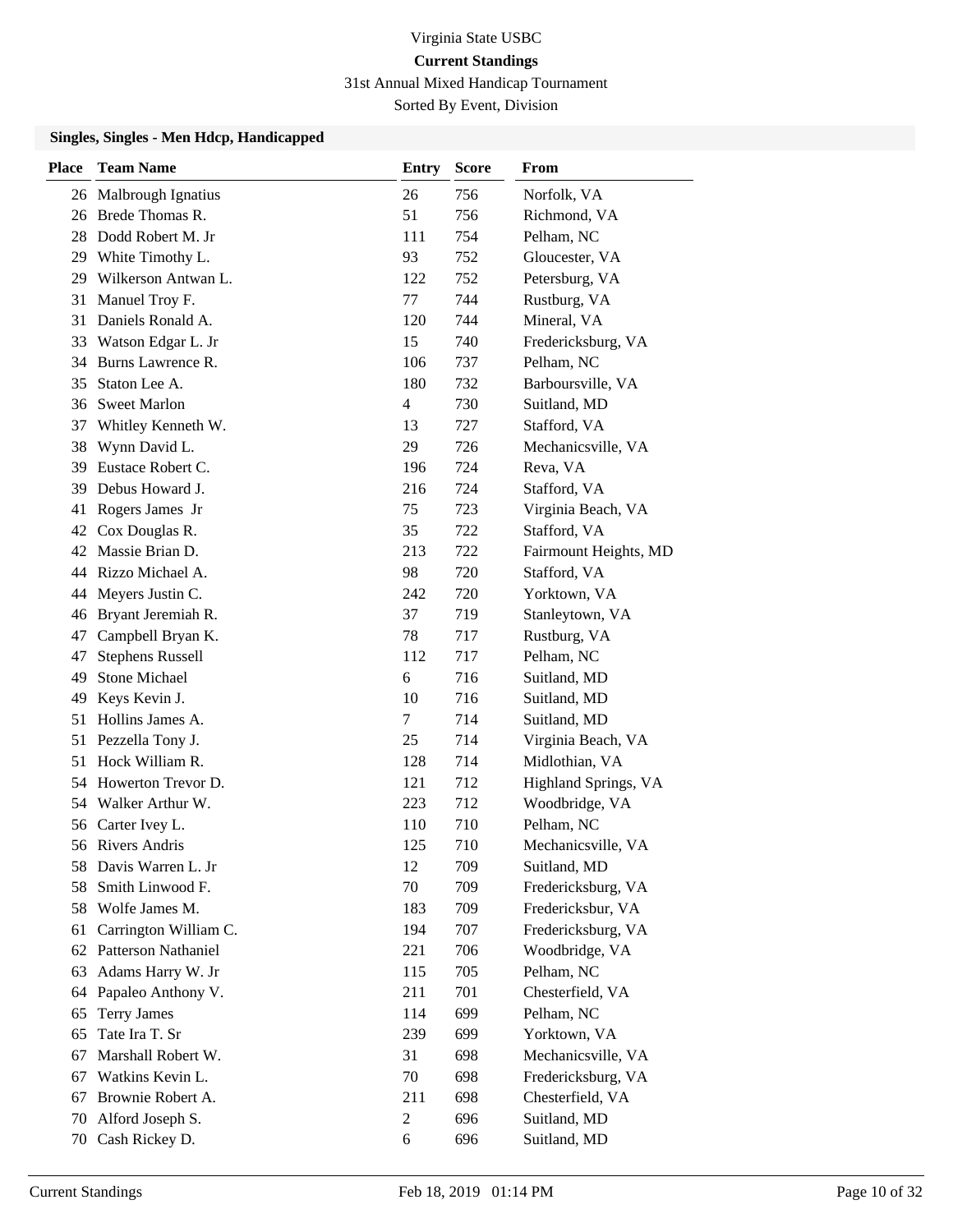31st Annual Mixed Handicap Tournament

Sorted By Event, Division

| <b>Place</b> | <b>Team Name</b>          | Entry          | <b>Score</b> | From                  |
|--------------|---------------------------|----------------|--------------|-----------------------|
| 70           | Randich Robert J.         | 52             | 696          | Fredericksburg, VA    |
| 70           | <b>Stubbs Warren</b>      | 221            | 696          | Woodbridge, VA        |
| 74           | Sherman Charles E.        | 9              | 695          | Suitland, MD          |
| 74           | Robertson Jose O.         | 98             | 695          | Stafford, VA          |
| 76           | Jones Paul M.             | 107            | 694          | Pelham, NC            |
| 76           | Lomax Robert J. Jr        | 213            | 694          | Fairmount Heights, MD |
| 78           | Robinson David D. Jr      | 11             | 693          | Suitland, MD          |
| 78           | Crawford C. Brantley      | 25             | 693          | Virginia Beach, VA    |
| 78           | Baldwin Thomas A.         | 128            | 693          | Midlothian, VA        |
| 81           | Ahner Ashby F.            | 243            | 692          | Yorktown, VA          |
| 82           | Boyters Ricky L.          | 97             | 691          | Newport News, VA      |
| 82           | Antoszewski Michael       | 180            | 691          | Barboursville, VA     |
| 82           | Ahlgrim Keith A.          | 217            | 691          | Midlothian, VA        |
| 82           | Sheffler Tim P.           | 241            | 691          | Yorktown, VA          |
| 86           | Taylor Kevin B.           | 3              | 690          | Suitland, MD          |
| 86           | Young Steven M.           | 52             | 690          | Fredericksburg, VA    |
| 86           | Brown Nicholas R.         | 225            | 690          | Montross, VA          |
| 89           | Shuler Paul E. Sr         | 11             | 689          | Suitland, MD          |
| 90           | Skaggs Harry A.           | 26             | 688          | Norfolk, VA           |
| 90           | Waller Harry J.           | 114            | 688          | Pelham, NC            |
| 90           | Trimarchi Donald P.       | 202            | 688          | Hampton, VA           |
| 93           | Shumaker David P.         | 50             | 687          | Richmond, VA          |
| 93.          | Brown Jonathan M.         | 101            | 687          | Crystal Hill, VA      |
| 95           | Corum Douglas E.          | 86             | 684          | Stafford, VA          |
| 96           | Jordan Willie H.          | 32             | 683          | Mechanicsville, VA    |
| 96           | Garneski Eric L.          | 48             | 683          | Stafford, VA          |
| 98           | Clark Danny T.            | 5              | 682          | Suitland, MD          |
| 99           | <b>Livingston Bernard</b> | 181            | 681          | Stafford, VA          |
| 100          | Williams Jerome H. Sr     | 7              | 679          | Suitland, MD          |
| 100          | <b>Chandler Bellfield</b> | 112            | 679          | Pelham, NC            |
| 100          | Bogucki Richard M.        | 202            | 679          | Hampton, VA           |
| 100          | Stevens Everton(Fab) E.   | 224            | 679          | Woodbridge, VA        |
|              | 104 Myers James H.        | 108            | 678          | Pelham, NC            |
| 105          | Tunstall William H.       | 30             | 676          | Mechanicsville, VA    |
| 106          | Williams Ricky T. Jr      | 49             | 675          | Washington, DC        |
|              | 107 Robertson Ryron M.    | 117            | 674          | Pelham, NC            |
| 107          | Minnick John A. Jr        | 243            | 674          | Yorktown, VA          |
| 109          | Lanier Jeffery A.         | 45             | 673          | Washington, DC        |
| 109          | Vaden Michael W.          | 113            | 673          | Pelham, NC            |
| 109          | Jackson Andrew E.         | 224            | 673          | Woodbridge, VA        |
| 112          | Green Frank L. Sr         | 123            | 672          | Richmond, VA          |
| 113          | <b>Taylor Damien</b>      | $\overline{c}$ | 671          | Suitland, MD          |
|              | 114 Huie Christopher L.   | 127            | 670          | Midlothian, VA        |
| 115          | Anderson Douglas J.       | 117            | 669          | Pelham, NC            |
| 116          | James Clarence E.         | 32             | 668          | Mechanicsville, VA    |
|              | 116 Matthews Lowell A.    | 43             | 668          | Washington, DC        |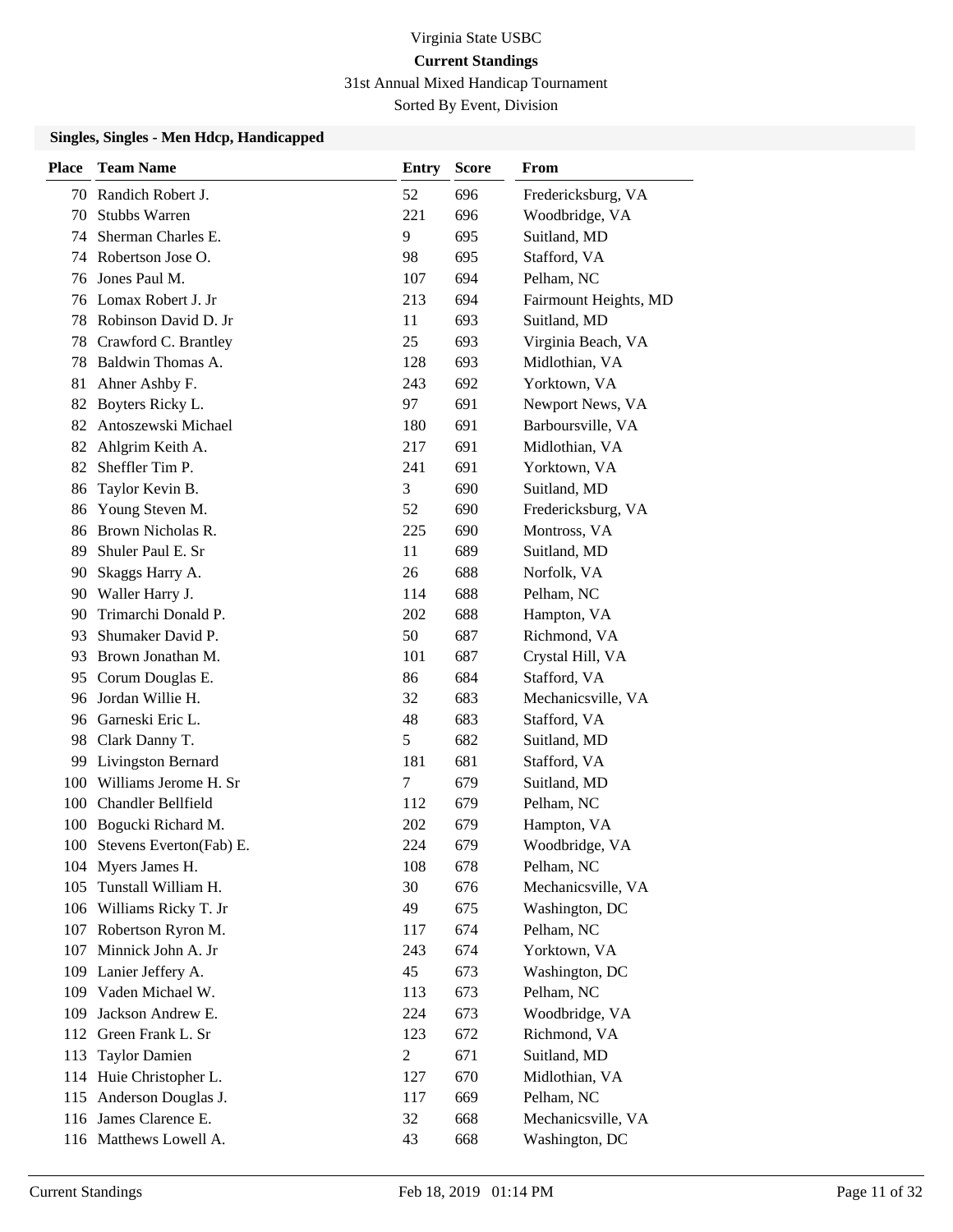31st Annual Mixed Handicap Tournament

Sorted By Event, Division

| Place | <b>Team Name</b>           | Entry          | <b>Score</b> | From                   |
|-------|----------------------------|----------------|--------------|------------------------|
|       | 116 Bolosan Chris L.       | 97             | 668          | Newport News, VA       |
|       | 119 Brice Leslie L.        | 36             | 667          | Palmyra, VA            |
|       | 119 Franklin Brian P.      | 238            | 667          | Yorktown, VA           |
|       | 121 Chavis Tommy L.        | 33             | 666          | Mechanicsville, VA     |
|       | 121 Lewellen Joshua M.     | 96             | 666          | Gloucester, VA         |
|       | 121 Adams Terry            | 200            | 666          | Lynchburg, VA          |
|       | 124 Walker Shawn M.        | 8              | 665          | Suitland, MD           |
|       | 124 Willis Charles C.      | 12             | 665          | Suitland, MD           |
|       | 124 Cash Benjamin L.       | 93             | 665          | Gloucester, VA         |
| 127   | Moore Troy M.              | 3              | 664          | Suitland, MD           |
|       | 127 Porter Frank Jr        | 83             | 664          | Richmond, VA           |
|       | 127 Dalton Steven W.       | 218            | 664          | Sandston, VA           |
|       | 130 Russell Jeffrey M.     | 45             | 663          | Washington, DC         |
|       | 130 Einhorn James D. Jr    | 183            | 663          | Fredericksbur, VA      |
|       | 132 Hill Ray E. Jr         | 33             | 662          | Mechanicsville, VA     |
|       | 132 Chaffin Thomas K.      | 120            | 662          | Mineral, VA            |
|       | 134 Moore Lee              | 34             | 660          | Mechanicsville, VA     |
|       | 135 Matthews David H. Sr   | 38             | 659          | Fredericksburg, VA     |
|       | 135 Smith Alex C.          | 49             | 659          | Washington, DC         |
|       | 135 White Larry R.         | 182            | 659          | Stafford, VA           |
| 138   | Johnson Robert T.          | 8              | 658          | Suitland, MD           |
|       | 138 Cutshaw William R.     | 240            | 658          | Yorktown, VA           |
|       | 140 Starzec Robert J.      | 95             | 657          | Kilmarnock, VA         |
|       | 141 Key Cedric I.          | $\overline{4}$ | 655          | Suitland, MD           |
|       | 141 Furr Gregory J. Jr     | 42             | 655          | Washington, DC         |
| 141   | Durant Samuel L. Jr        | 42             | 655          | Washington, DC         |
|       | 144 Hazlewood Frank V. III | 83             | 654          | Richmond, VA           |
|       | 145 Nebe David A.          | 50             | 652          | Richmond, VA           |
| 145   | <b>Smith Stanley</b>       | 109            | 652          | Pelham, NC             |
| 145   | Garrison Wade E. Jr        | 201            | 652          | Spotsylvania, VA       |
|       | 145 Jones Edward T. Sr     | 222            | 652          | Woodbridge, VA         |
| 149   | Blackwell Darryl F.        | 106            | 651          | Pelham, NC             |
|       | 149 Bellinger Thomas J.    | 185            | 651          | Stafford, VA           |
| 151   | Buskey Kevin J.            | 40             | 650          | Chester, VA            |
|       | 152 Woodruff Paul T.       | 218            | 649          | Sandston, VA           |
|       | 153 Emerson Robert W.      | 44             | 647          | Washington, DC         |
|       | 153 Curtis Timothy         | 187            | 647          | Charles Town, WV       |
| 153   | <b>Johnston Mike</b>       | 200            | 647          | Lynchburg, VA          |
|       | 153 Broadney Robert L. III | 242            | 647          | Yorktown, VA           |
| 157   | Williams Robert E.         | 110            | 644          | Pelham, NC             |
|       | 158 Kamara Abass           | 124            | 643          | North Chesterfield, VA |
| 159   | Stone Larry W.             | 115            | 642          | Pelham, NC             |
|       | 159 Heard John D.          | 181            | 642          | Stafford, VA           |
| 161   | Brewer Maurice E.          | 38             | 640          | Fredericksburg, VA     |
| 161   | Campbell Robert L.         | 77             | 640          | Rustburg, VA           |
|       | 163 Eiland Michael A.      | $\mathbf{1}$   | 639          | Cross Junction, VA     |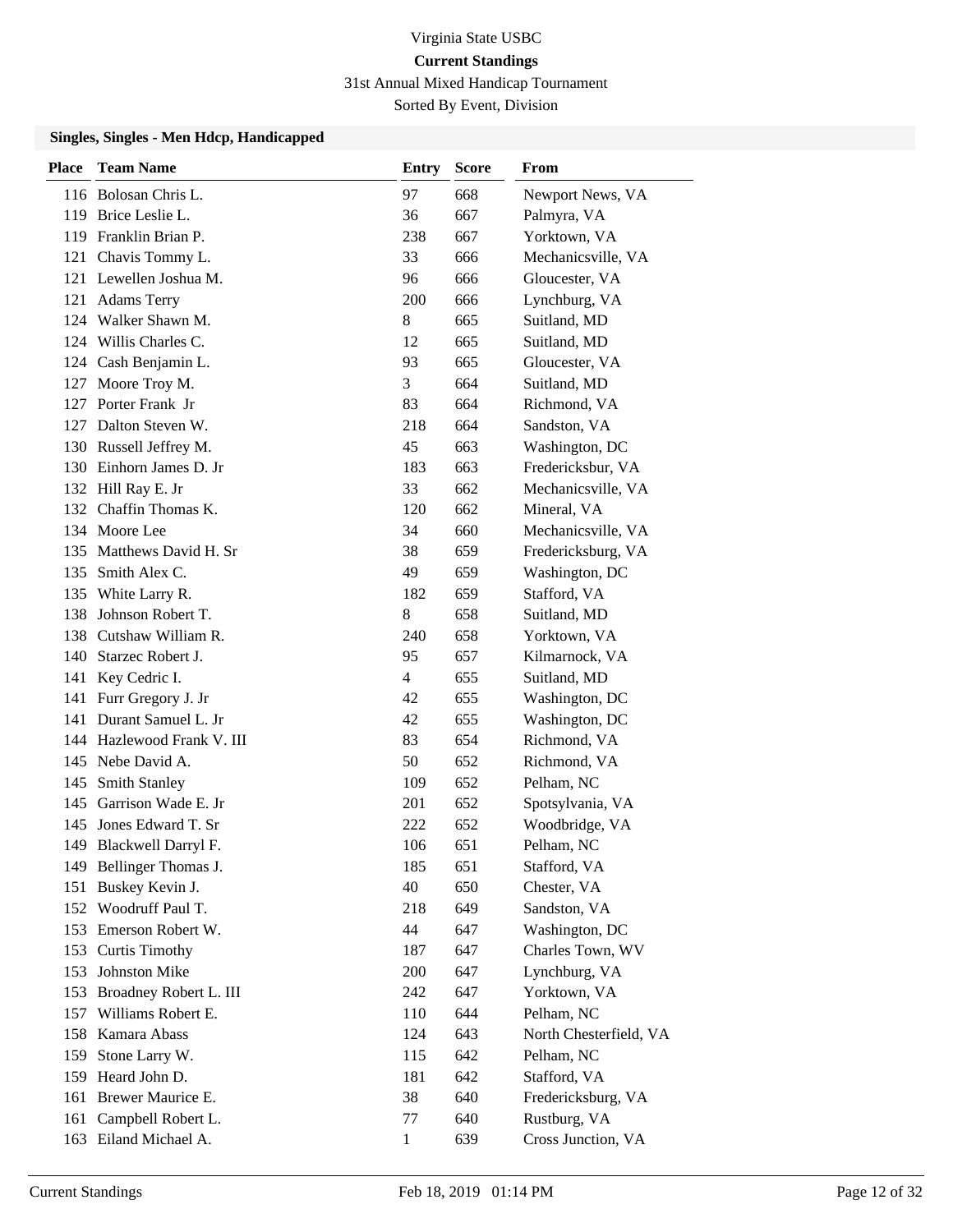31st Annual Mixed Handicap Tournament

Sorted By Event, Division

| <b>Place</b> | <b>Team Name</b>        | <b>Entry</b> | <b>Score</b> | <b>From</b>            |
|--------------|-------------------------|--------------|--------------|------------------------|
|              | 164 Valentin Leon       | 119          | 637          | Chesapeake, VA         |
|              | 165 Williams Charles M. | 92           | 635          | Gloucester, VA         |
|              | 165 Blackwell Rex A.    | 107          | 635          | Pelham, NC             |
| 167          | Bynum William L.        | 80           | 634          | Virginia Beach, VA     |
| 167          | Ampy Kendall R.         | 123          | 634          | Richmond, VA           |
| 169          | Orcutt Philip M.        | 82           | 633          | Richmond, VA           |
| 170          | Williams Willie J.      | 40           | 632          | Chester, VA            |
|              | 170 Jackson Roland M.   | 184          | 632          | Fredericksburg, VA     |
|              | 172 Dowell Clyde D. II  | 214          | 631          | Richmond, VA           |
| 173          | Jones Robert A.         | 30           | 630          | Mechanicsville, VA     |
|              | 174 Glover Carl T. Sr   | 51           | 629          | Richmond, VA           |
|              | 174 Kidd Scottie R.     | 78           | 629          | Rustburg, VA           |
| 174          | Anderson Abraham        | 95           | 629          | Kilmarnock, VA         |
| 177          | Kilpatrick Douglas A.   | 41           | 623          | Washington, DC         |
| 177          | Garnett Chet A.         | 75           | 623          | Virginia Beach, VA     |
| 177          | Anderson Russell A.     | 94           | 623          | Gloucester, VA         |
| 180          | James Henry T.          | 116          | 621          | Pelham, NC             |
| 181          | Coley Edward L.         | 29           | 617          | Mechanicsville, VA     |
|              | 182 Williams Glenn      | 13           | 615          | Stafford, VA           |
|              | 182 Hill Sentell D.     | 124          | 615          | North Chesterfield, VA |
|              | 184 Barnette Jerry K.   | 41           | 614          | Washington, DC         |
|              | 184 Pollard William A.  | 92           | 614          | Gloucester, VA         |
|              | 186 Hackney Frank W. Jr | 177          | 613          | Evington, VA           |
|              | 187 Kendrick Donald W.  | 37           | 612          | Stanleytown, VA        |
| 188          | Holland Bill W.         | 81           | 608          | Richmond, VA           |
|              | 188 Pittman Steven C.   | 185          | 608          | Stafford, VA           |
|              | 190 Mcgee Kirk S.       | 85           | 606          | Richmond, VA           |
| 191          | <b>Haley Randolph</b>   | 111          | 604          | Pelham, NC             |
|              | 192 Walter Brian K.     | 179          | 603          | Winchester, VA         |
|              | 192 Burress Plaxico W.  | 222          | 603          | Woodbridge, VA         |
|              | 194 Garnett Leon D.     | 82           | 602          | Richmond, VA           |
|              | 194 Curtis William R.   | 187          | 602          | Charles Town, WV       |
|              | 196 Isley Artie N.      | 81           | 600          | Richmond, VA           |
| 197          | Matthews Larryl A.      | 44           | 598          | Washington, DC         |
|              | 198 Webb Mark A.        | 240          | 593          | Yorktown, VA           |
|              | 199 Douglas Walt A.     | 9            | 591          | Suitland, MD           |
| 199          | <b>Brown Jimmy</b>      | 101          | 591          | Crystal Hill, VA       |
| 201          | Cash Brandon S.         | 94           | 585          | Gloucester, VA         |
| 202          | Glover Alfed L.         | 109          | 582          | Pelham, NC             |
|              | 203 Holton Rodney       | 5            | 580          | Suitland, MD           |
|              | 204 O'Shea John D. III  | 223          | 578          | Woodbridge, VA         |
|              | 205 Nash Mark D.        | 177          | 575          | Evington, VA           |
|              | 206 Maclin Larry D.     | 121          | 570          | Highland Springs, VA   |
| 207          | Yourse Corey L.         | 108          | 567          | Pelham, NC             |
| 208          | Curtis Stafford J. Sr   | 113          | 563          | Pelham, NC             |
| 209          | Thomas Warren A.        | 220          | 552          | Woodbridge, VA         |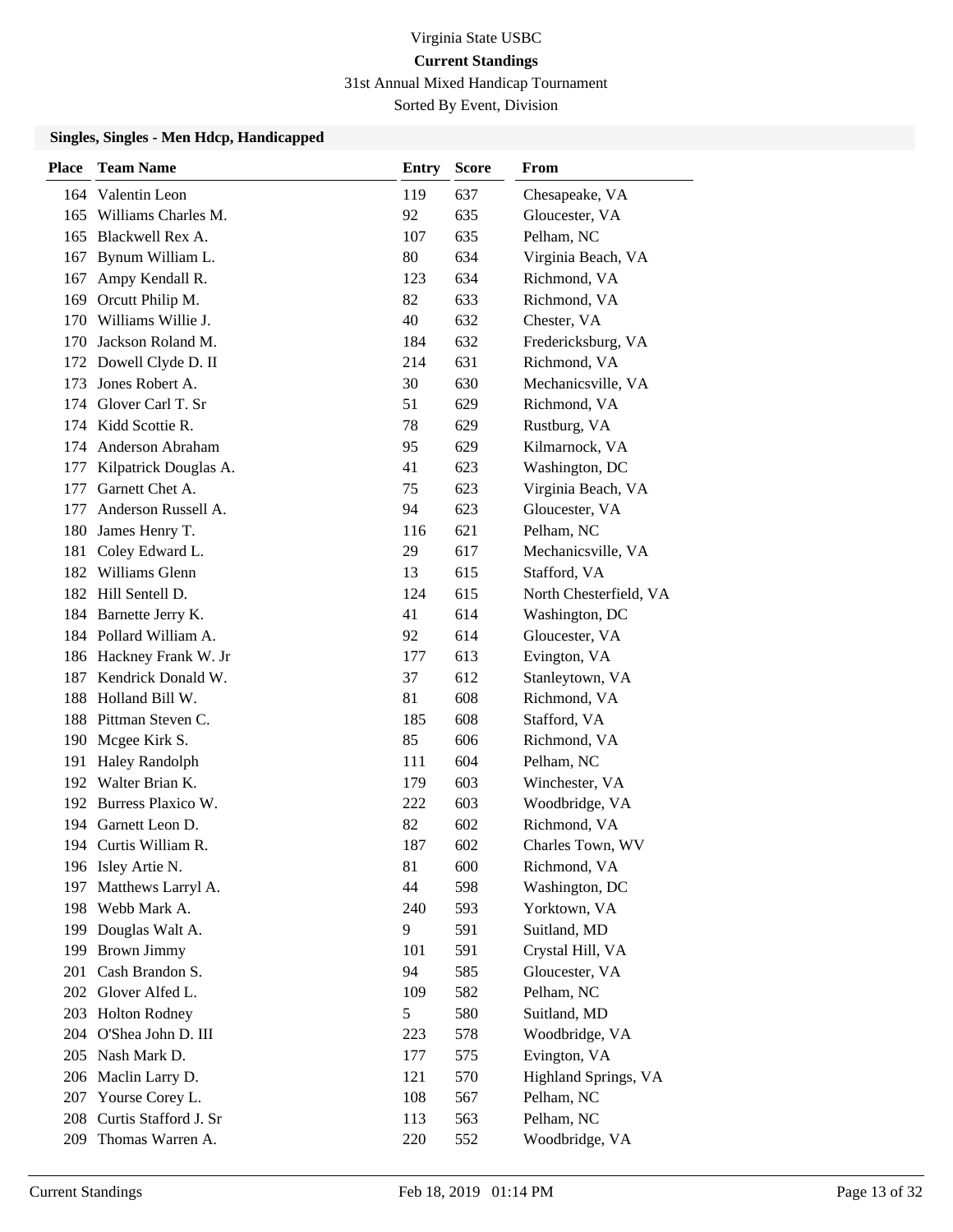31st Annual Mixed Handicap Tournament

Sorted By Event, Division

#### **Singles, Singles - Men Hdcp, Handicapped**

| <b>Place</b> Team Name    | <b>Entry Score</b> |     | From               |
|---------------------------|--------------------|-----|--------------------|
| 210 Hendrick John C. Jr   | 48                 | 538 | Stafford, VA       |
| 211 McKinnie LeVail R. II | 220                | 535 | Woodbridge, VA     |
| 212 Owens James H.        | 239                | 534 | Yorktown, VA       |
| 213 Garnett Robert J.     | 80                 | 511 | Virginia Beach, VA |

#### **Singles, Singles - Men Scratch, Scratch**

| <b>Place</b> | <b>Team Name</b>        | <b>Entry</b>   | <b>Score</b> | From              |
|--------------|-------------------------|----------------|--------------|-------------------|
|              | 1 Lee James D. Jr       | 217            | 746          | Midlothian, VA    |
| 2            | Strowbridge Nathan H.   | 179            | 723          | Winchester, VA    |
| 3            | Tate Ira T. Jr          | 238            | 721          | Yorktown, VA      |
| 4            | Vogt Chuck W. II        | 119            | 706          | Chesapeake, VA    |
| 5            | Marshall Keith L.       | 43             | 700          | Washington, DC    |
| 6            | Boyters Ricky L.        | 97             | 691          | Newport News, VA  |
| 7            | Wolfe James M.          | 183            | 685          | Fredericksbur, VA |
| 8            | <b>Sweet Marlon</b>     | $\overline{4}$ | 676          | Suitland, MD      |
| 9            | Bolosan Chris L.        | 97             | 668          | Newport News, VA  |
| 10           | Franklin Brian P.       | 238            | 667          | Yorktown, VA      |
| 11           | Einhorn James D. Jr     | 183            | 663          | Fredericksbur, VA |
| 12           | Ahlgrim Keith A.        | 217            | 649          | Midlothian, VA    |
| 13           | Emerson Robert W.       | 44             | 641          | Washington, DC    |
| 14           | Walker Arthur W.        | 223            | 637          | Woodbridge, VA    |
| 15           | Corum Douglas E.        | 86             | 633          | Stafford, VA      |
| 16           | Matthews Lowell A.      | 43             | 632          | Washington, DC    |
| 17           | Woodruff Paul T.        | 218            | 631          | Sandston, VA      |
| 18           | Rizzo Michael A.        | 98             | 630          | Stafford, VA      |
| 19           | Dalton Steven W.        | 218            | 628          | Sandston, VA      |
| 20           | Anderson Russell A.     | 94             | 623          | Gloucester, VA    |
| 21           | Brown Nicholas R.       | 225            | 615          | Montross, VA      |
| 22           | Valentin Leon           | 119            | 613          | Chesapeake, VA    |
| 23           | Sherman Charles E.      | 9              | 605          | Suitland, MD      |
| 24           | Shuler Paul E. Sr       | 11             | 602          | Suitland, MD      |
| 25           | Stevens Everton(Fab) E. | 224            | 598          | Woodbridge, VA    |
| 26           | Heard John D.           | 181            | 588          | Stafford, VA      |
| 27           | Orcutt Philip M.        | 82             | 585          | Richmond, VA      |
| 27           | Cash Brandon S.         | 94             | 585          | Gloucester, VA    |
| 29           | Jackson Andrew E.       | 224            | 580          | Woodbridge, VA    |
| 30           | Russell Jeffrey M.      | 45             | 579          | Washington, DC    |
| 31           | Cash Rickey D.          | 6              | 576          | Suitland, MD      |
| 32           | Furr Gregory J. Jr      | 42             | 574          | Washington, DC    |
| 33           | Matthews Larryl A.      | 44             | 571          | Washington, DC    |
|              | 34 Walter Brian K.      | 179            | 567          | Winchester, VA    |
| 35           | Williams Ricky T. Jr    | 49             | 564          | Washington, DC    |
| 36           | Lanier Jeffery A.       | 45             | 562          | Washington, DC    |
| 37           | Johnson Robert T.       | 8              | 553          | Suitland, MD      |
| 38           | Smith Alex C.           | 49             | 548          | Washington, DC    |
| 39           | Walker Shawn M.         | 8              | 542          | Suitland, MD      |
| 40           | Douglas Walt A.         | 9              | 540          | Suitland, MD      |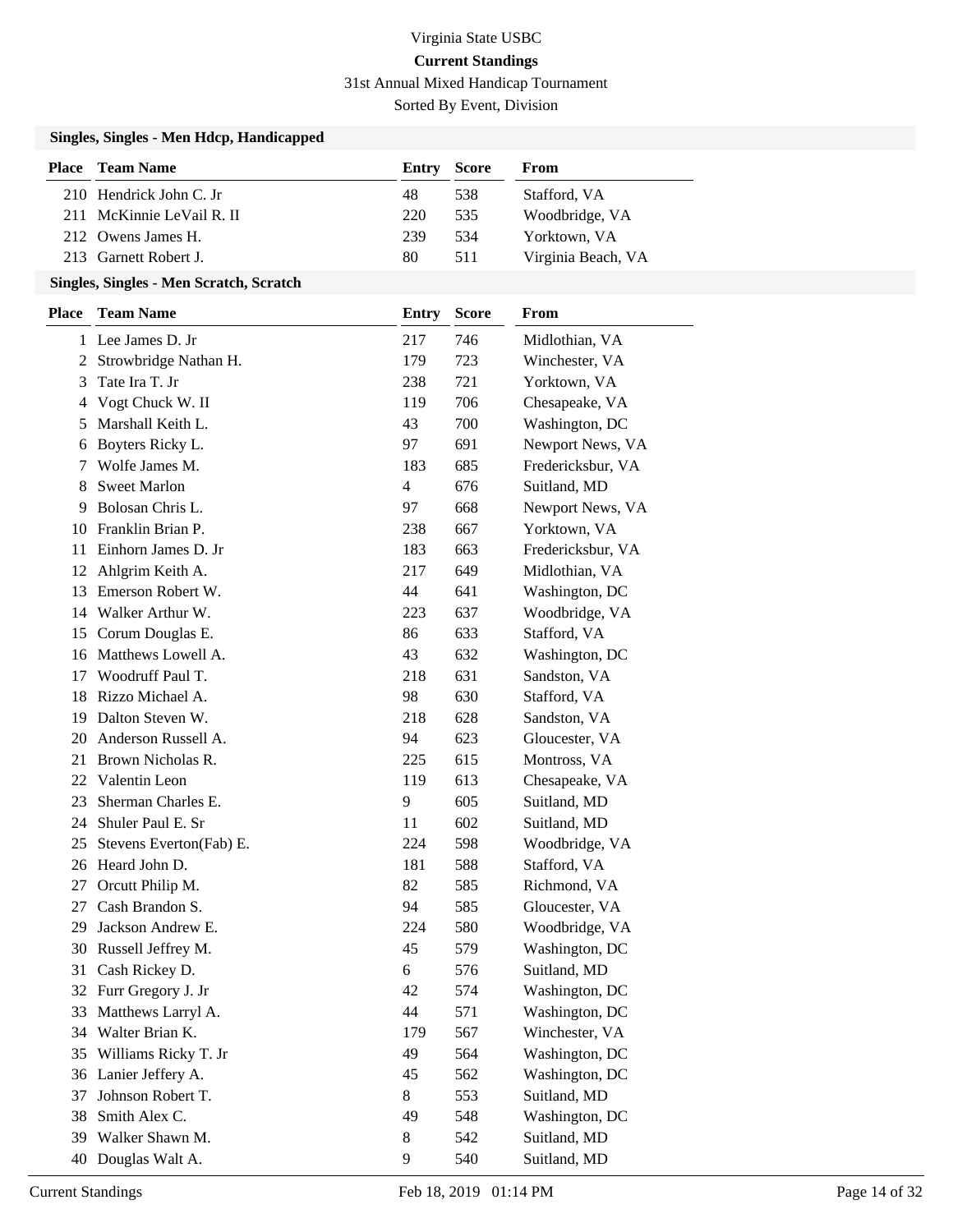31st Annual Mixed Handicap Tournament

Sorted By Event, Division

#### **Singles, Singles - Men Scratch, Scratch**

| Place | Team Name                | Entry | <b>Score</b> | From             |
|-------|--------------------------|-------|--------------|------------------|
|       | 41 Buskey Kevin J.       | 40    | 539          | Chester, VA      |
|       | 42 Clark Danny T.        | 5     | 532          | Suitland, MD     |
|       | 43 Kilpatrick Douglas A. | 41    | 530          | Washington, DC   |
|       | 44 Durant Samuel L. Jr   | 42    | 529          | Washington, DC   |
|       | 45 Brown Jonathan M.     | 101   | 519          | Crystal Hill, VA |
|       | 46 Williams Willie J.    | 40    | 518          | Chester, VA      |
| 47    | O'Shea John D. III       | 223   | 515          | Woodbridge, VA   |
| 48    | Barnette Jerry K.        | 41    | 482          | Washington, DC   |
| 49    | <b>Holton Rodney</b>     | 5     | 460          | Suitland, MD     |

| Place | <b>Team Name</b>              | <b>Entry</b> | <b>Score</b> | From               |
|-------|-------------------------------|--------------|--------------|--------------------|
|       | 1 Blackwell Chenise C.        | 106          | 809          | Pelham, NC         |
| 2     | Toney Charlotte A.            | 36           | 771          | Palmyra, VA        |
|       | 2 Long Lillie Ann C.          | 200          | 771          | Lynchburg, VA      |
|       | 4 Brice Tina Y.               | 36           | 764          | Palmyra, VA        |
| 4     | Spencer Gail H.               | 37           | 764          | Stanleytown, VA    |
| 4     | Ray Anne S.                   | 242          | 764          | Yorktown, VA       |
| 7     | Brock Lois D.                 | 107          | 758          | Pelham, NC         |
| 7     | Lightfoot Mia L.              | 125          | 758          | Mechanicsville, VA |
| 9     | Thomas Deborah H.             | 6            | 753          | Suitland, MD       |
|       | 10 Bass-Campbell Dawn N.      | 243          | 752          | Yorktown, VA       |
|       | 11 Lewellen Hannah H.         | 96           | 751          | Gloucester, VA     |
| 12    | Brown Carolyn A.              | 12           | 746          | Suitland, MD       |
| 12    | Russell Soledad U.            | 13           | 746          | Stafford, VA       |
| 14    | Brown Stephanie C.            | 101          | 743          | Crystal Hill, VA   |
| 15    | Agee Lisa C.                  | 3            | 742          | Suitland, MD       |
| 16    | Wilson Christy L.             | 211          | 741          | Chesterfield, VA   |
| 17    | Hester Paris M.               | 81           | 740          | Richmond, VA       |
| 18    | Crawford Donna M.             | 25           | 736          | Virginia Beach, VA |
| 18    | Jackson Angela N.             | 40           | 736          | Chester, VA        |
| 18    | Schlosser Christine Corrin N. | 211          | 736          | Chesterfield, VA   |
| 21    | Dodson Toeke'Shea A.          | 9            | 734          | Suitland, MD       |
|       | 22 Perrin Edith A.            | 82           | 732          | Richmond, VA       |
| 23    | Jones Barbara L.              | 38           | 731          | Fredericksburg, VA |
|       | 24 Wilkerson Kimberly         | 117          | 730          | Pelham, NC         |
| 25    | Williams Maythis A.           | 7            | 727          | Suitland, MD       |
| 25    | Reid Arkeatha O.              | 10           | 727          | Suitland, MD       |
| 25    | Henningsen Deberia K.         | 35           | 727          | Stafford, VA       |
| 25    | Wynn Ruth R.                  | 98           | 727          | Stafford, VA       |
|       | 29 Ferguson Kimberly A.       | 183          | 725          | Fredericksbur, VA  |
|       | 30 Douglas Juliet H.          | 9            | 723          | Suitland, MD       |
| 30    | Seawright Latonya J.          | 181          | 723          | Stafford, VA       |
| 32    | Skaggs L. Jean                | 26           | 721          | Norfolk, VA        |
|       | 32 Livingston La'Tonia M.     | 181          | 721          | Stafford, VA       |
|       | 34 Watson Josie F.            | 15           | 720          | Fredericksburg, VA |
|       | 34 Moore Sharon Y.            | 70           | 720          | Fredericksburg, VA |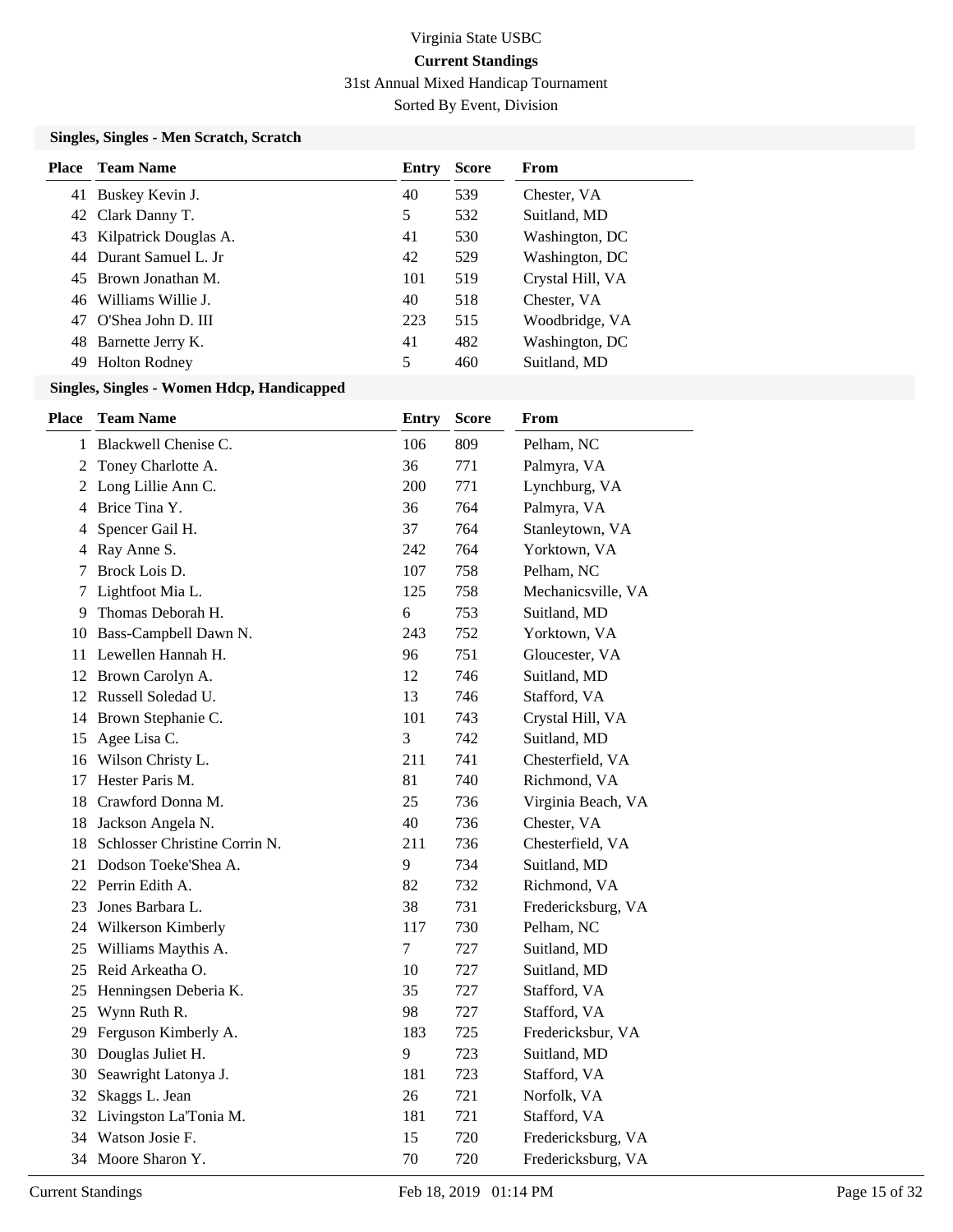31st Annual Mixed Handicap Tournament

Sorted By Event, Division

| <b>Place</b> | <b>Team Name</b>         | <b>Entry</b>   | <b>Score</b> | <b>From</b>            |
|--------------|--------------------------|----------------|--------------|------------------------|
|              | 36 Eustace Jessica L.    | 196            | 719          | Reva, VA               |
| 37           | Andrews Wanda C.         | 120            | 718          | Mineral, VA            |
| 37           | Lomax Cynthia A.         | 213            | 718          | Fairmount Heights, MD  |
| 37           | Tate Amanda C.           | 242            | 718          | Yorktown, VA           |
| 40           | Tomlinson Nancy L.       | 83             | 715          | Richmond, VA           |
|              | 40 Poole Carolyn S.      | 122            | 715          | Petersburg, VA         |
|              | 42 Ballard Rosa M.       | 40             | 714          | Chester, VA            |
| 43           | McNear Erica L.          | 109            | 713          | Pelham, NC             |
| 43           | <b>Howard Nancy</b>      | 177            | 713          | Evington, VA           |
| 43           | Murphy Laurianne H.      | 216            | 713          | Stafford, VA           |
| 46           | Danley Nikki             | 41             | 712          | Washington, DC         |
| 47           | Cavicchi Kathy           | 207            | 710          | Newport News, VA       |
| 48           | Stone Wandra E.          | 6              | 708          | Suitland, MD           |
| 48           | Sullivan Lydia K.        | 183            | 708          | Fredericksbur, VA      |
| 50           | Debus Susan N.           | 216            | 707          | Stafford, VA           |
| 51           | Anderson Stephanie M.    | 117            | 706          | Pelham, NC             |
|              | 52 Robinson Brenda M.    | 30             | 704          | Mechanicsville, VA     |
|              | 52 Holland Linda M.      | 35             | 704          | Stafford, VA           |
|              | 52 Curtis Kellie D.      | 187            | 704          | Charles Town, WV       |
| 55           | Farnor Christine J.      | 85             | 703          | Richmond, VA           |
| 55           | Via Jennifer N.          | 180            | 703          | Barboursville, VA      |
| 57           | <b>Brown Reverne</b>     | 70             | 702          | Fredericksburg, VA     |
| 58           | Harrison Lorraine B.     | 11             | 701          | Suitland, MD           |
| 58           | Robinson Gwen J.         | 124            | 701          | North Chesterfield, VA |
| 60           | Carter Brenda            | 32             | 700          | Mechanicsville, VA     |
| 60           | Spivey Tammy L.          | 217            | 700          | Midlothian, VA         |
| 60           | Stevens Collet G.        | 224            | 700          | Woodbridge, VA         |
| 63           | Malbrough Priscilla Y.   | 26             | 699          | Norfolk, VA            |
| 64           | Barnes Sandy F.          | 239            | 698          | Yorktown, VA           |
| 65           | Key Lutricia B.          | $\overline{4}$ | 697          | Suitland, MD           |
| 66           | Masten Patricia B.       | 51             | 696          | Richmond, VA           |
| 67           | Phillips Jerylyne N.     | 97             | 694          | Newport News, VA       |
| 67           | Trimarchi Kathryn M.     | 202            | 694          | Hampton, VA            |
|              | 69 Lightfoot Paulette J. | 124            | 692          | North Chesterfield, VA |
| 70           | Campion Joan J.          | 13             | 691          | Stafford, VA           |
| 71           | Glover Diane M.          | 51             | 690          | Richmond, VA           |
| 71           | Cash Grace D.            | 94             | 690          | Gloucester, VA         |
| 73           | Foster Petra             | 182            | 689          | Stafford, VA           |
| 73           | Henderson Helen M.       | 184            | 689          | Fredericksburg, VA     |
| 73           | Bogucki Brenda K.        | 202            | 689          | Hampton, VA            |
| 73           | Coulson Whitney B.       | 241            | 689          | Yorktown, VA           |
| 77           | Fitzgerald Mary L.       | 109            | 688          | Pelham, NC             |
| 77           | Glass Zennie             | 111            | 688          | Pelham, NC             |
| 79           | Jordan Sara A.           | 50             | 687          | Richmond, VA           |
| 79           | Hairston Rosa L.         | 110            | 687          | Pelham, NC             |
| 79           | Gaddis Colette G.        | 243            | 687          | Yorktown, VA           |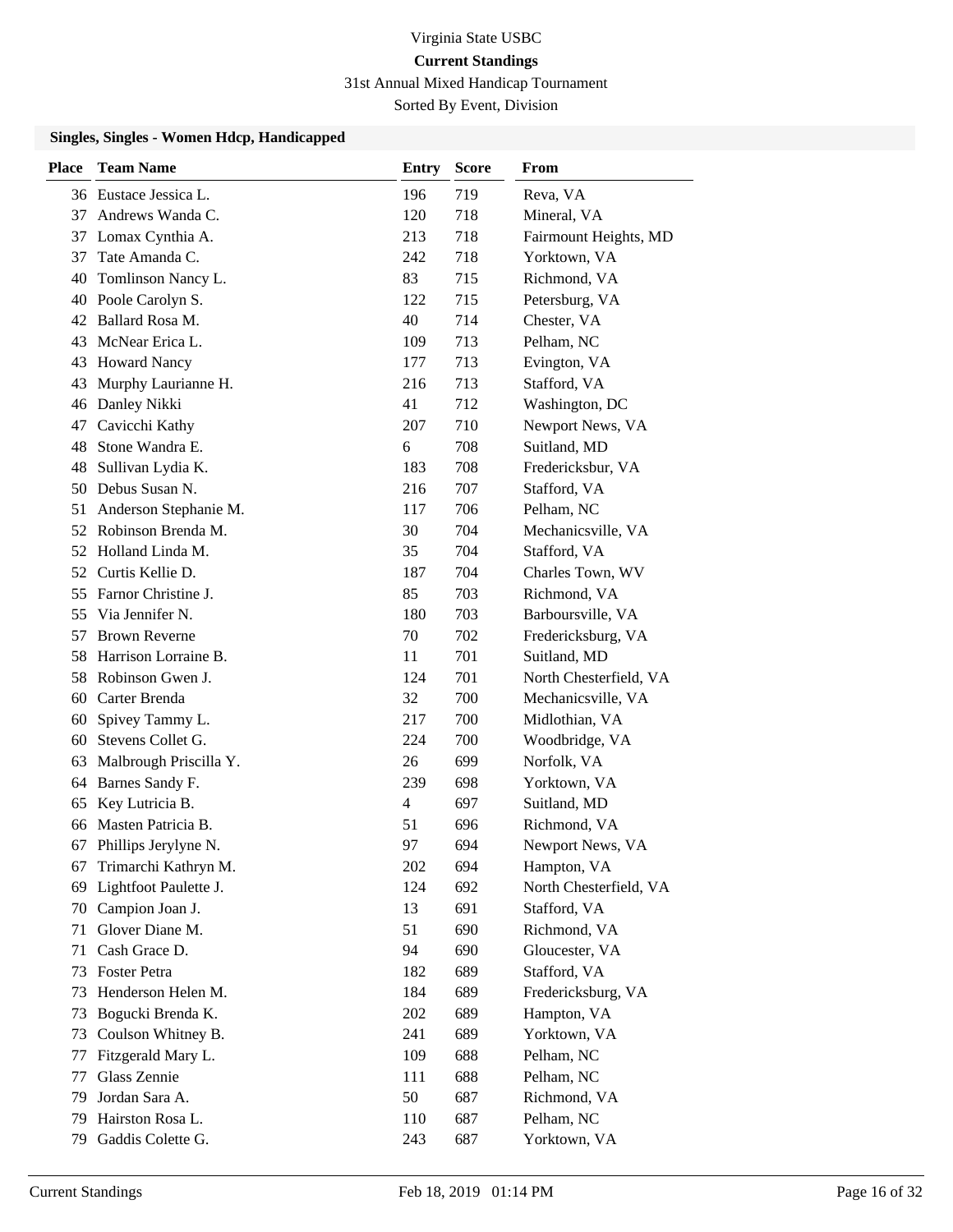31st Annual Mixed Handicap Tournament

Sorted By Event, Division

| <b>Place</b> | <b>Team Name</b>                 | <b>Entry</b>   | <b>Score</b> | From               |
|--------------|----------------------------------|----------------|--------------|--------------------|
| 82           | Wallace Kimberly A.              | 98             | 685          | Stafford, VA       |
| 82           | Murphy Wanda B.                  | 116            | 685          | Pelham, NC         |
|              | 82 Richerson Sheila S.           | 123            | 685          | Richmond, VA       |
| 85           | Cline Elisa P.                   | 75             | 684          | Virginia Beach, VA |
| 86           | Hollins Michelle R.              | 7              | 682          | Suitland, MD       |
| 86           | Clark Angel S.                   | 41             | 682          | Washington, DC     |
|              | 86 Drake Brigitte E.             | 95             | 682          | Kilmarnock, VA     |
| 89           | Williams Lavangelene A.          | 52             | 681          | Fredericksburg, VA |
| 89           | Waller Joyce A.                  | 110            | 681          | Pelham, NC         |
| 89           | Brown Lori A.                    | 179            | 681          | Winchester, VA     |
| 89           | Jones Marvis L.                  | 222            | 681          | Woodbridge, VA     |
| 93           | Pettaway Joanne M.               | 12             | 680          | Suitland, MD       |
| 93           | Chichester-Lanier Adrienne       | 45             | 680          | Washington, DC     |
| 93           | Yeatts Nancy S.                  | 52             | 680          | Fredericksburg, VA |
|              | 96 Mitchem Billie S.             | 120            | 679          | Mineral, VA        |
| 96           | Dorsey Sylvia E.                 | 185            | 679          | Stafford, VA       |
| 96           | Ryan Terry M.                    | 201            | 679          | Spotsylvania, VA   |
| 99           | Wynn Jane B.                     | 29             | 677          | Mechanicsville, VA |
| 100          | Alford Yvonne M.                 | $\overline{c}$ | 676          | Suitland, MD       |
| 100          | Johnson Corlitta R.              | 8              | 676          | Suitland, MD       |
|              | 100 Nolte Jane H.                | 34             | 676          | Mechanicsville, VA |
|              | 103 O'Shea Jeannie               | 223            | 675          | Woodbridge, VA     |
|              | 104 Burns Maxine W.              | 106            | 674          | Pelham, NC         |
| 105          | Toliver Lucinda A.               | 11             | 673          | Suitland, MD       |
|              | 105 Maclin Doris G.              | 122            | 673          | Petersburg, VA     |
| 107          | Dean Brittany M.                 | 44             | 672          | Washington, DC     |
| 107          | Schoefield Patricia              | 116            | 672          | Pelham, NC         |
| 107          | Grenell Kay R.                   | 127            | 672          | Midlothian, VA     |
|              | 110 Lee Lana M.                  | 85             | 670          | Richmond, VA       |
|              | 111 Leffler E. Marie             | 201            | 668          | Spotsylvania, VA   |
|              | 112 Baldwin Melody G.            | 128            | 667          | Midlothian, VA     |
|              | 113 Rice Dana W.                 | 101            | 666          | Crystal Hill, VA   |
|              | 114 Sheetz Laurie A.             | 241            | 665          | Yorktown, VA       |
|              | 115 Parker-Cunningham Wilhemenia | 33             | 664          | Mechanicsville, VA |
|              | 116 Ketch Lana J.                | 92             | 663          | Gloucester, VA     |
|              | 116 Williams Loraine D.          | 111            | 663          | Pelham, NC         |
| 118          | Thornburg Dawn C.                | 1              | 662          | Cross Junction, VA |
| 118          | Jackson-Marshall Agatha V.       | 31             | 662          | Mechanicsville, VA |
| 120          | White Teresa L.                  | 93             | 660          | Gloucester, VA     |
| 121          | Craig Rozinia E.                 | 3              | 659          | Suitland, MD       |
|              | 122 Rast Teresa A.               | 217            | 658          | Midlothian, VA     |
|              | 123 Nuss Laura A.                | 223            | 656          | Woodbridge, VA     |
|              | 124 Cobb Pong S.                 | 38             | 655          | Fredericksburg, VA |
|              | 125 Kitts Jeno D.                | 77             | 654          | Rustburg, VA       |
|              | 126 Corum Chunsim (Tina) C.      | 86             | 651          | Stafford, VA       |
|              | 127 Harden Ursula A.             | $\overline{4}$ | 650          | Suitland, MD       |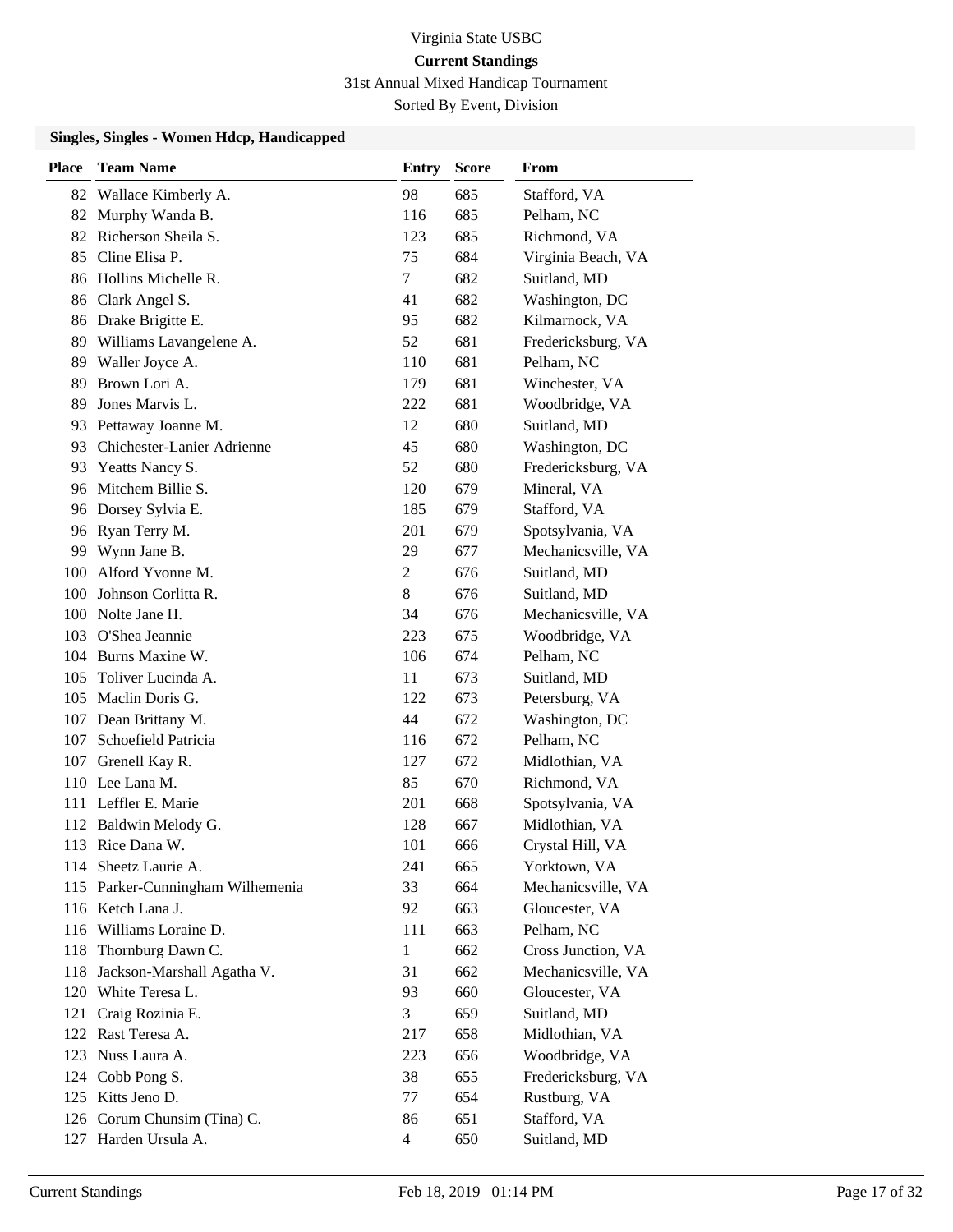31st Annual Mixed Handicap Tournament

Sorted By Event, Division

| Place | <b>Team Name</b>            | <b>Entry</b>   | <b>Score</b> | From                 |
|-------|-----------------------------|----------------|--------------|----------------------|
| 127   | Ryhanych Gloria A.          | 80             | 650          | Virginia Beach, VA   |
|       | 127 Bellinger Vivian J.     | 185            | 650          | Stafford, VA         |
|       | 130 Holton Pamela G.        | 5              | 649          | Suitland, MD         |
|       | 130 Bryant-Dowdy Deborah    | 77             | 649          | Rustburg, VA         |
|       | 130 Hilliard Brenda G.      | 121            | 649          | Highland Springs, VA |
| 133   | Sirbaugh Rosie L.           | 1              | 648          | Cross Junction, VA   |
| 133   | Shumaker Stephanie L.       | 50             | 648          | Richmond, VA         |
| 133   | Mayer Diane S.              | 93             | 648          | Gloucester, VA       |
|       | 136 Fitzgerald Velma J.     | 115            | 647          | Pelham, NC           |
|       | 136 Discioscia Sara R.      | 238            | 647          | Yorktown, VA         |
|       | 138 Glazier Rebecca L.      | 94             | 646          | Gloucester, VA       |
|       | 139 Vance Leti              | 78             | 645          | Rustburg, VA         |
|       | 140 McDonald Eugenia A.     | 49             | 643          | Washington, DC       |
|       | 140 Johnston Tina A.        | 200            | 643          | Lynchburg, VA        |
|       | 142 Landon Marilyn C.       | 5              | 642          | Suitland, MD         |
|       | 142 Grenell Rachel          | 114            | 642          | Pelham, NC           |
|       | 142 Poole Gladys A.         | 114            | 642          | Pelham, NC           |
|       | 142 Dowell Ramona           | 214            | 642          | Richmond, VA         |
|       | 146 Beck Margo L.           | 218            | 641          | Sandston, VA         |
| 146   | Wingers Wendy S.            | 220            | 641          | Woodbridge, VA       |
| 146   | Tate Anne C.                | 239            | 641          | Yorktown, VA         |
|       | 149 Pezzella Anna M.        | 25             | 640          | Virginia Beach, VA   |
|       | 150 Gorham Lottie C.        | 15             | 639          | Fredericksburg, VA   |
|       | 151 Nelson Shirley A.       | $\overline{c}$ | 638          | Suitland, MD         |
|       | 151 Battle Captoria         | 8              | 638          | Suitland, MD         |
|       | 151 White Tabitha L.        | 96             | 638          | Gloucester, VA       |
|       | 151 Carrington Adrienne F.  | 194            | 638          | Fredericksburg, VA   |
|       | 155 Cutshaw Christa M.      | 240            | 637          | Yorktown, VA         |
|       | 156 Blackshear Anjanette D. | 42             | 636          | Washington, DC       |
|       | 156 Grenell Krista A.       | 115            | 636          | Pelham, NC           |
|       | 158 Granderson Samantha D.  | 43             | 634          | Washington, DC       |
|       | 158 Walters Natalie L.      | 112            | 634          | Pelham, NC           |
|       | 160 Russell Shellene D.     | 45             | 633          | Washington, DC       |
|       | 160 Levy Marian L.          | 123            | 633          | Richmond, VA         |
|       | 162 Jackson Cornell M.      | 95             | 632          | Kilmarnock, VA       |
|       | 162 Coles Helen D.          | 112            | 632          | Pelham, NC           |
|       | 164 Coleman Makeba A.       | 49             | 631          | Washington, DC       |
|       | 164 Schettler Rosemarie     | 80             | 631          | Virginia Beach, VA   |
|       | 166 Cunningham Valerie L.   | 32             | 630          | Mechanicsville, VA   |
|       | 166 Edwards Denise Y.       | 44             | 630          | Washington, DC       |
|       | 168 Morton Ollie K.         | 31             | 629          | Mechanicsville, VA   |
|       | 168 White Kathryn L.        | 182            | 629          | Stafford, VA         |
|       | 170 Walker Tanya B.         | 29             | 627          | Mechanicsville, VA   |
|       | 170 Hester Tonya M.         | 82             | 627          | Richmond, VA         |
| 170   | Anderson Noni N.            | 221            | 627          | Woodbridge, VA       |
| 173   | Kidd Patricia B.            | 78             | 626          | Rustburg, VA         |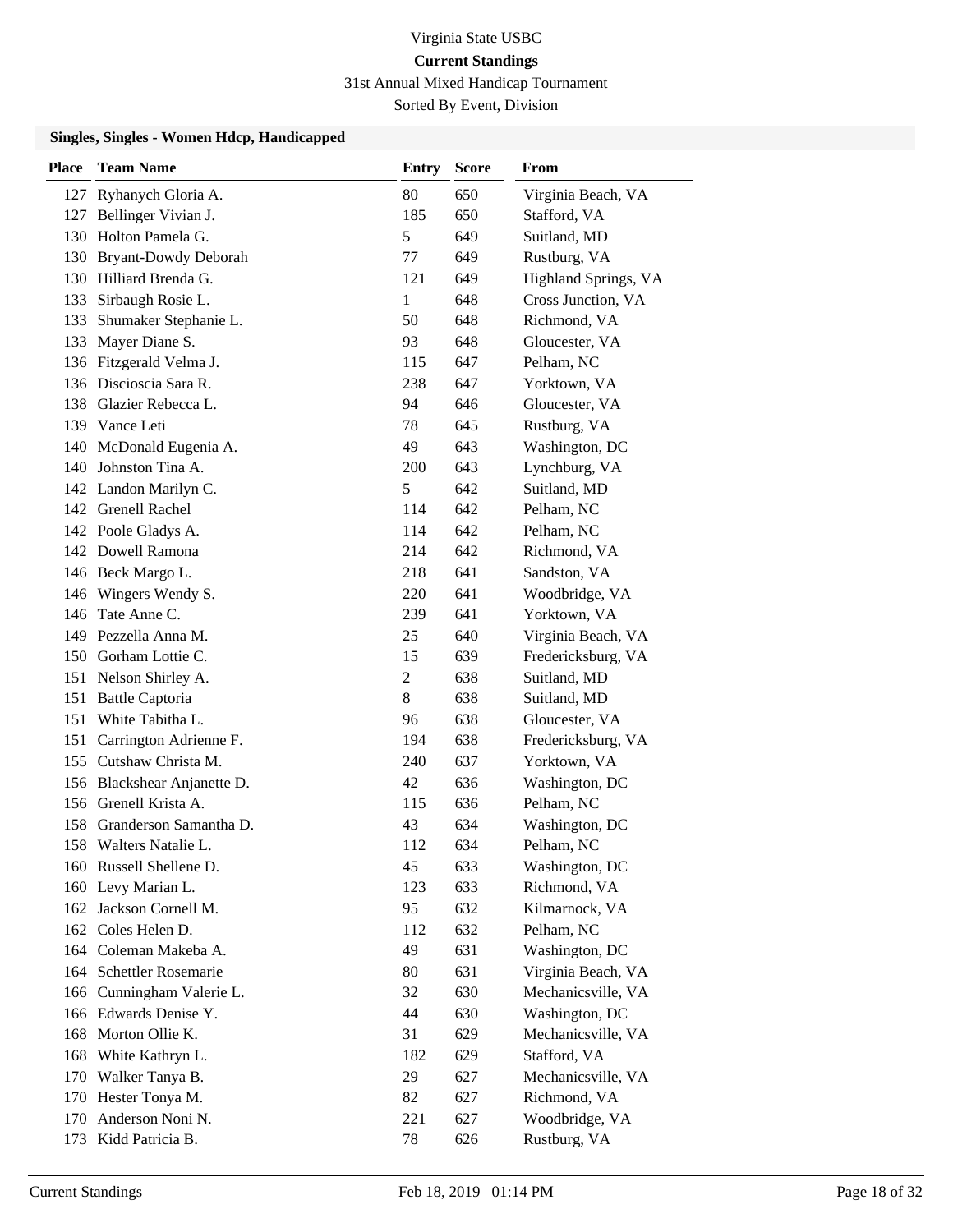31st Annual Mixed Handicap Tournament

Sorted By Event, Division

#### **Singles, Singles - Women Hdcp, Handicapped**

| <b>Place</b> | <b>Team Name</b>           | <b>Entry</b> | <b>Score</b> | From                  |
|--------------|----------------------------|--------------|--------------|-----------------------|
|              | 174 Hackney Sandra M.      | 177          | 625          | Evington, VA          |
|              | 174 Rengers Vickie B.      | 218          | 625          | Sandston, VA          |
|              | 174 Brown Dawn E.          | 225          | 625          | Montross, VA          |
| 177          | Callen Angela T.           | 42           | 624          | Washington, DC        |
| 177          | Watt Mary B.               | 107          | 624          | Pelham, NC            |
| 179          | Yourse Casandra            | 108          | 622          | Pelham, NC            |
| 179          | Bayless Claudia R.         | 184          | 622          | Fredericksburg, VA    |
| 181          | Gilbert Patricia E.        | 127          | 621          | Midlothian, VA        |
| 182          | Strowbridge April E.       | 179          | 617          | Winchester, VA        |
| 183          | Richardson Megan M.        | 207          | 616          | Newport News, VA      |
| 183          | Jenkins Sharon             | 213          | 616          | Fairmount Heights, MD |
| 185          | Vaughters Alice F.         | 113          | 615          | Pelham, NC            |
| 185          | Taylor Doris S.            | 121          | 615          | Highland Springs, VA  |
| 187          | Moss Debbie V.             | 125          | 613          | Mechanicsville, VA    |
| 187          | Rush Jacklyn P.            | 221          | 613          | Woodbridge, VA        |
| 189          | Curtis Janice E.           | 187          | 611          | Charles Town, WV      |
| 190          | Boyters A. Nikki           | 97           | 610          | Newport News, VA      |
| 191          | Walker Lindsey H.          | 37           | 605          | Stanleytown, VA       |
| 191          | Jones Jillian M.           | 108          | 605          | Pelham, NC            |
| 191          | Baptiste Tracy C.          | 220          | 605          | Woodbridge, VA        |
| 194          | Garneski Catherine A.      | 48           | 603          | Stafford, VA          |
| 195          | Taylor-Jones Sandra E.     | 10           | 602          | Suitland, MD          |
|              | 196 Wade Barbara M.        | 30           | 600          | Mechanicsville, VA    |
| 197          | Lassiter Johnette L.       | 34           | 597          | Mechanicsville, VA    |
| 198          | Webb Denise B.             | 81           | 594          | Richmond, VA          |
|              | 199 Ferrer Jessica L.      | 119          | 593          | Chesapeake, VA        |
| 200          | Gunn Rosemary R.           | 113          | 592          | Pelham, NC            |
| 201          | Daniel Melody A.           | 92           | 591          | Gloucester, VA        |
| 202          | Cooper Windy               | 240          | 587          | Yorktown, VA          |
|              | 203 Rowlett Kristin L.     | 83           | 582          | Richmond, VA          |
|              | 204 Green Rebecca A.       | 33           | 579          | Mechanicsville, VA    |
|              | 205 Whitehead Karen J.     | 43           | 568          | Washington, DC        |
|              | 206 Vogt Elaine C.         | 119          | 555          | Chesapeake, VA        |
| 207          | Burress Jackie L.          | 222          | 549          | Woodbridge, VA        |
| 207          | Jackson Jacquline P.       | 224          | 549          | Woodbridge, VA        |
|              | 209 Hock Sara A.           | 128          | 547          | Midlothian, VA        |
|              | 210 Fierro Carmen M.       | 48           | 538          | Stafford, VA          |
| 211          | Culbreth-Franklin Candi P. | 238          | 525          | Yorktown, VA          |
|              | 212 Dugan Willa A.         | 75           | 524          | Virginia Beach, VA    |

# **Singles, Singles - Women Scratch, Scratch**

| Place | Team Name                    | Entry | Score | From              |
|-------|------------------------------|-------|-------|-------------------|
|       | 1 Spivey Tammy L.            | 217   | 640   | Midlothian, VA    |
|       | 2 Chichester-Lanier Adrienne | 45    | 638   | Washington, DC    |
|       | 3 Ferguson Kimberly A.       | 183   | 629   | Fredericksbur, VA |
|       | 4 Glazier Rebecca L.         | 94    | 613   | Gloucester, VA    |
|       | 5 Discioscia Sara R.         | 238   | 605   | Yorktown, VA      |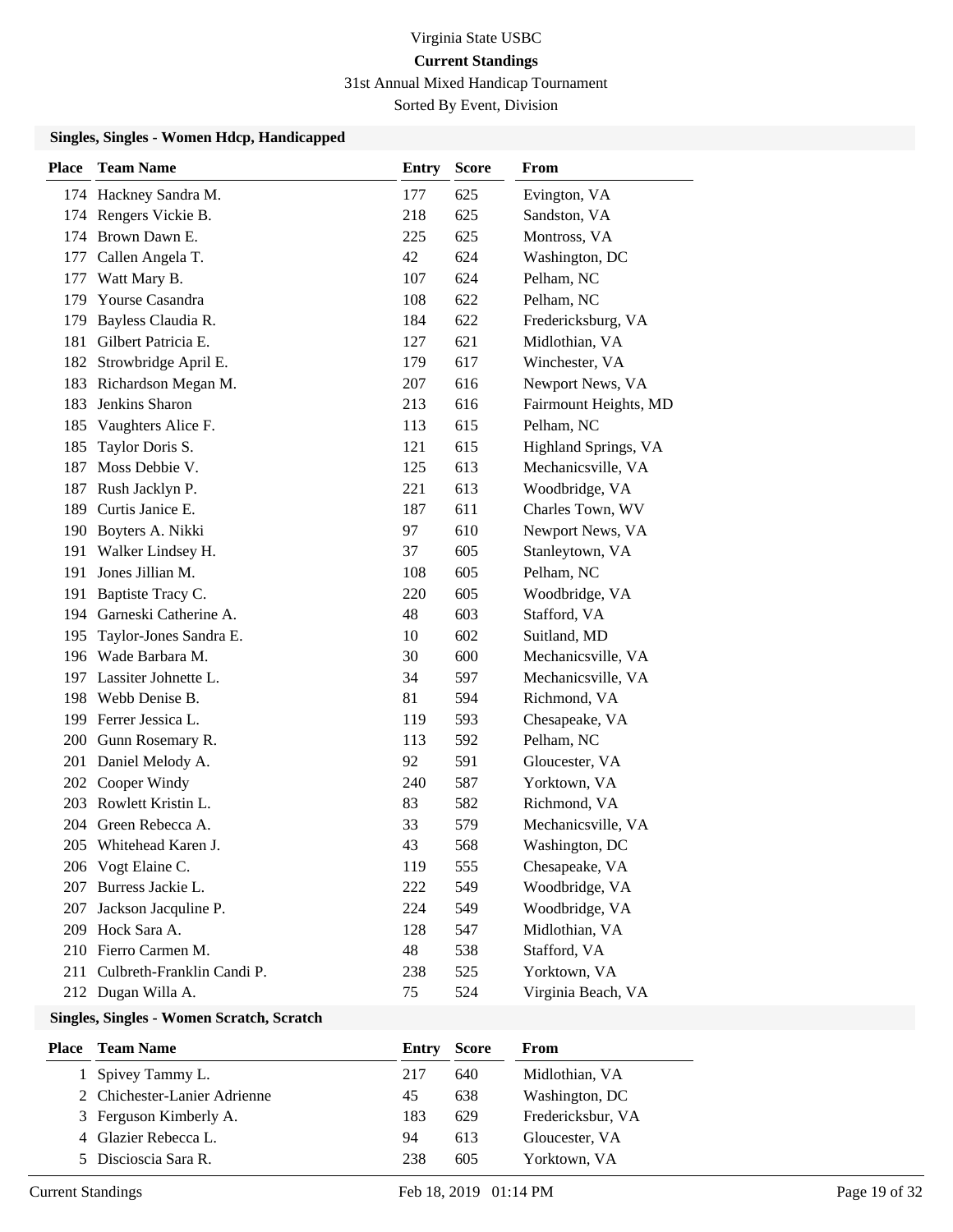31st Annual Mixed Handicap Tournament

Sorted By Event, Division

#### **Singles, Singles - Women Scratch, Scratch**

| <b>Place</b> | <b>Team Name</b>           | <b>Entry</b> | <b>Score</b> | From              |
|--------------|----------------------------|--------------|--------------|-------------------|
| 6            | Stevens Collet G.          | 224          | 598          | Woodbridge, VA    |
| 7            | Sullivan Lydia K.          | 183          | 597          | Fredericksbur, VA |
| 8            | Rengers Vickie B.          | 218          | 586          | Sandston, VA      |
| 9            | Edwards Denise Y.          | 44           | 582          | Washington, DC    |
| 10           | Dean Brittany M.           | 44           | 579          | Washington, DC    |
| 11           | Key Lutricia B.            | 4            | 574          | Suitland, MD      |
| 12           | Phillips Jerylyne N.       | 97           | 565          | Newport News, VA  |
| 13           | Rast Teresa A.             | 217          | 559          | Midlothian, VA    |
| 14           | Clark Angel S.             | 41           | 550          | Washington, DC    |
| 15           | Johnston Tina A.           | 200          | 532          | Lynchburg, VA     |
| 16           | Russell Shellene D.        | 45           | 525          | Washington, DC    |
| 17           | Strowbridge April E.       | 179          | 524          | Winchester, VA    |
| 18           | Blackshear Anjanette D.    | 42           | 519          | Washington, DC    |
| 19           | McDonald Eugenia A.        | 49           | 517          | Washington, DC    |
| 20           | Culbreth-Franklin Candi P. | 238          | 513          | Yorktown, VA      |
| 21           | Beck Margo L.              | 218          | 503          | Sandston, VA      |
| 22           | Granderson Samantha D.     | 43           | 502          | Washington, DC    |
| 23           | Coleman Makeba A.          | 49           | 499          | Washington, DC    |
| 24           | Danley Nikki               | 41           | 496          | Washington, DC    |
| 25           | Whitehead Karen J.         | 43           | 487          | Washington, DC    |
| 26           | Callen Angela T.           | 42           | 477          | Washington, DC    |
| 27           | Douglas Juliet H.          | 9            | 465          | Suitland, MD      |
| 28           | Boyters A. Nikki           | 97           | 457          | Newport News, VA  |
| 29           | Jackson Jacquline P.       | 224          | 453          | Woodbridge, VA    |
| 30           | Johnson Corlitta R.        | 8            | 442          | Suitland, MD      |
| 31           | Dodson Toeke'Shea A.       | 9            | 437          | Suitland, MD      |
|              | 32 Battle Captoria         | 8            | 404          | Suitland, MD      |

| <b>Team Name</b>     | Entry | <b>Score</b> | From               |
|----------------------|-------|--------------|--------------------|
| Lightfoot Jaimie S.  | 125   | 2,529        | Mechanicsville, VA |
| Holland O. Thomas    | 35    | 2,522        | Stafford, VA       |
| <b>Foster Ronald</b> | 182   | 2,396        | Stafford, VA       |
| Dempster Michael A.  | 127   | 2,377        | Midlothian, VA     |
| Pitt Milton R.       | 10    | 2,301        | Suitland, MD       |
| Washington Wesley L. | 184   | 2,288        | Fredericksburg, VA |
| Bolden Karl T.       | 36    | 2,283        | Palmyra, VA        |
| Randich Robert J.    | 52    | 2,271        | Fredericksburg, VA |
| Lee James D. Jr      | 217   | 2,266        | Midlothian, VA     |
| Dye Cleve III        | 207   | 2,265        | Newport News, VA   |
| Lee John B. Jr       | 85    | 2,261        | Richmond, VA       |
| Belew Jayson         | 207   | 2,257        | Newport News, VA   |
| Manuel Troy F.       | 77    | 2,249        | Rustburg, VA       |
| Hollins James A.     | 7     | 2,247        | Suitland, MD       |
| Atkinson James A. Jr | 241   | 2,244        | Yorktown, VA       |
| Bryant Jeremiah R.   | 37    | 2,232        | Stanleytown, VA    |
| Lanier Jeffery A.    | 45    | 2,232        | Washington, DC     |
|                      |       |              |                    |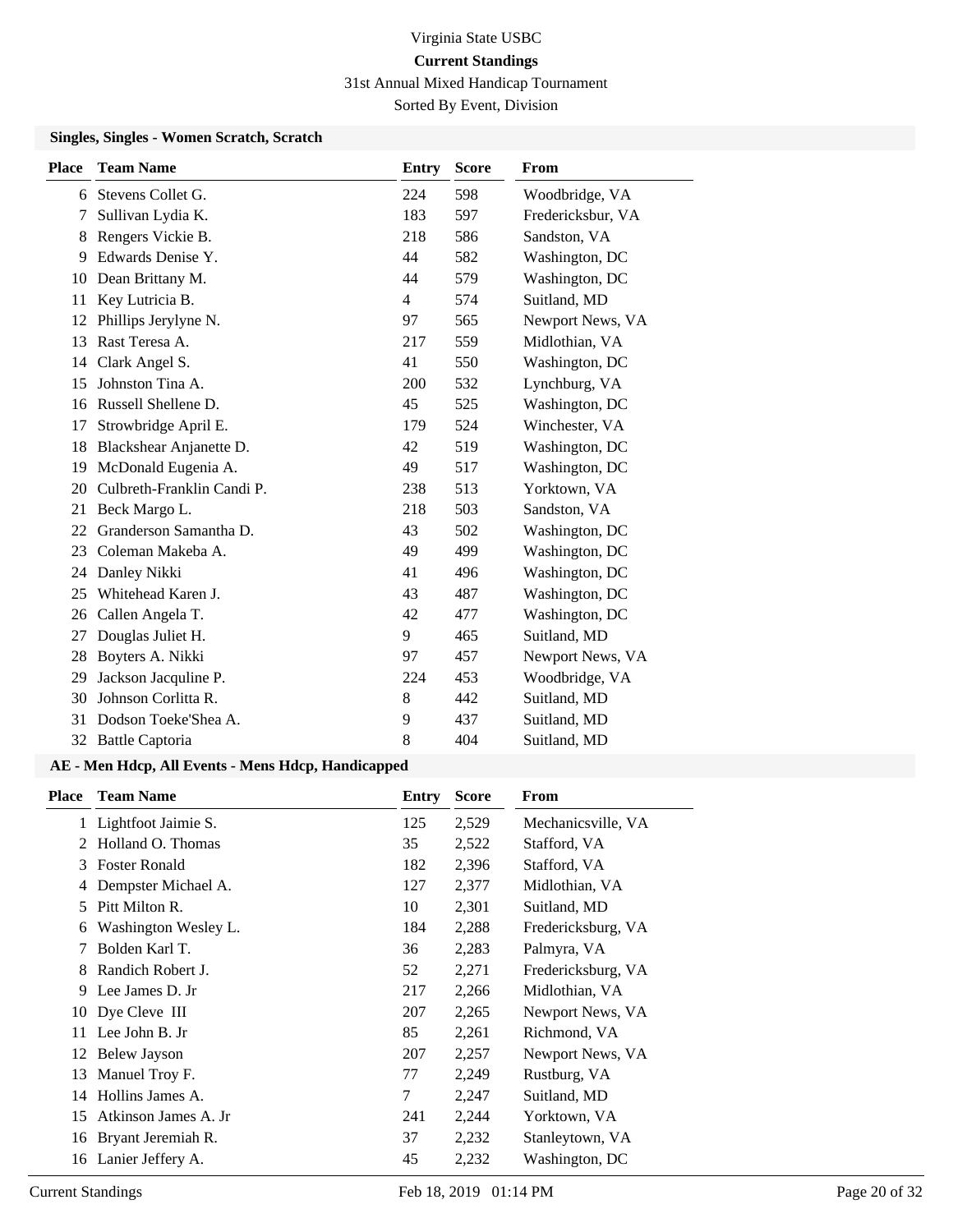# 31st Annual Mixed Handicap Tournament

Sorted By Event, Division

| <b>Place</b> | <b>Team Name</b>        | <b>Entry</b>   | <b>Score</b> | From                 |
|--------------|-------------------------|----------------|--------------|----------------------|
|              | 18 Brede Thomas R.      | 51             | 2,230        | Richmond, VA         |
| 19           | Antoszewski Michael     | 180            | 2,218        | Barboursville, VA    |
| 20           | Thomas Chris A.         | 116            | 2,212        | Pelham, NC           |
| 21           | Garrison Wade E.        | 201            | 2,210        | Spotsylvania, VA     |
| 22           | Daniels Ronald A.       | 120            | 2,203        | Mineral, VA          |
| 23           | Cash Rickey D.          | 6              | 2,202        | Suitland, MD         |
|              | 24 Howerton Trevor D.   | 121            | 2,195        | Highland Springs, VA |
| 25           | Whitley Kenneth W.      | 13             | 2,194        | Stafford, VA         |
| 26           | Stone Michael           | 6              | 2,191        | Suitland, MD         |
| 27           | Davis Warren L. Jr      | 172            | 2,189        | Fort Washington, MD  |
| 28           | Silver Bernard Sr       | 31             | 2,188        | Mechanicsville, VA   |
| 29           | Cox Douglas R.          | 35             | 2,187        | Stafford, VA         |
| 30           | Debus Howard J.         | 216            | 2,182        | Stafford, VA         |
| 31           | Keys Kevin J.           | 10             | 2,171        | Suitland, MD         |
| 32           | Meyers Justin C.        | 242            | 2,164        | Yorktown, VA         |
| 33           | Hock William R.         | 128            | 2,159        | Midlothian, VA       |
| 34           | Pittman Steven C.       | 185            | 2,157        | Stafford, VA         |
| 35           | Trice Carlton L.        | 122            | 2,154        | Petersburg, VA       |
| 36           | Wilson Donald W.        | 34             | 2,150        | Mechanicsville, VA   |
| 36           | Walker Arthur W.        | 223            | 2,150        | Woodbridge, VA       |
| 38           | Tate Ira T. Jr          | 238            | 2,141        | Yorktown, VA         |
| 39           | Vogt Chuck W. II        | 119            | 2,136        | Chesapeake, VA       |
| 40           | Smith Alex C.           | 49             | 2,135        | Washington, DC       |
| 41           | Robinson David D. Jr    | 11             | 2,125        | Suitland, MD         |
| 42           | Papaleo Anthony V.      | 211            | 2,124        | Chesterfield, VA     |
| 43           | Smith Linwood F.        | 70             | 2,118        | Fredericksburg, VA   |
| 44           | Walker Shawn M.         | $8\,$          | 2,117        | Suitland, MD         |
| 45           | Sheffler Tim P.         | 241            | 2,114        | Yorktown, VA         |
| 46           | Robertson Jose O.       | 98             | 2,113        | Stafford, VA         |
| 46           | Brown Jonathan M.       | 101            | 2,113        | Crystal Hill, VA     |
| 46           | Staton Lee A.           | 180            | 2,113        | Barboursville, VA    |
|              | 46 Murphy Richard W.    | 216            | 2,113        | Stafford, VA         |
| 50           | <b>Sweet Marlon</b>     | 4              | 2,109        | Suitland, MD         |
| 51           | Ahlgrim Keith A.        | 217            | 2,108        | Midlothian, VA       |
|              | 52 Burns Lawrence R.    | 106            | 2,106        | Pelham, NC           |
| 53           | Williams Jerome H. Sr   | 7              | 2,105        | Suitland, MD         |
| 53           | Tunstall William H.     | 30             | 2,105        | Mechanicsville, VA   |
| 55           | White Larry R.          | 182            | 2,103        | Stafford, VA         |
| 56           | Alford Joseph S.        | $\overline{c}$ | 2,101        | Suitland, MD         |
| 56           | Rogers James Jr         | 75             | 2,101        | Virginia Beach, VA   |
| 58           | Johnson Robert T.       | 8              | 2,099        | Suitland, MD         |
| 58           | Guy Jonathan R.         | 96             | 2,099        | Gloucester, VA       |
| 60           | Wolfe James M.          | 183            | 2,096        | Fredericksbur, VA    |
| 61           | Wynn David L.           | 29             | 2,095        | Mechanicsville, VA   |
| 62           | <b>Stephens Russell</b> | 112            | 2,094        | Pelham, NC           |
| 63           | Wilkerson Antwan L.     | 122            | 2,093        | Petersburg, VA       |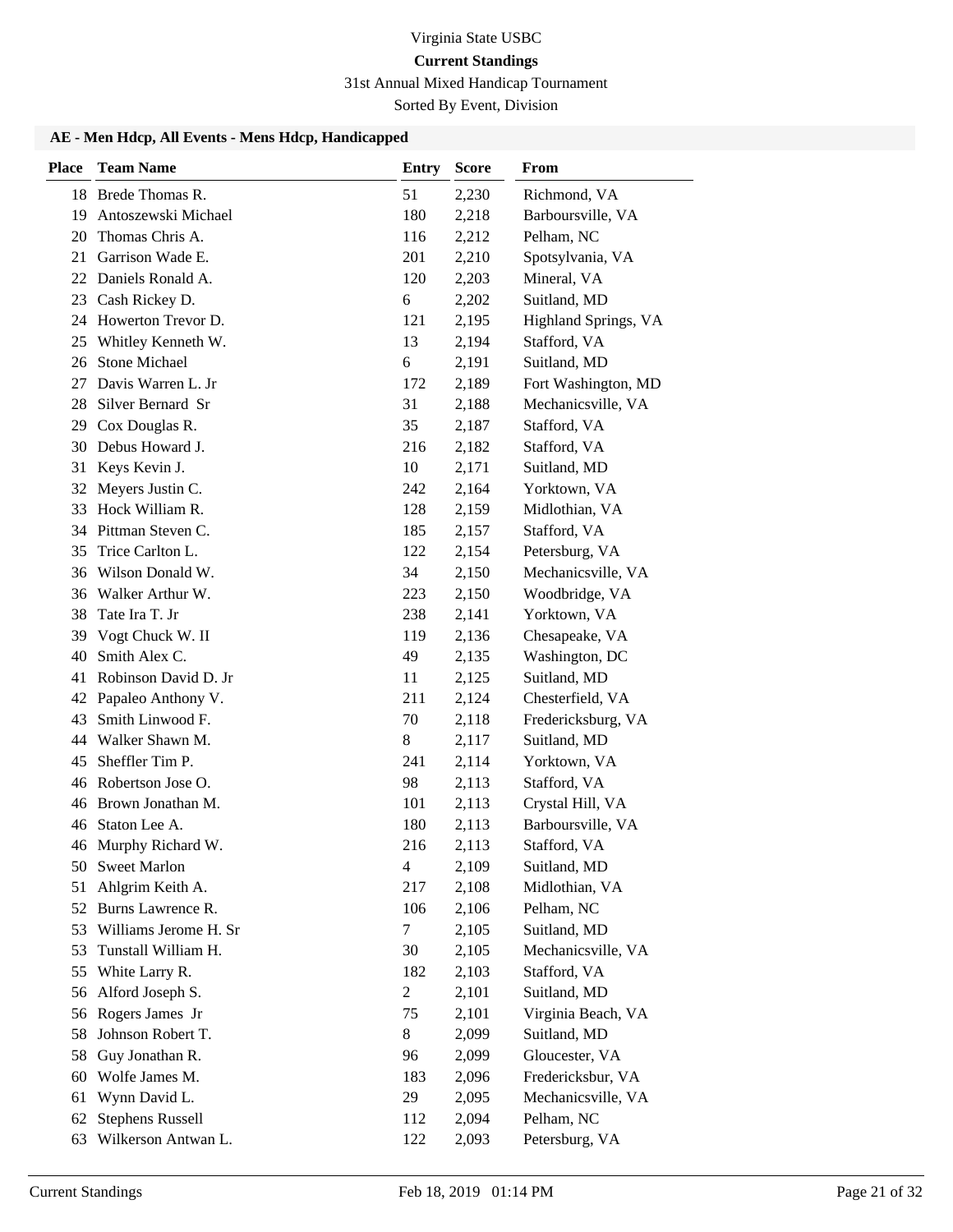### 31st Annual Mixed Handicap Tournament

Sorted By Event, Division

| <b>Place</b> | <b>Team Name</b>           | <b>Entry</b> | <b>Score</b> | From                  |
|--------------|----------------------------|--------------|--------------|-----------------------|
| 64           | <b>Taylor Damien</b>       | 2            | 2,092        | Suitland, MD          |
| 65           | <b>Patterson Nathaniel</b> | 221          | 2,090        | Woodbridge, VA        |
| 66           | Anderson Douglas J.        | 117          | 2,088        | Pelham, NC            |
| 66           | Lomax Robert J. Jr         | 213          | 2,088        | Fairmount Heights, MD |
| 68           | Taylor Kevin B.            | 3            | 2,081        | Suitland, MD          |
| 69           | <b>Adams Terry</b>         | 200          | 2,080        | Lynchburg, VA         |
| 70           | Sirbaugh Saunie D.         | $\mathbf{1}$ | 2,078        | Cross Junction, VA    |
| 71           | Brice Leslie L.            | 36           | 2,074        | Palmyra, VA           |
| 72           | Stone Larry W.             | 115          | 2,069        | Pelham, NC            |
| 73           | Dodd Robert M. Jr          | 111          | 2,068        | Pelham, NC            |
| 73           | Dalton Steven W.           | 218          | 2,068        | Sandston, VA          |
| 75           | Sherman Charles E.         | 9            | 2,067        | Suitland, MD          |
| 76           | Green Frank L. Sr          | 123          | 2,066        | Richmond, VA          |
| 77           | Robertson Ryron M.         | 117          | 2,064        | Pelham, NC            |
| 77           | <b>Rivers Andris</b>       | 125          | 2,064        | Mechanicsville, VA    |
| 79           | Lewellen Joshua M.         | 96           | 2,063        | Gloucester, VA        |
| 80           | Marshall Robert W.         | 31           | 2,058        | Mechanicsville, VA    |
| 81           | Buskey Kevin J.            | 40           | 2,054        | Chester, VA           |
| 81           | Carter Ivey L.             | 110          | 2,054        | Pelham, NC            |
| 81           | Chandler Bellfield         | 112          | 2,054        | Pelham, NC            |
|              | 84 Emerson Robert W.       | 44           | 2,052        | Washington, DC        |
| 85           | Campbell Bryan K.          | 78           | 2,050        | Rustburg, VA          |
| 85           | Waller Harry J.            | 114          | 2,050        | Pelham, NC            |
| 87           | Pezzella Tony J.           | 25           | 2,049        | Virginia Beach, VA    |
| 87           | Massie Brian D.            | 213          | 2,049        | Fairmount Heights, MD |
| 89           | Hackney Frank W. Jr        | 177          | 2,046        | Evington, VA          |
|              | 90 White Timothy L.        | 93           | 2,044        | Gloucester, VA        |
| 91           | Starzec Robert J.          | 95           | 2,039        | Kilmarnock, VA        |
| 91           | Rizzo Michael A.           | 98           | 2,039        | Stafford, VA          |
| 91           | <b>Terry James</b>         | 114          | 2,039        | Pelham, NC            |
|              | 94 Nebe David A.           | 50           | 2,038        | Richmond, VA          |
| 95           | Crawford C. Brantley       | 25           | 2,030        | Virginia Beach, VA    |
| 95.          | Campbell Robert L.         | 77           | 2,030        | Rustburg, VA          |
| 97           | Huie Christopher L.        | 127          | 2,029        | Midlothian, VA        |
| 98           | Brewer Maurice E.          | 38           | 2,027        | Fredericksburg, VA    |
| 99           | Clark Danny T.             | 5            | 2,026        | Suitland, MD          |
|              | 100 Durant Samuel L. Jr    | 42           | 2,025        | Washington, DC        |
| 101          | Corum Douglas E.           | 86           | 2,024        | Stafford, VA          |
| 101          | Myers James H.             | 108          | 2,024        | Pelham, NC            |
| 101          | Broadney Robert L. III     | 242          | 2,024        | Yorktown, VA          |
|              | 104 Porter Frank Jr        | 83           | 2,020        | Richmond, VA          |
|              | 104 Brownie Robert A.      | 211          | 2,020        | Chesterfield, VA      |
|              | 106 James Clarence E.      | 32           | 2,019        | Mechanicsville, VA    |
|              | 107 Watson Edgar L. Jr     | 15           | 2,015        | Fredericksburg, VA    |
| 108          | Strowbridge Nathan H.      | 179          | 2,011        | Winchester, VA        |
| 109          | Garneski Eric L.           | 48           | 2,010        | Stafford, VA          |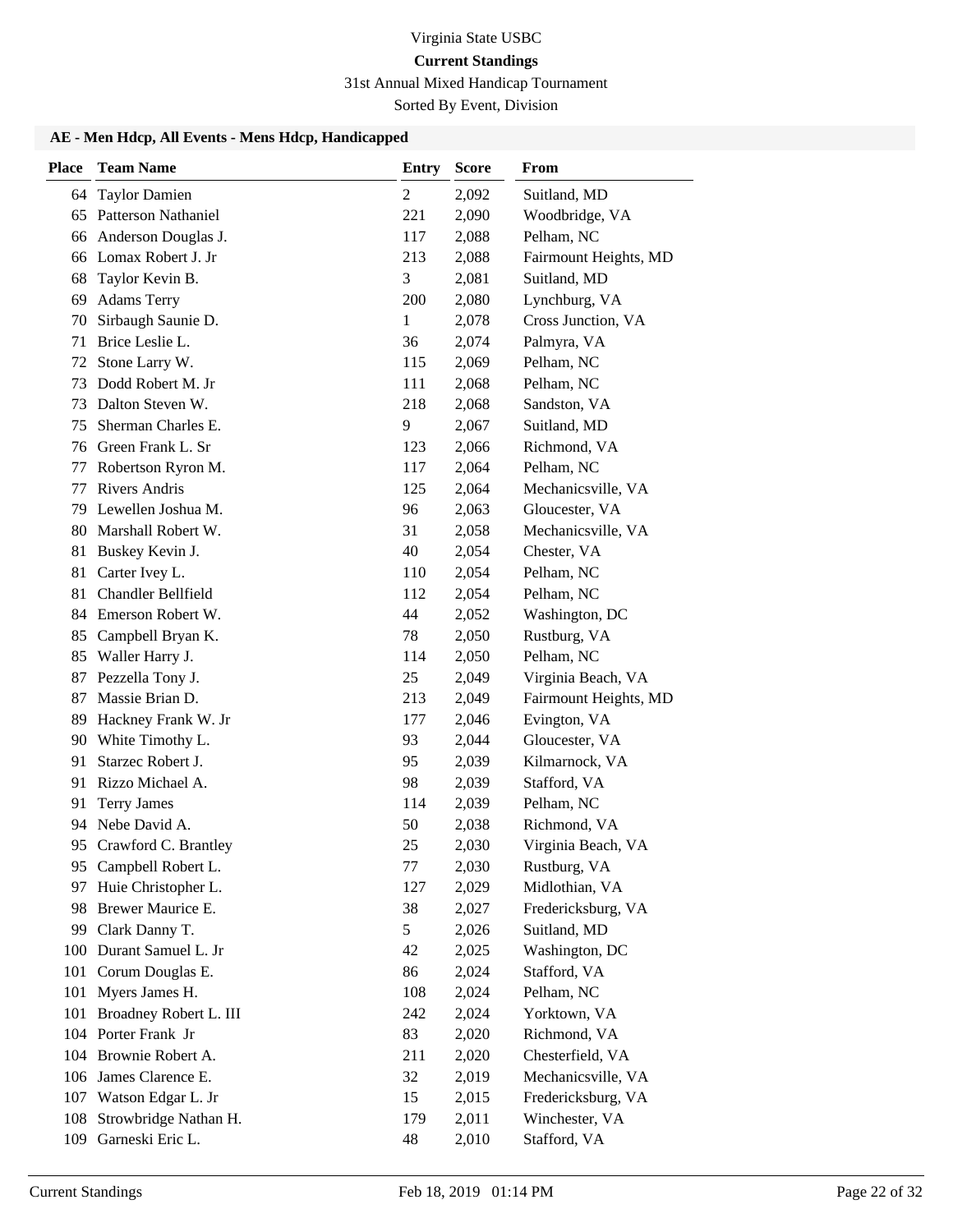# 31st Annual Mixed Handicap Tournament

Sorted By Event, Division

| <b>Place</b> | <b>Team Name</b>                         | Entry     | <b>Score</b>   | From                                 |
|--------------|------------------------------------------|-----------|----------------|--------------------------------------|
|              | 110 Malbrough Ignatius                   | 26        | 2,009          | Norfolk, VA                          |
| 111          | Jones Paul M.                            | 107       | 2,008          | Pelham, NC                           |
|              | 111 Chaffin Thomas K.                    | 120       | 2,008          | Mineral, VA                          |
|              | 113 Hill Sentell D.                      | 124       | 2,007          | North Chesterfield, VA               |
|              | 114 Russell Jeffrey M.                   | 45        | 2,005          | Washington, DC                       |
| 115          | Garrison Wade E. Jr                      | 201       | 2,004          | Spotsylvania, VA                     |
|              | 116 Williams Robert E.                   | 110       | 2,003          | Pelham, NC                           |
|              | 117 Hill Ray E. Jr                       | 33        | 2,002          | Mechanicsville, VA                   |
| 117          | Johnston Mike                            | 200       | 2,002          | Lynchburg, VA                        |
| 119          | Moore Lee                                | 34        | 2,001          | Mechanicsville, VA                   |
| 119          | <b>Stubbs Warren</b>                     | 144       | 2,001          | Woodbridge, VA                       |
| 121          | Boyters Ricky L.                         | 97        | 2,000          | Newport News, VA                     |
|              | 122 Marshall Keith L.                    | 43        | 1,999          | Washington, DC                       |
|              | 123 Cutshaw William R.                   | 240       | 1,996          | Yorktown, VA                         |
|              | 124 Trimarchi Donald P.                  | 202       | 1,994          | Hampton, VA                          |
|              | 125 Kidd Scottie R.                      | 78        | 1,992          | Rustburg, VA                         |
|              | 126 Jordan Willie H.                     | 32        | 1,991          | Mechanicsville, VA                   |
| 127          | Chavis Tommy L.                          | 33        | 1,989          | Mechanicsville, VA                   |
| 127          | Tate Ira T. Sr                           | 239       | 1,989          | Yorktown, VA                         |
| 129          | Moore Troy M.                            | 3         | 1,988          | Suitland, MD                         |
| 130          | Phillips Bobby K. Jr                     | 15        | 1,985          | Fredericksburg, VA                   |
| 131          | Shuler Paul E. Sr                        | 11        | 1,984          | Suitland, MD                         |
|              | 132 Hazlewood Frank V. III               | 83        | 1,983          | Richmond, VA                         |
|              | 132 Williams Charles M.                  | 92        | 1,983          | Gloucester, VA                       |
|              | 134 Matthews David H. Sr                 | 38        | 1,982          | Fredericksburg, VA                   |
| 135          | Einhorn James D. Jr                      | 183       | 1,980          | Fredericksbur, VA                    |
| 135          | Curtis William R.                        | 187       | 1,980          | Charles Town, WV                     |
| 135          | Adams Harry W. Jr                        | 115       | 1,980          | Pelham, NC                           |
| 138          | <b>Smith Stanley</b>                     | 109       | 1,977          | Pelham, NC                           |
| 139          | Baldwin Thomas A.                        | 128       | 1,970          | Midlothian, VA                       |
| 140          | Skaggs Harry A.                          | 26        | 1,969          | Norfolk, VA                          |
| 141          | Minnick John A. Jr                       | 243       | 1,966          | Yorktown, VA                         |
|              | 142 Kamara Abass                         | 124       | 1,965          | North Chesterfield, VA               |
|              | 142 Livingston Bernard                   | 181       | 1,965          | Stafford, VA                         |
|              | 144 Heard John D.                        | 181       | 1,961          | Stafford, VA                         |
|              | 145 Bynum William L.                     | 80        | 1,959          | Virginia Beach, VA                   |
| 145          | Stevens Everton(Fab) E.                  | 224<br>41 | 1,959          | Woodbridge, VA                       |
| 148          | 147 Barnette Jerry K.<br>Jones Robert A. | 30        | 1,958<br>1,951 | Washington, DC<br>Mechanicsville, VA |
| 149          | Willis Charles C.                        | 12        | 1,950          | Suitland, MD                         |
|              | 150 Matthews Larryl A.                   | 44        | 1,947          | Washington, DC                       |
| 150          | Garnett Leon D.                          | 82        | 1,947          | Richmond, VA                         |
|              | 152 Kendrick Donald W.                   | 37        | 1,946          | Stanleytown, VA                      |
| 153          | Glover Carl T. Sr                        | 51        | 1,943          | Richmond, VA                         |
|              | 154 Bolosan Chris L.                     | 97        | 1,940          | Newport News, VA                     |
| 155          | <b>Curtis Timothy</b>                    | 187       | 1,936          | Charles Town, WV                     |
|              |                                          |           |                |                                      |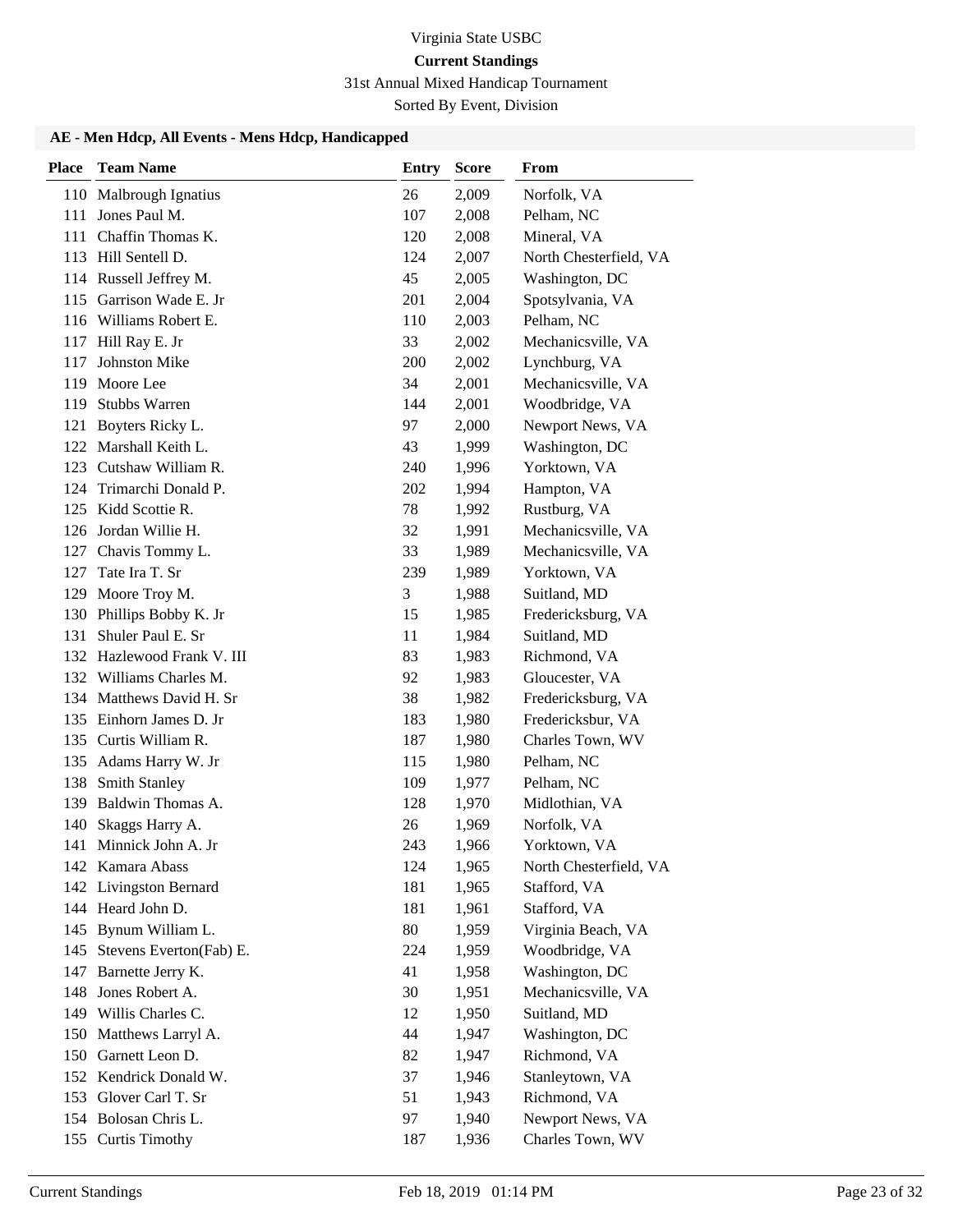# 31st Annual Mixed Handicap Tournament

Sorted By Event, Division

| <b>Place</b> | <b>Team Name</b>          | <b>Entry</b>   | <b>Score</b> | From                 |
|--------------|---------------------------|----------------|--------------|----------------------|
|              | 156 Blackwell Rex A.      | 107            | 1,929        | Pelham, NC           |
|              | 157 Williams Ricky T. Jr  | 49             | 1,928        | Washington, DC       |
|              | 158 Jackson Andrew E.     | 224            | 1,927        | Woodbridge, VA       |
|              | 159 Williams Glenn        | 13             | 1,926        | Stafford, VA         |
|              | 160 Bogucki Richard M.    | 202            | 1,924        | Hampton, VA          |
|              | 160 Ahner Ashby F.        | 243            | 1,924        | Yorktown, VA         |
|              | 162 Jones Edward T. Sr    | 162            | 1,922        | Fort Washington, MD  |
|              | 163 Blackwell Darryl F.   | 106            | 1,917        | Pelham, NC           |
|              | 164 Bellinger Thomas J.   | 185            | 1,915        | Stafford, VA         |
| 165          | Orcutt Philip M.          | 82             | 1,912        | Richmond, VA         |
|              | 166 Jackson Roland M.     | 184            | 1,911        | Fredericksburg, VA   |
| 167          | Glover Alfed L.           | 109            | 1,908        | Pelham, NC           |
|              | 168 Holland Bill W.       | 81             | 1,907        | Richmond, VA         |
| 168          | James Henry T.            | 116            | 1,907        | Pelham, NC           |
|              | 170 Furr Gregory J. Jr    | 42             | 1,894        | Washington, DC       |
| 171          | Valentin Leon             | 119            | 1,891        | Chesapeake, VA       |
| 172          | Isley Artie N.            | 81             | 1,889        | Richmond, VA         |
| 173          | Mcgee Kirk S.             | 85             | 1,884        | Richmond, VA         |
|              | 174 Curtis Stafford J. Sr | 113            | 1,883        | Pelham, NC           |
| 175          | Franklin Brian P.         | 238            | 1,882        | Yorktown, VA         |
|              | 176 Cash Benjamin L.      | 93             | 1,880        | Gloucester, VA       |
| 177          | Garnett Chet A.           | 75             | 1,876        | Virginia Beach, VA   |
| 178          | Anderson Russell A.       | 94             | 1,874        | Gloucester, VA       |
|              | 179 Woodruff Paul T.      | 218            | 1,873        | Sandston, VA         |
|              | 180 Matthews Lowell A.    | 43             | 1,869        | Washington, DC       |
| 181          | Webb Mark A.              | 240            | 1,864        | Yorktown, VA         |
|              | 182 Pollard William A.    | 92             | 1,863        | Gloucester, VA       |
|              | 182 Brown Jimmy           | 101            | 1,863        | Crystal Hill, VA     |
| 184          | Anderson Abraham          | 95             | 1,860        | Kilmarnock, VA       |
|              | 185 Nash Mark D.          | 177            | 1,855        | Evington, VA         |
|              | 186 Williams Willie J.    | 40             | 1,850        | Chester, VA          |
| 187          | Shumaker David P.         | 50             | 1,849        | Richmond, VA         |
|              | 187 Young Steven M.       | 52             | 1,849        | Fredericksburg, VA   |
| 189          | Hendrick John C. Jr       | 48             | 1,846        | Stafford, VA         |
|              | 190 Kilpatrick Douglas A. | 41             | 1,844        | Washington, DC       |
|              | 191 McKinnie LeVail R. II | 220            | 1,842        | Woodbridge, VA       |
| 192          | Ampy Kendall R.           | 123            | 1,838        | Richmond, VA         |
| 193          | Vaden Michael W.          | 113            | 1,835        | Pelham, NC           |
| 194          | <b>Holton Rodney</b>      | 5              | 1,832        | Suitland, MD         |
| 195          | Thomas Warren A.          | 220            | 1,815        | Woodbridge, VA       |
|              | 196 Eiland Michael A.     | 1              | 1,813        | Cross Junction, VA   |
| 197          | Key Cedric I.             | $\overline{4}$ | 1,808        | Suitland, MD         |
| 198          | Yourse Corey L.           | 108            | 1,805        | Pelham, NC           |
| 199          | Maclin Larry D.           | 121            | 1,800        | Highland Springs, VA |
| 200          | Owens James H.            | 239            | 1,799        | Yorktown, VA         |
|              | 201 Douglas Walt A.       | 9              | 1,782        | Suitland, MD         |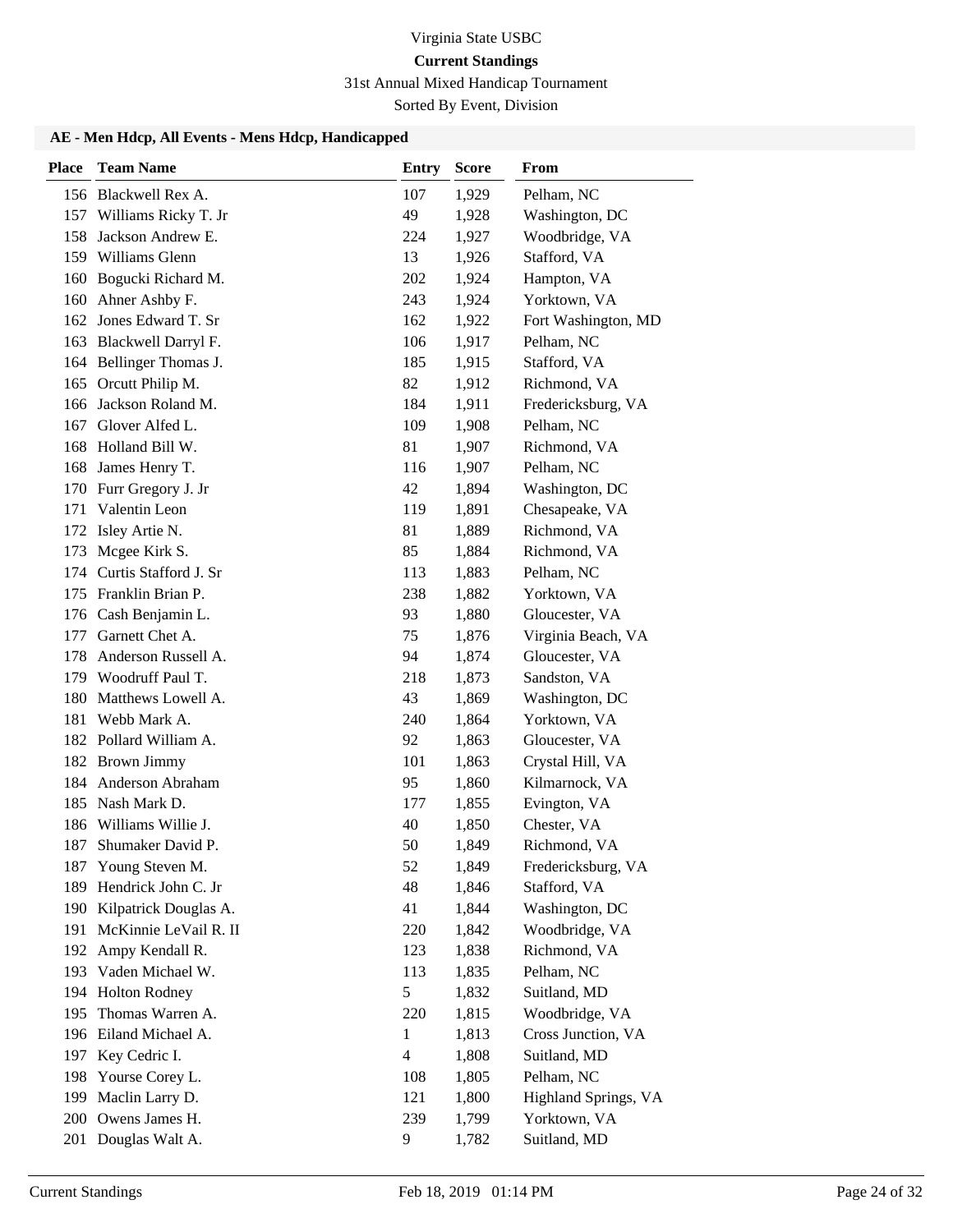#### 31st Annual Mixed Handicap Tournament

Sorted By Event, Division

#### **AE - Men Hdcp, All Events - Mens Hdcp, Handicapped**

|     | <b>Place</b> Team Name | Entry | <b>Score</b> | From               |
|-----|------------------------|-------|--------------|--------------------|
|     | 202 O'Shea John D. III | 223   | 1,775        | Woodbridge, VA     |
| 203 | Cash Brandon S.        | 94    | 1,772        | Gloucester, VA     |
|     | 204 Coley Edward L.    | 29    | 1,764        | Mechanicsville, VA |
|     | 205 Haley Randolph     | 111   | 1,744        | Pelham, NC         |
|     | 206 Burress Plaxico W. | 222   | 1,709        | Woodbridge, VA     |
| 207 | Walter Brian K.        | 179   | 1,658        | Winchester, VA     |
| 208 | Garnett Robert J.      | 80    | 1,611        | Virginia Beach, VA |
| 209 | Thompson Frank A.      | 131   | 1,395        | Mineral, VA        |
| 210 | Jaco Richard E.        | 71    | 733          | Fredericksburg, VA |
| 210 | Blanton Jon D.         | 135   | 733          | Stafford, VA       |
|     | 212 Dalton Jamie D.    | 219   | 720          | SPOTSYLVANIA, VA   |
| 213 | Williams Eric O.       | 70    | 719          | Fredericksburg, VA |
|     | 214 Bridgett Tim M.    | 219   | 717          | SPOTSYLVANIA, VA   |
|     | 215 Baker Darren C.    | 135   | 617          | Stafford, VA       |

#### **AE - Men Scratch, All Events - Men Scratch, Scratch**

| <b>Team Name</b>      | <b>Entry</b>  | <b>Score</b> | <b>From</b>       |
|-----------------------|---------------|--------------|-------------------|
| Bryant Jeremiah R.    | 37            | 2,088        | Stanleytown, VA   |
| Emerson Robert W.     | 44            | 2,034        | Washington, DC    |
| Tate Ira T. Jr        | 238           | 2,033        | Yorktown, VA      |
| Wolfe James M.        | 183           | 2,024        | Fredericksbur, VA |
| Boyters Ricky L.      | 97            | 2,000        | Newport News, VA  |
| Ahlgrim Keith A.      | 217           | 1,982        | Midlothian, VA    |
| Einhorn James D. Jr   | 183           | 1,980        | Fredericksbur, VA |
| Lee James D. Jr       | 217           | 1,978        | Midlothian, VA    |
| Vogt Chuck W. II      | 119           | 1,974        | Chesapeake, VA    |
| Campbell Bryan K.     | 78            | 1,960        | Rustburg, VA      |
| Dalton Steven W.      | 218           | 1,960        | Sandston, VA      |
| <b>Sweet Marlon</b>   | 4             | 1,947        | Suitland, MD      |
| Bolosan Chris L.      | 97            | 1,940        | Newport News, VA  |
| Walker Arthur W.      | 223           | 1,925        | Woodbridge, VA    |
| Lanier Jeffery A.     | 45            | 1,899        | Washington, DC    |
| Franklin Brian P.     | 238           | 1,882        | Yorktown, VA      |
| Anderson Russell A.   | 94            | 1,874        | Gloucester, VA    |
| Corum Douglas E.      | 86            | 1,871        | Stafford, VA      |
| Matthews Larryl A.    | 44            | 1,866        | Washington, DC    |
| Campbell Robert L.    | 77            | 1,832        | Rustburg, VA      |
| Cash Benjamin L.      | 93            | 1,826        | Gloucester, VA    |
| Valentin Leon         | 119           | 1,819        | Chesapeake, VA    |
| Woodruff Paul T.      | 218           | 1,819        | Sandston, VA      |
| Marshall Keith L.     | 43            | 1,810        | Washington, DC    |
| Smith Alex C.         | 49            | 1,802        | Washington, DC    |
|                       | 181           | 1,799        | Stafford, VA      |
| Sherman Charles E.    | 9             | 1,797        | Suitland, MD      |
| Johnson Robert T.     | 8             | 1,784        | Suitland, MD      |
| Strowbridge Nathan H. | 179           | 1,777        | Winchester, VA    |
| Cash Brandon S.       | 94            | 1,772        | Gloucester, VA    |
|                       | Heard John D. |              |                   |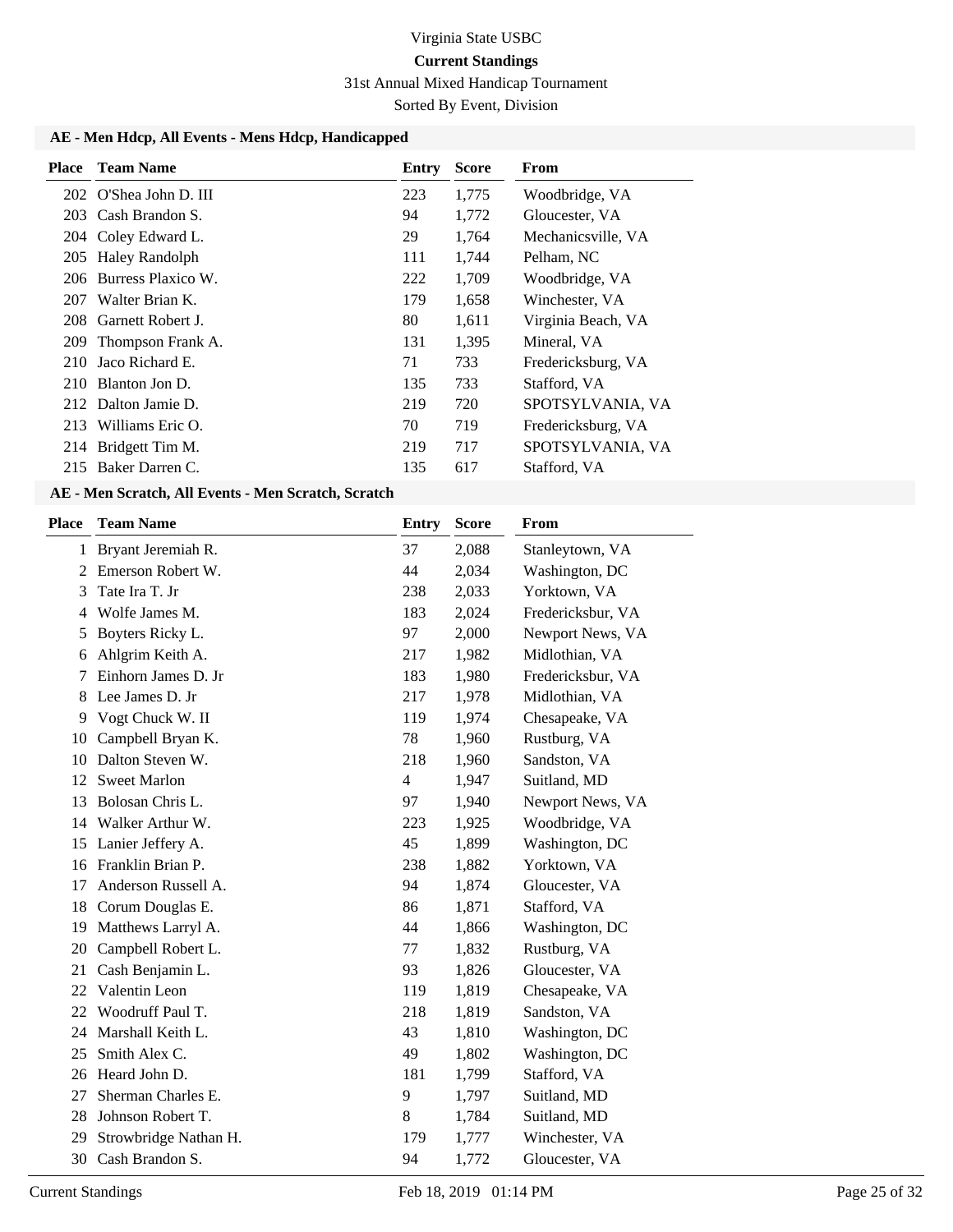31st Annual Mixed Handicap Tournament

Sorted By Event, Division

#### **AE - Men Scratch, All Events - Men Scratch, Scratch**

| <b>Place</b> | <b>Team Name</b>        | Entry | <b>Score</b> | From             |
|--------------|-------------------------|-------|--------------|------------------|
|              | 31 Rizzo Michael A.     | 98    | 1,769        | Stafford, VA     |
| 32           | Orcutt Philip M.        | 82    | 1,768        | Richmond, VA     |
| 33           | Matthews Lowell A.      | 43    | 1,761        | Washington, DC   |
| 34           | Russell Jeffrey M.      | 45    | 1,753        | Washington, DC   |
| 35           | Walker Shawn M.         | 8     | 1,748        | Suitland, MD     |
| 36           | Buskey Kevin J.         | 40    | 1,721        | Chester, VA      |
| 37           | Stevens Everton(Fab) E. | 224   | 1,716        | Woodbridge, VA   |
| 38           | Furr Gregory J. Jr      | 42    | 1,651        | Washington, DC   |
| 39           | Jackson Andrew E.       | 224   | 1,648        | Woodbridge, VA   |
| 40           | Durant Samuel L. Jr     | 42    | 1,647        | Washington, DC   |
| 41           | Douglas Walt A.         | 9     | 1,629        | Suitland, MD     |
| 42           | Williams Ricky T. Jr    | 49    | 1,595        | Washington, DC   |
| 43           | Kendrick Donald W.      | 37    | 1,586        | Stanleytown, VA  |
| 43           | O'Shea John D. III      | 223   | 1,586        | Woodbridge, VA   |
| 45           | Kilpatrick Douglas A.   | 41    | 1,565        | Washington, DC   |
| 46           | Barnette Jerry K.       | 41    | 1,562        | Washington, DC   |
| 47           | Walter Brian K.         | 179   | 1,550        | Winchester, VA   |
| 48           | Williams Willie J.      | 40    | 1,508        | Chester, VA      |
| 49           | <b>Holton Rodney</b>    | 5     | 1,472        | Suitland, MD     |
| 50           | Dalton Jamie D.         | 219   | 714          | SPOTSYLVANIA, VA |
| 51           | Blanton Jon D.          | 135   | 664          | Stafford, VA     |
| 52           | Baker Darren C.         | 135   | 617          | Stafford, VA     |
| 53           | Bridgett Tim M.         | 219   | 612          | SPOTSYLVANIA, VA |

| Place | <b>Team Name</b>      | Entry | <b>Score</b> | From                   |
|-------|-----------------------|-------|--------------|------------------------|
| 1     | Wilkerson Kimberly    | 117   | 2,445        | Pelham, NC             |
| 2     | Wilson Christy L.     | 211   | 2,306        | Chesterfield, VA       |
| 3     | Spencer Gail H.       | 37    | 2,277        | Stanleytown, VA        |
| 4     | Henningsen Deberia K. | 35    | 2,276        | Stafford, VA           |
| 5     | Agee Lisa C.          | 3     | 2,263        | Suitland, MD           |
| 6     | Brown Stephanie C.    | 101   | 2,260        | Crystal Hill, VA       |
| 7     | Dodson Toeke'Shea A.  | 9     | 2,249        | Suitland, MD           |
| 8     | Ray Anne S.           | 242   | 2,229        | Yorktown, VA           |
| 9     | Lomax Cynthia A.      | 213   | 2,222        | Fairmount Heights, MD  |
| 10    | <b>Grenell Rachel</b> | 114   | 2,219        | Pelham, NC             |
| 11    | Brice Tina Y.         | 36    | 2,216        | Palmyra, VA            |
| 12    | Watson Josie F.       | 15    | 2,213        | Fredericksburg, VA     |
| 13    | Douglas Juliet H.     | 9     | 2,209        | Suitland, MD           |
| 14    | Tomlinson Nancy L.    | 83    | 2,196        | Richmond, VA           |
| 15    | Toney Charlotte A.    | 36    | 2,195        | Palmyra, VA            |
| 16    | Harrison Lorraine B.  | 11    | 2,187        | Suitland, MD           |
| 17    | Blackwell Chenise C.  | 106   | 2,185        | Pelham, NC             |
| 18    | Robinson Gwen J.      | 124   | 2,182        | North Chesterfield, VA |
| 19    | Brock Lois D.         | 107   | 2,180        | Pelham, NC             |
| 20    | Maclin Doris G.       | 122   | 2,170        | Petersburg, VA         |
| 21    | Henderson Helen M.    | 184   | 2,165        | Fredericksburg, VA     |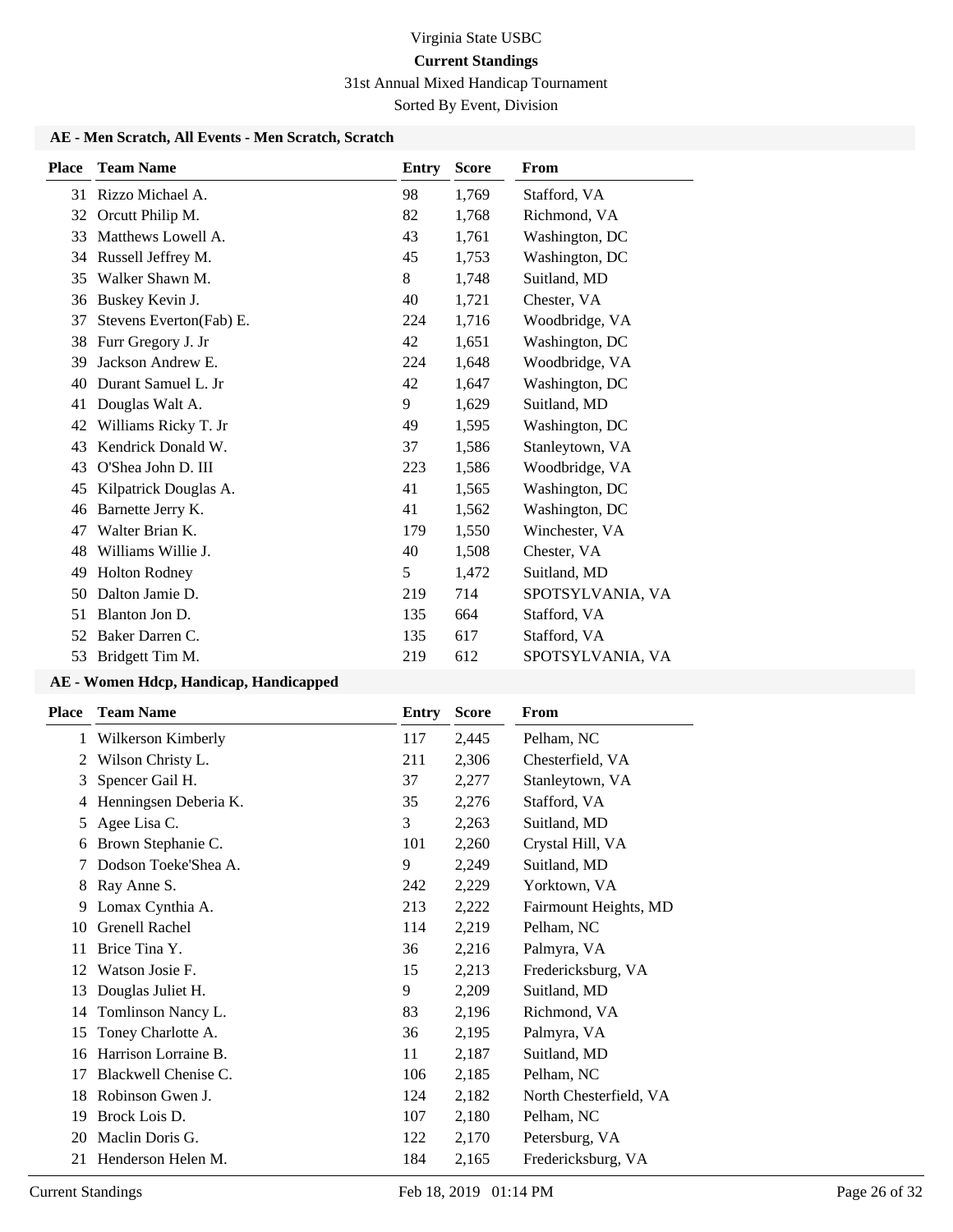31st Annual Mixed Handicap Tournament

Sorted By Event, Division

| <b>Place</b> | <b>Team Name</b>              | <b>Entry</b> | <b>Score</b> | From               |
|--------------|-------------------------------|--------------|--------------|--------------------|
|              | 22 Lightfoot Mia L.           | 125          | 2,164        | Mechanicsville, VA |
| 23           | Harden Ursula A.              | 4            | 2,161        | Suitland, MD       |
| 24           | Williams Maythis A.           | 7            | 2,151        | Suitland, MD       |
| 25           | Anderson Stephanie M.         | 117          | 2,150        | Pelham, NC         |
|              | 26 Waller Joyce A.            | 110          | 2,149        | Pelham, NC         |
| 26           | Murphy Laurianne H.           | 216          | 2,149        | Stafford, VA       |
| 28           | Craig Rozinia E.              | 3            | 2,148        | Suitland, MD       |
| 29           | Alford Yvonne M.              | 2            | 2,147        | Suitland, MD       |
| 30           | Ballard Rosa M.               | 40           | 2,142        | Chester, VA        |
| 31           | Shumaker Stephanie L.         | 50           | 2,136        | Richmond, VA       |
|              | 32 Long Lillie Ann C.         | 200          | 2,135        | Lynchburg, VA      |
| 33           | Brown Carolyn A.              | 12           | 2,133        | Suitland, MD       |
| 33           | Tate Amanda C.                | 242          | 2,133        | Yorktown, VA       |
| 35           | Livingston La'Tonia M.        | 181          | 2,132        | Stafford, VA       |
|              | 36 Andrews Wanda C.           | 120          | 2,129        | Mineral, VA        |
| 37           | Jackson-Marshall Agatha V.    | 31           | 2,128        | Mechanicsville, VA |
| 37           | Debus Susan N.                | 216          | 2,128        | Stafford, VA       |
| 39           | Leffler E. Marie              | 201          | 2,127        | Spotsylvania, VA   |
| 40           | Gaddis Colette G.             | 243          | 2,126        | Yorktown, VA       |
| 41           | Ferguson Kimberly A.          | 183          | 2,123        | Fredericksbur, VA  |
| 42           | Jackson Angela N.             | 40           | 2,122        | Chester, VA        |
| 43           | <b>Brown Reverne</b>          | 70           | 2,121        | Fredericksburg, VA |
| 44           | Hollins Michelle R.           | 7            | 2,118        | Suitland, MD       |
| 44           | Russell Soledad U.            | 13           | 2,118        | Stafford, VA       |
| 46           | O'Shea Jeannie                | 223          | 2,116        | Woodbridge, VA     |
| 47           | Richardson Megan M.           | 207          | 2,115        | Newport News, VA   |
| 48           | Bogucki Brenda K.             | 202          | 2,111        | Hampton, VA        |
| 49           | Skaggs L. Jean                | 26           | 2,110        | Norfolk, VA        |
| 50           | Glover Diane M.               | 51           | 2,106        | Richmond, VA       |
| 50           | Williams Lavangelene A.       | 52           | 2,106        | Fredericksburg, VA |
|              | 52 Levy Marian L.             | 123          | 2,105        | Richmond, VA       |
| 53           | Via Jennifer N.               | 180          | 2,101        | Barboursville, VA  |
| 54           | Carter Brenda                 | 32           | 2,100        | Mechanicsville, VA |
| 55           | Poole Carolyn S.              | 122          | 2,098        | Petersburg, VA     |
| 56           | Thomas Deborah H.             | 6            | 2,094        | Suitland, MD       |
| 57           | Reid Arkeatha O.              | 10           | 2,092        | Suitland, MD       |
| 57           | Jordan Sara A.                | 50           | 2,092        | Richmond, VA       |
| 57           | Richerson Sheila S.           | 123          | 2,092        | Richmond, VA       |
| 60           | Moore Sharon Y.               | 70           | 2,089        | Fredericksburg, VA |
| 61           | Trimarchi Kathryn M.          | 202          | 2,088        | Hampton, VA        |
| 62           | Jackson Jacquline P.          | 224          | 2,080        | Woodbridge, VA     |
| 63           | Seawright Latonya J.          | 181          | 2,079        | Stafford, VA       |
| 64           | Schlosser Christine Corrin N. | 211          | 2,077        | Chesterfield, VA   |
| 65           | White Kathryn L.              | 182          | 2,076        | Stafford, VA       |
| 66           | Stone Wandra E.               | 6            | 2,075        | Suitland, MD       |
|              | 66 Pettaway Joanne M.         | 12           | 2,075        | Suitland, MD       |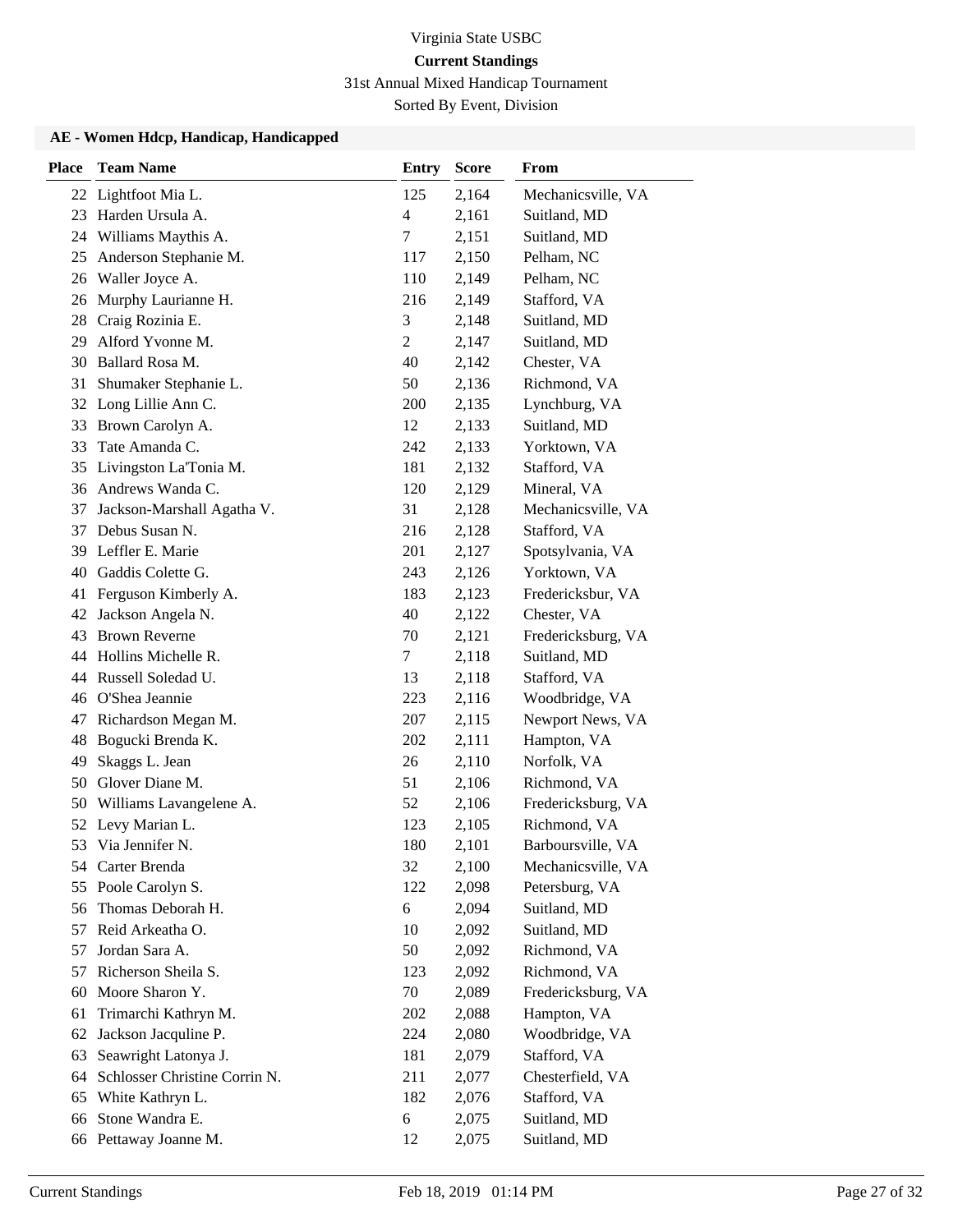31st Annual Mixed Handicap Tournament

Sorted By Event, Division

| <b>Place</b> | <b>Team Name</b>                 | <b>Entry</b>   | <b>Score</b> | From                   |
|--------------|----------------------------------|----------------|--------------|------------------------|
| 68           | Williams Loraine D.              | 111            | 2,073        | Pelham, NC             |
| 69           | Cavicchi Kathy                   | 207            | 2,072        | Newport News, VA       |
| 70           | Lightfoot Paulette J.            | 124            | 2,071        | North Chesterfield, VA |
| 71           | Barnes Sandy F.                  | 239            | 2,069        | Yorktown, VA           |
| 72           | Nolte Jane H.                    | 34             | 2,068        | Mechanicsville, VA     |
| 72           | Morton Ollie K.                  | 31             | 2,068        | Mechanicsville, VA     |
| 74           | Masten Patricia B.               | 51             | 2,067        | Richmond, VA           |
| 74           | Wingers Wendy S.                 | 150            | 2,067        | Woodbridge, VA         |
| 76           | Jones Barbara L.                 | 38             | 2,061        | Fredericksburg, VA     |
| 76           | Clark Angel S.                   | 41             | 2,061        | Washington, DC         |
|              | 76 White Tabitha L.              | 96             | 2,061        | Gloucester, VA         |
| 79           | Malbrough Priscilla Y.           | 26             | 2,060        | Norfolk, VA            |
| 79           | Wynn Jane B.                     | 29             | 2,060        | Mechanicsville, VA     |
| 79           | Bryant-Dowdy Deborah             | 77             | 2,060        | Rustburg, VA           |
| 82           | Ketch Lana J.                    | 92             | 2,058        | Gloucester, VA         |
| 83           | Lewellen Hannah H.               | 96             | 2,057        | Gloucester, VA         |
| 84           | Crawford Donna M.                | 25             | 2,055        | Virginia Beach, VA     |
| 85           | Curtis Kellie D.                 | 187            | 2,054        | Charles Town, WV       |
|              | 86 Fitzgerald Velma J.           | 115            | 2,051        | Pelham, NC             |
| 86           | Tate Anne C.                     | 239            | 2,051        | Yorktown, VA           |
| 88           | Perrin Edith A.                  | 82             | 2,049        | Richmond, VA           |
| 89           | Coulson Whitney B.               | 241            | 2,047        | Yorktown, VA           |
| 90           | Vance Leti                       | 78             | 2,046        | Rustburg, VA           |
| 91           | Nelson Shirley A.                | $\overline{2}$ | 2,045        | Suitland, MD           |
| 91           | Key Lutricia B.                  | $\overline{4}$ | 2,045        | Suitland, MD           |
| 93           | Cobb Pong S.                     | 38             | 2,044        | Fredericksburg, VA     |
|              | 94 Glazier Rebecca L.            | 94             | 2,041        | Gloucester, VA         |
| 94           | Fitzgerald Mary L.               | 109            | 2,041        | Pelham, NC             |
| 96           | Murphy Wanda B.                  | 116            | 2,040        | Pelham, NC             |
| 96           | Dorsey Sylvia E.                 | 185            | 2,040        | Stafford, VA           |
| 98           | McNear Erica L.                  | 109            | 2,039        | Pelham, NC             |
| 99           | Rice Dana W.                     | 101            | 2,038        | Crystal Hill, VA       |
|              | 100 Cunningham Valerie L.        | 32             | 2,037        | Mechanicsville, VA     |
| 100          | Bass-Campbell Dawn N.            | 243            | 2,037        | Yorktown, VA           |
|              | 102 Hilliard Brenda G.           | 121            | 2,035        | Highland Springs, VA   |
|              | 103 Gorham Lottie C.             | 15             | 2,033        | Fredericksburg, VA     |
|              | 103 Brown Lori A.                | 179            | 2,033        | Winchester, VA         |
|              | 105 Holland Linda M.             | 35             | 2,032        | Stafford, VA           |
|              | 106 Schoefield Patricia          | 116            | 2,031        | Pelham, NC             |
| 107          | Baldwin Melody G.                | 128            | 2,029        | Midlothian, VA         |
| 107          | Stevens Collet G.                | 224            | 2,029        | Woodbridge, VA         |
| 109          | <b>Schettler Rosemarie</b>       | 80             | 2,028        | Virginia Beach, VA     |
| 110          | Mayer Diane S.                   | 93             | 2,027        | Gloucester, VA         |
| 111          | Mitchem Billie S.                | 120            | 2,026        | Mineral, VA            |
| 112          | Campion Joan J.                  | 13             | 2,022        | Stafford, VA           |
|              | 113 Parker-Cunningham Wilhemenia | 33             | 2,019        | Mechanicsville, VA     |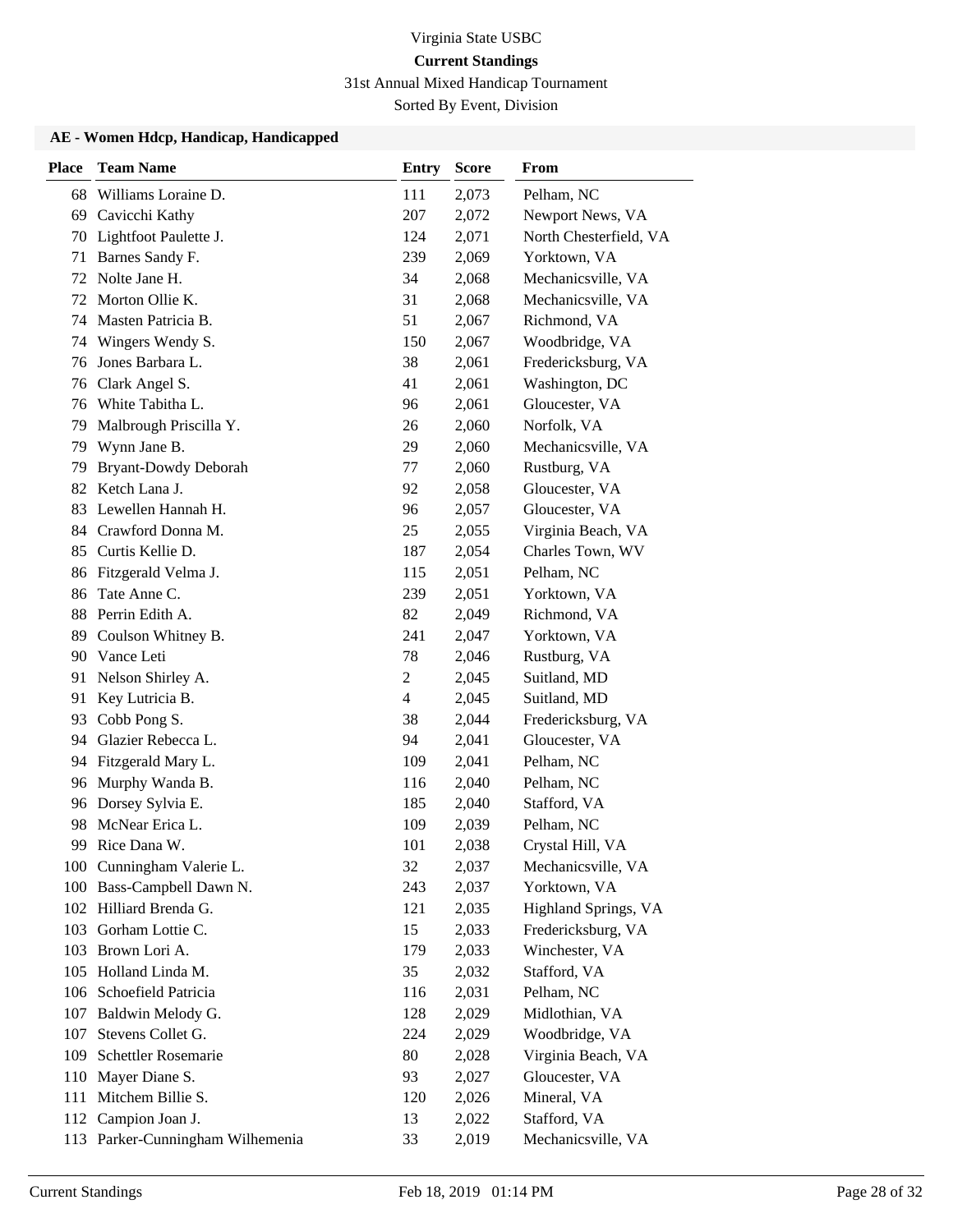31st Annual Mixed Handicap Tournament

Sorted By Event, Division

| <b>Place</b> | <b>Team Name</b>            | <b>Entry</b> | <b>Score</b> | From                  |
|--------------|-----------------------------|--------------|--------------|-----------------------|
|              | 114 White Teresa L.         | 93           | 2,017        | Gloucester, VA        |
|              | 114 Howard Nancy            | 177          | 2,017        | Evington, VA          |
| 114          | Sullivan Lydia K.           | 183          | 2,017        | Fredericksbur, VA     |
| 117          | Cutshaw Christa M.          | 240          | 2,016        | Yorktown, VA          |
|              | 118 Boyters A. Nikki        | 97           | 2,013        | Newport News, VA      |
| 118          | Wallace Kimberly A.         | 98           | 2,013        | Stafford, VA          |
| 120          | Danley Nikki                | 41           | 2,012        | Washington, DC        |
| 120          | Spivey Tammy L.             | 217          | 2,012        | Midlothian, VA        |
| 122          | Wynn Ruth R.                | 98           | 2,010        | Stafford, VA          |
| 123          | Landon Marilyn C.           | 5            | 2,008        | Suitland, MD          |
|              | 124 Drake Brigitte E.       | 95           | 2,007        | Kilmarnock, VA        |
|              | 124 Ryan Terry M.           | 201          | 2,007        | Spotsylvania, VA      |
| 124          | Anderson Noni N.            | 221          | 2,007        | Woodbridge, VA        |
| 127          | Walker Tanya B.             | 29           | 2,004        | Mechanicsville, VA    |
| 128          | Hairston Rosa L.            | 110          | 2,001        | Pelham, NC            |
| 128          | Jones Marvis L.             | 222          | 2,001        | Woodbridge, VA        |
|              | 130 Glass Zennie            | 111          | 1,999        | Pelham, NC            |
|              | 131 Hester Paris M.         | 81           | 1,997        | Richmond, VA          |
|              | 132 Phillips Jerylyne N.    | 97           | 1,994        | Newport News, VA      |
| 133          | Nuss Laura A.               | 223          | 1,991        | Woodbridge, VA        |
|              | 134 Foster Petra            | 182          | 1,990        | Stafford, VA          |
| 134          | Sheetz Laurie A.            | 241          | 1,990        | Yorktown, VA          |
| 136          | Sirbaugh Rosie L.           | $\mathbf{1}$ | 1,987        | Cross Junction, VA    |
| 137          | Rush Jacklyn P.             | 152          | 1,983        | Woodbridge, VA        |
|              | 138 Corum Chunsim (Tina) C. | 86           | 1,981        | Stafford, VA          |
|              | 139 Poole Gladys A.         | 114          | 1,980        | Pelham, NC            |
| 140          | Thornburg Dawn C.           | $\mathbf{1}$ | 1,979        | Cross Junction, VA    |
| 141          | <b>Battle Captoria</b>      | 8            | 1,976        | Suitland, MD          |
|              | 142 Robinson Brenda M.      | 30           | 1,974        | Mechanicsville, VA    |
| 143          | Farnor Christine J.         | 85           | 1,972        | Richmond, VA          |
| 144          | Taylor-Jones Sandra E.      | 10           | 1,971        | Suitland, MD          |
|              | 144 Ryhanych Gloria A.      | 80           | 1,971        | Virginia Beach, VA    |
|              | 146 Toliver Lucinda A.      | 11           | 1,970        | Suitland, MD          |
| 147          | Holton Pamela G.            | 5            | 1,969        | Suitland, MD          |
|              | 148 Rast Teresa A.          | 217          | 1,968        | Midlothian, VA        |
|              | 149 Walker Lindsey H.       | 37           | 1,964        | Stanleytown, VA       |
|              | 149 Rowlett Kristin L.      | 83           | 1,964        | Richmond, VA          |
| 151          | Coles Helen D.              | 112          | 1,959        | Pelham, NC            |
| 151          | Bellinger Vivian J.         | 185          | 1,959        | Stafford, VA          |
| 153          | Gilbert Patricia E.         | 127          | 1,958        | Midlothian, VA        |
| 153          | Baptiste Tracy C.           | 152          | 1,958        | Woodbridge, VA        |
| 155          | Grenell Krista A.           | 115          | 1,957        | Pelham, NC            |
|              | 156 Cline Elisa P.          | 75           | 1,956        | Virginia Beach, VA    |
| 157          | Callen Angela T.            | 42           | 1,955        | Washington, DC        |
|              | 158 Daniel Melody A.        | 92           | 1,954        | Gloucester, VA        |
|              | 158 Jenkins Sharon          | 213          | 1,954        | Fairmount Heights, MD |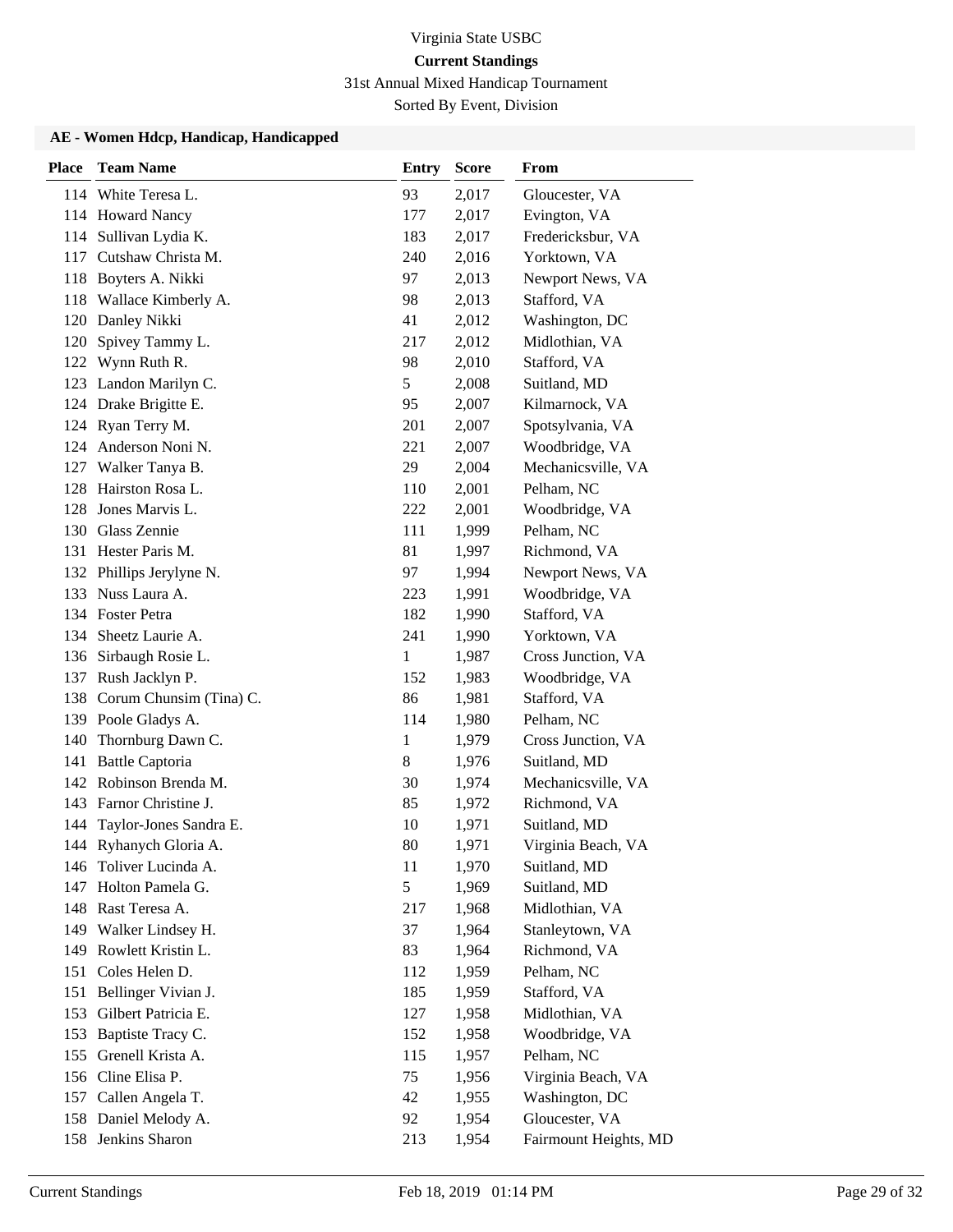31st Annual Mixed Handicap Tournament

Sorted By Event, Division

| <b>Place</b> | <b>Team Name</b>               | <b>Entry</b> | <b>Score</b> | From                 |
|--------------|--------------------------------|--------------|--------------|----------------------|
| 160          | Curtis Janice E.               | 187          | 1,953        | Charles Town, WV     |
| 161          | Vaughters Alice F.             | 113          | 1,950        | Pelham, NC           |
|              | 162 Pezzella Anna M.           | 25           | 1,949        | Virginia Beach, VA   |
| 163          | Strowbridge April E.           | 179          | 1,948        | Winchester, VA       |
|              | 164 Grenell Kay R.             | 127          | 1,944        | Midlothian, VA       |
|              | 164 Hackney Sandra M.          | 177          | 1,944        | Evington, VA         |
| 166          | Taylor Doris S.                | 121          | 1,943        | Highland Springs, VA |
| 167          | Kidd Patricia B.               | 78           | 1,941        | Rustburg, VA         |
| 168          | Burns Maxine W.                | 106          | 1,940        | Pelham, NC           |
| 168          | Wade Barbara M.                | 30           | 1,940        | Mechanicsville, VA   |
| 170          | Edwards Denise Y.              | 44           | 1,939        | Washington, DC       |
| 171          | Moss Debbie V.                 | 125          | 1,937        | Mechanicsville, VA   |
| 172          | Russell Shellene D.            | 45           | 1,936        | Washington, DC       |
|              | 172 Bayless Claudia R.         | 184          | 1,936        | Fredericksburg, VA   |
|              | 174 Beck Margo L.              | 218          | 1,935        | Sandston, VA         |
|              | 175 Ferrer Jessica L.          | 119          | 1,933        | Chesapeake, VA       |
| 176          | Chichester-Lanier Adrienne     | 45           | 1,931        | Washington, DC       |
| 177          | Granderson Samantha D.         | 43           | 1,923        | Washington, DC       |
| 177          | Yeatts Nancy S.                | 52           | 1,923        | Fredericksburg, VA   |
| 179          | Jackson Cornell M.             | 95           | 1,922        | Kilmarnock, VA       |
|              | 180 Lee Lana M.                | 85           | 1,921        | Richmond, VA         |
| 181          | Dean Brittany M.               | 44           | 1,919        | Washington, DC       |
|              | 182 Lassiter Johnette L.       | 34           | 1,914        | Mechanicsville, VA   |
| 183          | Garneski Catherine A.          | 48           | 1,913        | Stafford, VA         |
|              | 184 Green Rebecca A.           | 33           | 1,906        | Mechanicsville, VA   |
| 185          | Blackshear Anjanette D.        | 42           | 1,905        | Washington, DC       |
| 186          | Webb Denise B.                 | 81           | 1,901        | Richmond, VA         |
| 186          | Watt Mary B.                   | 107          | 1,901        | Pelham, NC           |
| 188          | Cash Grace D.                  | 94           | 1,900        | Gloucester, VA       |
| 189          | McDonald Eugenia A.            | 49           | 1,898        | Washington, DC       |
| 190          | Coleman Makeba A.              | 49           | 1,895        | Washington, DC       |
|              | 191 Hock Sara A.               | 128          | 1,894        | Midlothian, VA       |
|              | 192 Hester Tonya M.            | 82           | 1,882        | Richmond, VA         |
|              | 193 Kitts Jeno D.              | 77           | 1,873        | Rustburg, VA         |
|              | 194 Cooper Windy               | 240          | 1,870        | Yorktown, VA         |
|              | 195 Walters Natalie L.         | 112          | 1,862        | Pelham, NC           |
|              | 196 Vogt Elaine C.             | 119          | 1,858        | Chesapeake, VA       |
| 197          | Gunn Rosemary R.               | 113          | 1,856        | Pelham, NC           |
| 198          | Johnston Tina A.               | 200          | 1,852        | Lynchburg, VA        |
|              | 199 Whitehead Karen J.         | 43           | 1,843        | Washington, DC       |
| 200          | Fierro Carmen M.               | 48           | 1,832        | Stafford, VA         |
| 201          | Rengers Vickie B.              | 218          | 1,819        | Sandston, VA         |
| 202          | Yourse Casandra                | 108          | 1,814        | Pelham, NC           |
| 203          | Jones Jillian M.               | 108          | 1,813        | Pelham, NC           |
|              | 204 Burress Jackie L.          | 222          | 1,789        | Woodbridge, VA       |
|              | 205 Culbreth-Franklin Candi P. | 238          | 1,722        | Yorktown, VA         |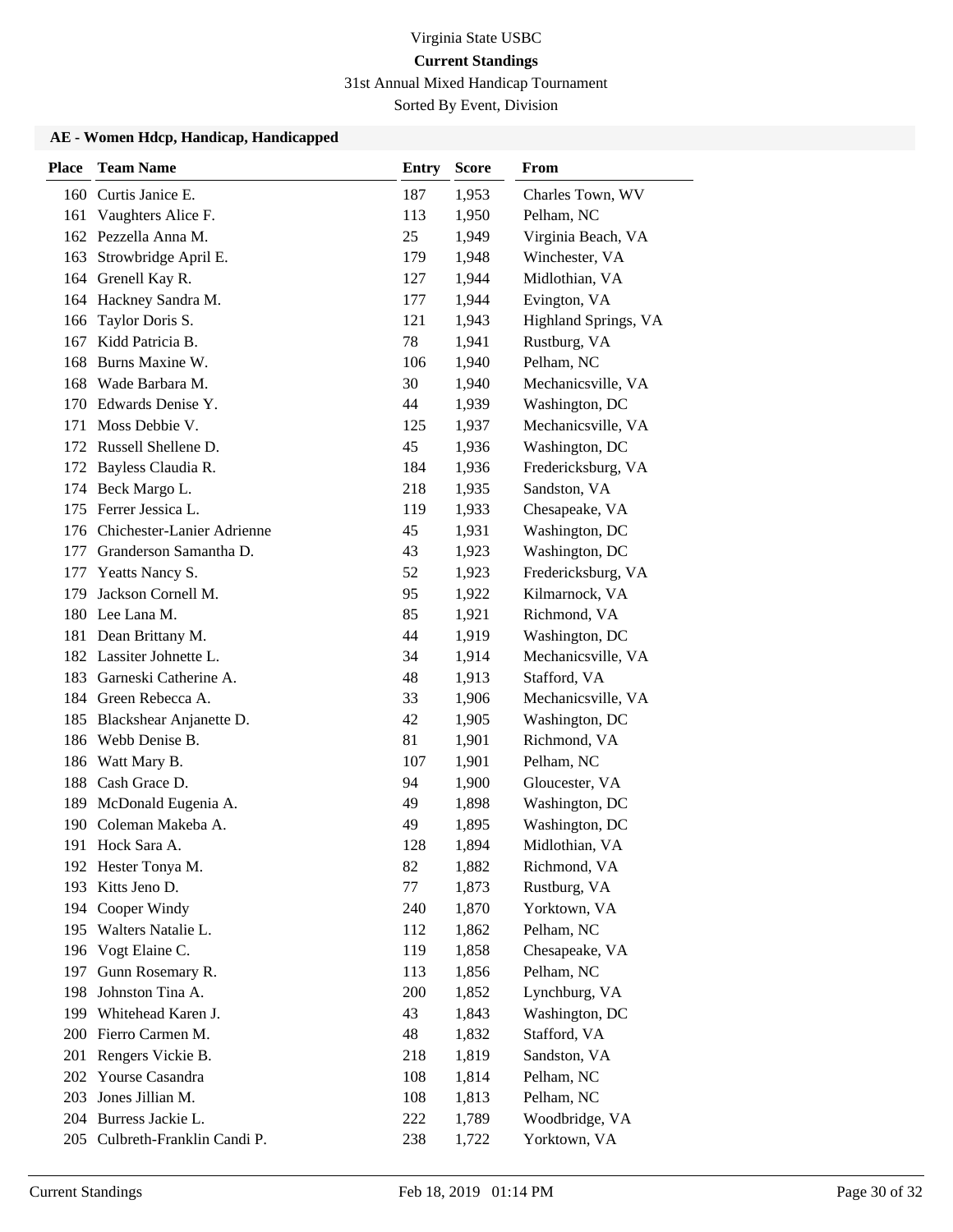31st Annual Mixed Handicap Tournament

Sorted By Event, Division

#### **AE - Women Hdcp, Handicap, Handicapped**

|     | <b>Place</b> Team Name   | Entry | Score | From               |
|-----|--------------------------|-------|-------|--------------------|
|     | 206 Dugan Willa A.       | 75    | 1,721 | Virginia Beach, VA |
| 207 | Discioscia Sara R.       | 238   | 1,699 | Yorktown, VA       |
|     | 208 Dailey Sarah H.      | 180   | 1.498 | Barboursville, VA  |
|     | 209 Sharp Andrea         | 135   | 756   | Stafford, VA       |
|     | 210 Adams Jacqueline D.  | 219   | 746   | SPOTSYLVANIA, VA   |
|     | 211 Jaco Patricia A.     | 71    | 675   | Fredericksburg, VA |
|     | 212 Hatfield Tammy L.    | 219   | 639   | SPOTSYLVANIA, VA   |
|     | 213 Richardson Anna-Lisa | 135   | 600   | Stafford, VA       |

### **AE - Women Scratch, All Events - Women Scratch, Scratch**

| <b>Place</b>   | <b>Team Name</b>           | <b>Entry</b>   | <b>Score</b> | From              |
|----------------|----------------------------|----------------|--------------|-------------------|
| $\mathbf{1}$   | Glazier Rebecca L.         | 94             | 1,942        | Gloucester, VA    |
| $\overline{2}$ | Bass-Campbell Dawn N.      | 243            | 1,839        | Yorktown, VA      |
| 3              | Ferguson Kimberly A.       | 183            | 1,835        | Fredericksbur, VA |
| 4              | Spivey Tammy L.            | 217            | 1,832        | Midlothian, VA    |
| 5              | Chichester-Lanier Adrienne | 45             | 1,805        | Washington, DC    |
| 6              | Walker Lindsey H.          | 37             | 1,802        | Stanleytown, VA   |
| 7              | Edwards Denise Y.          | 44             | 1,795        | Washington, DC    |
| 8              | Jackson Jacquline P.       | 224            | 1,792        | Woodbridge, VA    |
| 9              | Baptiste Tracy C.          | 152            | 1,742        | Woodbridge, VA    |
| 10             | Stevens Collet G.          | 224            | 1,723        | Woodbridge, VA    |
| 11             | Rengers Vickie B.          | 218            | 1,702        | Sandston, VA      |
| 12             | Spencer Gail H.            | 37             | 1,692        | Stanleytown, VA   |
| 13             | Culbreth-Franklin Candi P. | 238            | 1,686        | Yorktown, VA      |
| 14             | Sullivan Lydia K.          | 183            | 1,684        | Fredericksbur, VA |
| 15             | Key Lutricia B.            | $\overline{4}$ | 1,676        | Suitland, MD      |
| 16             | Rast Teresa A.             | 217            | 1,671        | Midlothian, VA    |
| 17             | Strowbridge April E.       | 179            | 1,669        | Winchester, VA    |
| 18             | Clark Angel S.             | 41             | 1,665        | Washington, DC    |
|                | 19 Dean Brittany M.        | 44             | 1,640        | Washington, DC    |
|                | 20 Russell Shellene D.     | 45             | 1,612        | Washington, DC    |
| 21             | Phillips Jerylyne N.       | 97             | 1,607        | Newport News, VA  |
|                | 22 Whitehead Karen J.      | 43             | 1,600        | Washington, DC    |
| 23             | Discioscia Sara R.         | 238            | 1,573        | Yorktown, VA      |
|                | 24 Blackshear Anjanette D. | 42             | 1,554        | Washington, DC    |
|                | 24 Boyters A. Nikki        | 97             | 1,554        | Newport News, VA  |
|                | 26 Granderson Samantha D.  | 43             | 1,527        | Washington, DC    |
| 27             | Beck Margo L.              | 218            | 1,521        | Sandston, VA      |
| 28             | McDonald Eugenia A.        | 49             | 1,520        | Washington, DC    |
| 29             | Johnston Tina A.           | 200            | 1,519        | Lynchburg, VA     |
|                | 30 Callen Angela T.        | 42             | 1,514        | Washington, DC    |
| 31             | Coleman Makeba A.          | 49             | 1,499        | Washington, DC    |
| 32             | Douglas Juliet H.          | 9              | 1,435        | Suitland, MD      |
| 33             | Danley Nikki               | 41             | 1,364        | Washington, DC    |
|                | 34 Dodson Toeke'Shea A.    | 9              | 1,358        | Suitland, MD      |
| 35             | Rush Jacklyn P.            | 152            | 1,344        | Woodbridge, VA    |
|                | 36 Battle Captoria         | 8              | 1,274        | Suitland, MD      |